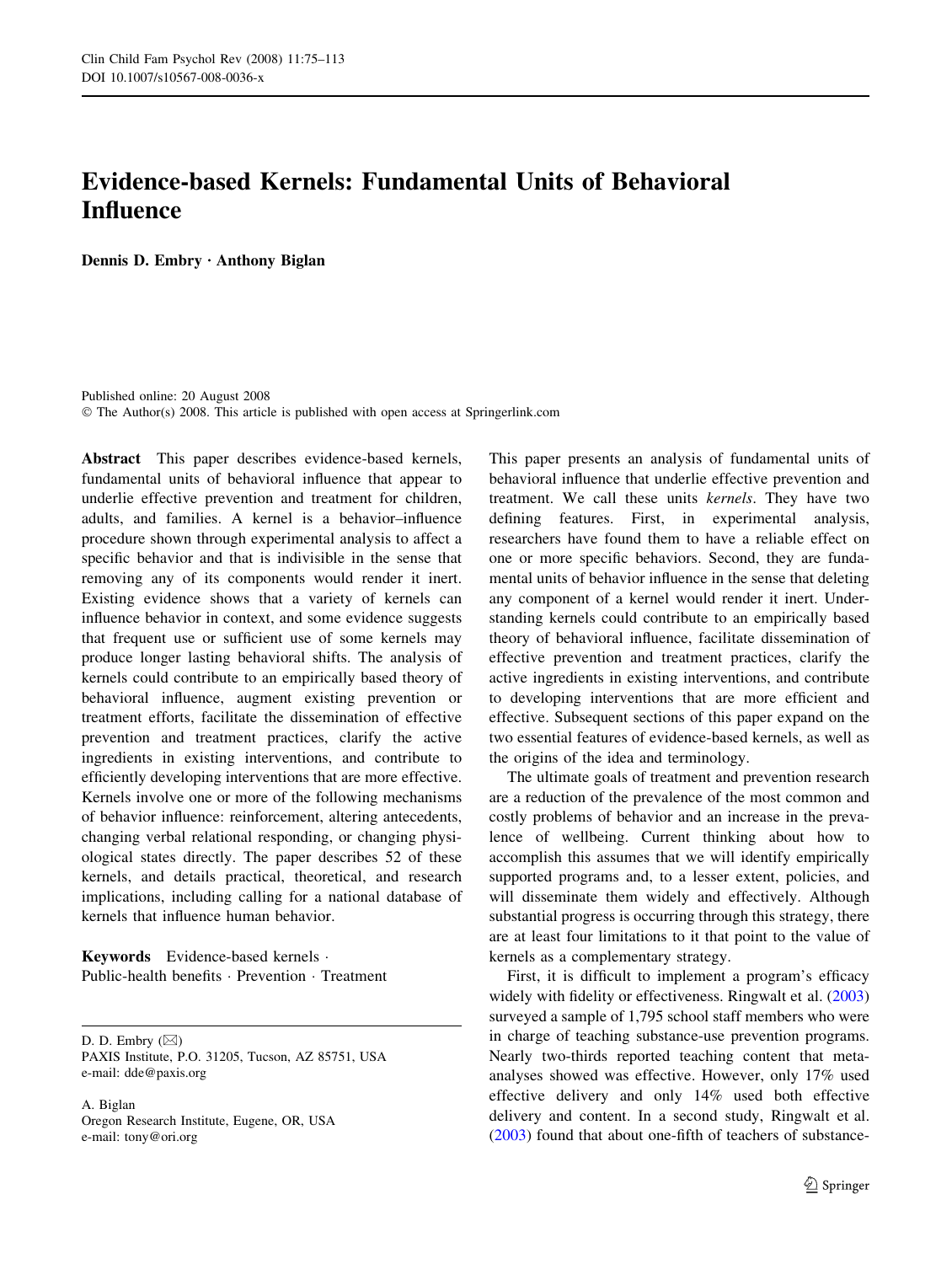use prevention curricula did not use a curriculum guide at all and only 15% reported following one closely. Hallfors and Godette [\(2002](#page-27-0)) studied 104 school districts in 12 states. They found that many districts selected evidence-based programs, but only 19% of district coordinators indicated their schools implemented those programs with fidelity. They concluded there was inadequate funding and infrastructural support for implementation. More recently, prevention programs with long-standing efficacy data from more controlled conditions and settings, such as Project Alert or Reconnecting Youth (e.g., Bell et al. [1993](#page-22-0); Ellickson et al. [1993](#page-25-0)), were tested for effectiveness in realworld contexts and conditions. Most often, the obtained effectiveness results do not replicate the efficacy trials (e.g., Hallfors et al. [2006;](#page-27-0) Sanchez et al. [2007;](#page-34-0) St. Pierre et al. [2005\)](#page-36-0). Research on how to get programs widely adopted, effectively implemented, and appropriately adapted to different conditions is still in its infancy. However, initial evidence suggests that sole reliance on program dissemination to affect population outcomes will have a limited impact, even with restrictive policies (e.g., Hallfors et al. [2007\)](#page-27-0).

Second, many problems—or behaviors—that affect wellbeing do not require lengthy or complex interventions involving consultations, workshops, training, or support. Consider a few examples. A teacher might improve classroom behavior just by using some non-verbal cues during transitions (Abbott et al. [1998;](#page-21-0) Krantz and Risley [1977;](#page-29-0) Rosenkoetter and Fowler [1986](#page-34-0)) or reduce aggression and bullying on the playground by cooperative games (Murphy et al. [1983\)](#page-32-0). A parent might easily improve a teenager's cooperation with a mystery motivator (Madaus et al. [2003\)](#page-30-0). A principal might reduce disturbing or disruptive behaviors and increase engaged learning with the principal's lottery (Thorpe et al. [1978\)](#page-37-0). A college professor might increase participation of students with response cards instead of the expensive clicker systems (Shabani and Carr [2004\)](#page-35-0). In other words, a simple method of behavior influence might well solve a specific problem, and that was all that was required. The simple solution might actually avoid larger, more unpleasant difficulties or have greater good over time. For example, the response cards used in a classroom increase academic achievement (Gardner et al. [1994\)](#page-26-0) or the use of organized recess might not only reduce aggression on the playground, but also improve the academic performance of children in the classroom with ADHD (Jarrett et al. [1998\)](#page-28-0). Thus, simple solutions might just be sufficient in many cases.

Third, program dissemination is unlikely to affect practices or problems that fall outside the scope of a program. Teachers, clinicians, parents, healthcare providers, coworkers, supervisors, and many others are constantly trying to have a beneficial influence on others' behavior. Existing formal programs address only a small range of situations and behaviors they seek to influence. For example, parents may complain to a teacher, principal, nurse, or doctor how hard it is to get their young child moving in the morning. Alone, such a complaint does not merit implementing parenting skills training. However, a simple behavior change strategy, such as the Beat the Timer game (Adams and Drabman [1995](#page-21-0)), in which the child receives a reward for completing a behavior before the timer goes off, could solve the problem, and prevent parent–child conflict. Even in situations where an effective program exists, the program dissemination strategy will fail to affect any practices of those who choose not to adopt the program. A related issue is that that many problems have no evidence-based programs on published approved lists. For example, bipolar disorder is increasingly common among younger children, yet there are no listed programs for teachers with such children. Thus, given current evidence, it is likely that for now most daily practices that influence human development will fall outside the scope of existing programs. Failing to improve those practices is a missed opportunity.

Cost is a fourth limitation of depending solely on program dissemination to affect public health. The National Registry of Effective Programs and Practices provides cost information (see [http://modelprograms.samhsa.gov/](http://modelprograms.samhsa.gov/template.cfm?page=nrepbutton) [template.cfm?page=nrepbutton](http://modelprograms.samhsa.gov/template.cfm?page=nrepbutton)). Direct costs for program developers include material production, training, licensing, ongoing consultation of adopters, results monitoring, and program improvement. There are also hidden costs, such as venues, staff training, temporary staff replacement to cover duties, and administrative costs. For example, a model universal program that reduced observed aggression on the playground by about 10% (Grossman et al. [1997](#page-27-0)) requires 17.5 h of direct instruction per pupil, plus indirect costs for material and training of teachers. Thus, a school with 25 teachers may spend \$12,000–15,000 for materials, training, staff timing, and (possibly) substitute teachers. A cost of \$500 per teacher per universal program is unexceptional for listed programs. Therapeutic model programs (e.g., Ogden and Halliday-Boykins [2004](#page-32-0); Szapocznik and Williams [2000](#page-36-0)) can cost between \$80,000 and 200,000 depending on the nature of licensing needs, training, materials, supervision, monitoring, and staffing. If multiple evidence-based programs are required, costs per problem (e.g., tobacco, alcohol, violence, bullying, or mental illness) can bring the total to hundreds of thousands of dollars in direct and indirect costs per setting. These funds are not typically available to schools, human service agencies, groups, and others charged with prevention and treatment. There is no reason to expect a surge in such funds at a local, state, or federal level anytime soon. Clearly, if program adoption is the only avenue to large population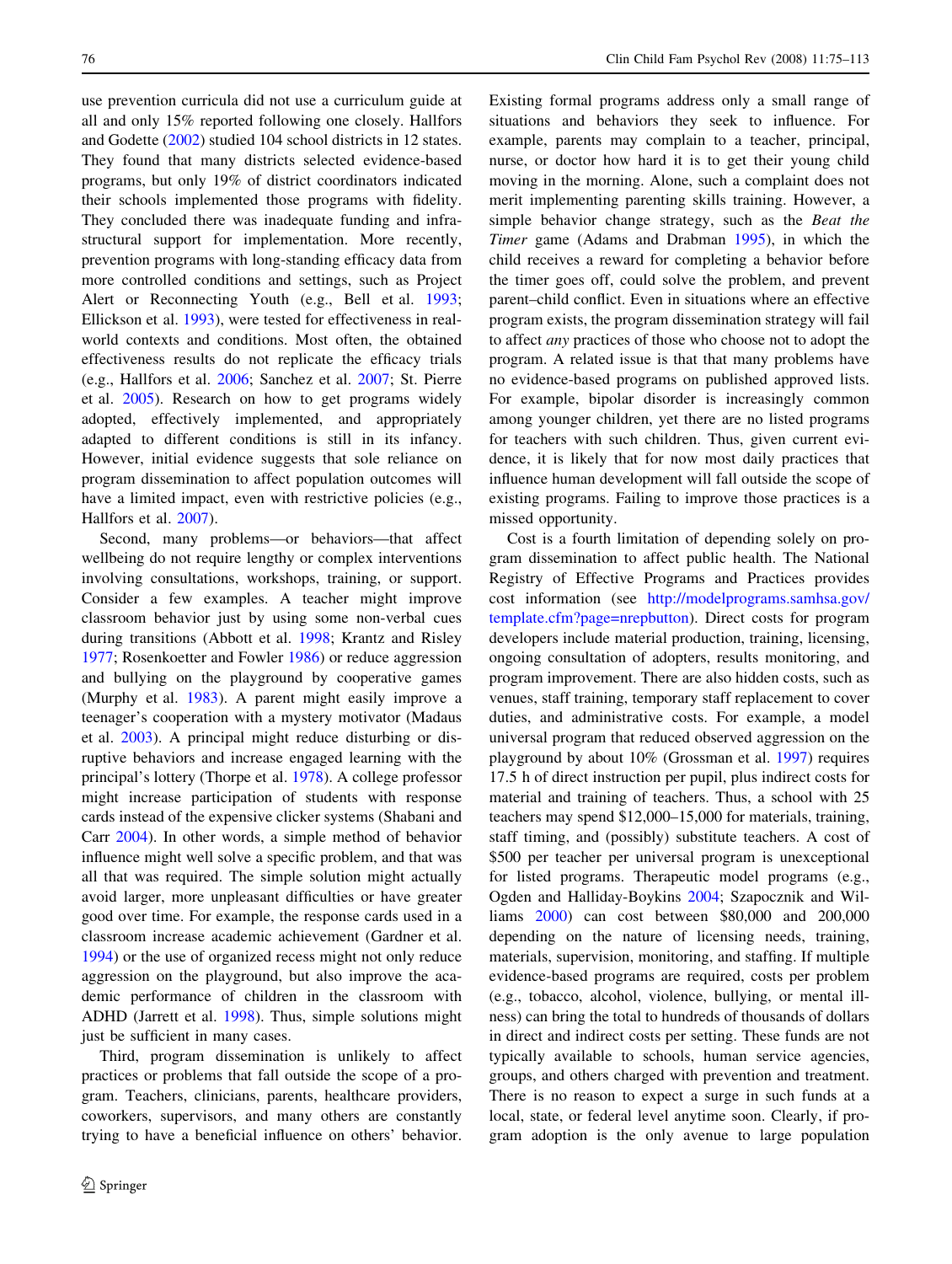effects, progress will be slow and costly. It would be very useful from a public health and safety perspective if there were low-cost prevention, intervention, and treatment strategies to deploy easily—reducing the need for more expensive strategies that might not be possible to field where money and resources are scarce.

A fifth concern is that existing programs have limited effectiveness, modest effect sizes, scalability concerns, weak generalization, difficulty with maintenance or sustainability, and even iatrogenic effects (e.g., Hallfors et al. [2006;](#page-27-0) St. Pierre et al. [2005;](#page-36-0) Sanchez et al. [2007](#page-34-0)). This is not to diminish the enormous progress of prevention science in the past 30 years (Biglan [2004](#page-22-0)). However, inspection of recent meta-analyses of interventions (e.g., Bledsoe [2003;](#page-23-0) Derzon et al. [2005](#page-24-0), [2006;](#page-24-0) Ennett et al. [2003](#page-25-0); Lősel and Beelmann [2003](#page-30-0); Lipsey et al. [2006;](#page-30-0) Scheckner et al. [2004;](#page-35-0) Tobler et al. [2000\)](#page-37-0) finds plenty of room for improving the effectiveness of our programs.

A sixth concern is that current evidence-based programs do not easily meet the diffusion criteria (Rogers [1995\)](#page-34-0). For instance, individuals who might be early adopters of proven and tested prevention strategies can often gain access to these strategies only through institutions such as schools or state agencies. If a school or agency lags, thousands of individuals or families in geographic areas cannot avail themselves of strategies that might prevent school failure, substance abuse, mental illness, delinquency, or other ills. Individual teachers also cannot adopt science-based strategies, as almost all evidence-based prevention programs require school or district adoptions. For example, it is easier for a parent or teacher to gain access to a prescription drug to treat ADHD or depression than to obtain evidence-based strategies that might similarly affect behavior (e.g., Ridgway et al. [2003;](#page-34-0) Schilling et al. [2003](#page-35-0); Larun et al. [2006\)](#page-30-0).

Each limitation points to the value of identifying and making available kernels of behavior influence. We do not suggest that kernels replace tested, proven programs; we propose that kernels supplement or strengthen programs, help to create new programs more efficiently, or make effective behavior–influence techniques available in situations where programs are unavailable, impractical, or just unnecessary based on the simplicity of the problem addressed.

#### Kernel Definition, Derivation, and Examples

We designate as evidence-based kernels any indivisible procedure shown through experimental evaluation to produce reliable effects on behavior (Embry [2004](#page-25-0)). The derivation of the term ''kernels'' arose in Embry's ([2004\)](#page-25-0) paper describing the active ingredients in evidenced-based prevention or treatment behavior-change programs, distinct from the earlier nebulous concepts of ''principles of effectiveness.'' The perceived need for a taxonomy and nomenclature for these active ingredients emerged from a yearlong series of meetings organized by the second author, involving some 20 leading prevention, scientific, and policy leaders. Some of the scientists at the meetings were Richard Catalano, Harold Holder, Brian Flay, and the authors of this paper. These scientists had created and tested many prevention and treatment programs and had used some common ingredients to make those programs work. The scientists, however, had never denominated those ingredients or active components in ways that each other understood or that others might easily perceive for new invention or systematic replications.

Other disciplines do have such taxonomies and nomenclature. For example, medications contain lists of known ''active ingredients,'' which have proven effectiveness separate from effects of the compounded product. For example, aspirin is clearly effective in its own right, and so are enteric coatings. Joined, they result in a product such as ''buffered aspirin,'' composed of two separate active ingredients. One can look up medications' active ingredients in publications like the Physician's Desk Reference and look up how to use them in the Merck Manual. Nothing similar exists in applied behavioral science.

We chose the term "evidence-based kernel" for several reasons. First, it had the metaphorical resonance of something organic that influenced life or behavior. Second, the metaphor was about something very compact, although obviously in quantity or through blending, it could become something bigger or more productive. Third, the term was novel, which would confer the ability to track its use and make its meaning clear and crisp compared to words or phrases in past use such as ''principles of effectiveness.''

The unit of a kernel is indivisible in the sense that it would be ineffective if one eliminated any of its components. Experimental evaluations of kernels may involve randomized controlled trials (RCTs) or interrupted timeseries experiments (Flay et al. [2004](#page-26-0)). Examples of kernels include timeout, written praise notes, self-monitoring, framing relations among stimuli to affect the value of a given stimulus, and physiological strategies such as nasal breathing when upset or increasing omega-3 fatty acids in the diet in order to influence behavior. The description of a kernel as an indivisible procedure merits discussion by metaphor and example.

First, a kernel is like a seed that contains central information for growth or change. Second, a kernel also evokes the idea of an implicit human technology to effect change from the earliest use of agriculture to the use of core routines in modern computers. A broken seed will not grow, and a broken core computer routine (''kernel panic'') will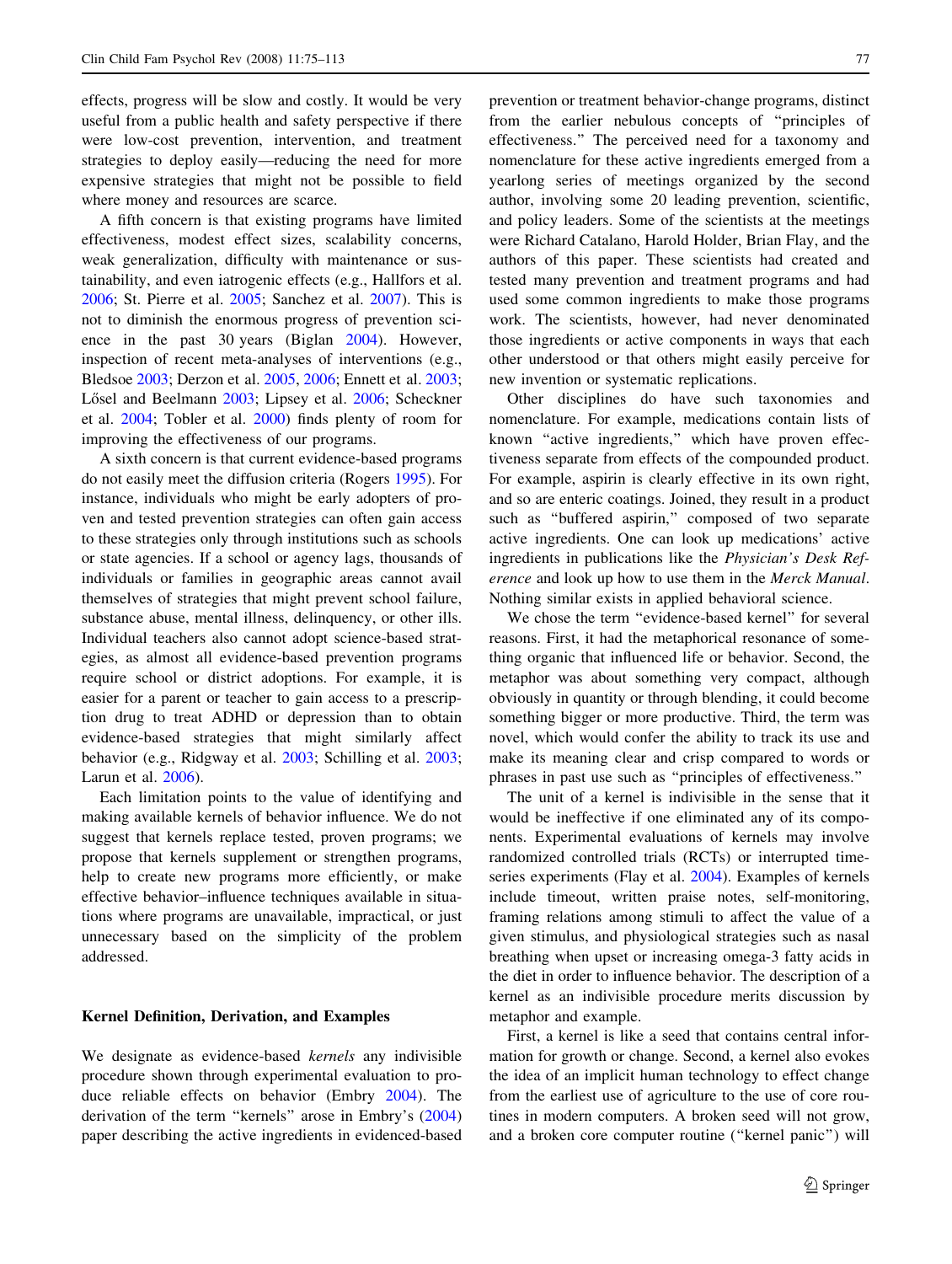cause the machine to be inoperative. One of the oldest prepared foods by humans, dating to the Neolithic era bread, further illustrates the point of indivisibility. Bread consists of flour and water. Bread may be leavened or unleavened. Even unleavened, bread can be quite varied: lavashes, tortilla, chapatis, rotis, naans, etc. Bread is simple and irreductable: remove the flour or liquid, there is no bread. The example of bread also illustrates the nearly infinite ways additions to it can make it sweet, spicy, bitter, fattening, medicinal, or celebratory. Of course other preparations of meat, legumes, fruits, or vegetables can be served with bread to form daily meals or diet—a culinary equivalent of a program.

Second, an evidence-based kernel has core components that cannot be removed and be effective. Consider some examples: (1) Timeout must be a brief removal from whatever is reinforcing the undesirable behavior, followed by intensive reinforcement for engaging in the desired behavior upon return; (2) a Home-Note from school must cue high rates of positive reinforcement from home adults, not emphasize the bad behavior at school; (3) beat the timer requires some kind of mechanical device to keep track of time, set for a brief time, and with a signal that cues reinforcement for the target behavior when the time elapses; and (4) nasal breathing must involve breathing through the nose and not the through the mouth, when upset, for the physiological and behavior benefits to happen.

Programs, however, are rarely irreductable. Programs contain many components or kernels, and the loss of a single one enables the program still to have some effect in most cases. For example, evidence-based reading programs like Direct Instruction or Success for All have kernels such as choral responding or peer-assisted learning among many other active ingredients. The loss or omission of a single program component may reduce results but will not obliterate results typically.

Naturally, some may ask about the cultural competence of evidence-based kernels. Anthropologists or evolutionary theorists (e.g., Wilson and Wilson [2007](#page-37-0)) posit human evolution and advancement are significantly based on our ability to influence each other for group benefit. We suggest that the idea of evidence-based kernels has deep roots in anthropology. Humans have a long history of creating ways to influence each other, and noticing the effects of their inventions to do so. While we hold fast to the notion that an evidence-based kernel must have peer-reviewed publication showing experimentally proven results, we are not blind to the fact that many kernels listed in this publication have more than chance analogue in the wisdom traditions of cultures to influence the behavior of relatives, mates, and neighbors. Many of the kernels herein are not just found in evidence-based programs or scientific journals; they can be found, too, in old culturally selected practices. For example, choral responding is a scientifically proven practice described herein (e.g., Godfrey et al. [2003](#page-27-0)), yet it can be found as a cultural practice from cultures as environmentally diverse as Polynesians to Arctic peoples; scientists funded by the National Institute of Health have recently experimentally demonstrated the efficacy of the omega-3 fatty acid on influencing many types of human behavior (e.g., Freeman et al. [2006a,](#page-26-0) [b](#page-26-0)), while grandmothers several hundred years ago made sure that everybody had their daily dose of cod liver oil; and while legions of behavioral scientists since the 1960s may have demonstrated the effects of praise (e.g., Leblanc et al. [2005](#page-30-0)), the Yup'ik peoples of Alaska apparently applied the principle a long time before European contact.

Humans—be they parents, teachers, leaders, business people, or even scientists—attempt to influence behavior, which begs the question of what influence might mean. Thus, a kernel may increase the frequency or duration of a behavior or may make a behavior less likely. The change in frequency or duration of behavior is observable in real time. The mechanism of influence might be a function of an antecedent to channel behavior, a consequence following the behavior, a set of words about the behavior, or direct manipulation of physiology. These possible mechanisms or pathways of how kernels can influence the acquisition, rate, or duration of behavior will be discussed subsequently. Some examples of kernels now merit attention.

#### The Example of Timeout

Timeout was one of the first kernels of behavior–influence technology (Wolf et al. [1964](#page-38-0)). Dicky was a 3-year-old boy with autism who had undergone surgery for cataracts. He lived in a psychiatric hospital and had frequent tantrums resulting in self-injury. In tribute to the late Montrose Wolf, Risley described this landmark study (Risley [2005](#page-34-0)):

After having just discovered the power of adult attention for young children, and realizing that the staff could not simply ignore temper tantrums, especially violent ones with mild self-abuse, Wolf decided to prescribe a response to tantrums that would minimize any social reinforcing effect of the necessary attention and counterbalance that reinforcement with a period of social isolation. The prescription for tantrums was to place Dicky, calmly and without comment, in his room until the tantrum ceased and at least 10 minutes had passed. When tantrums were under control and after wearing glasses had been hand shaped, Dicky began to throw his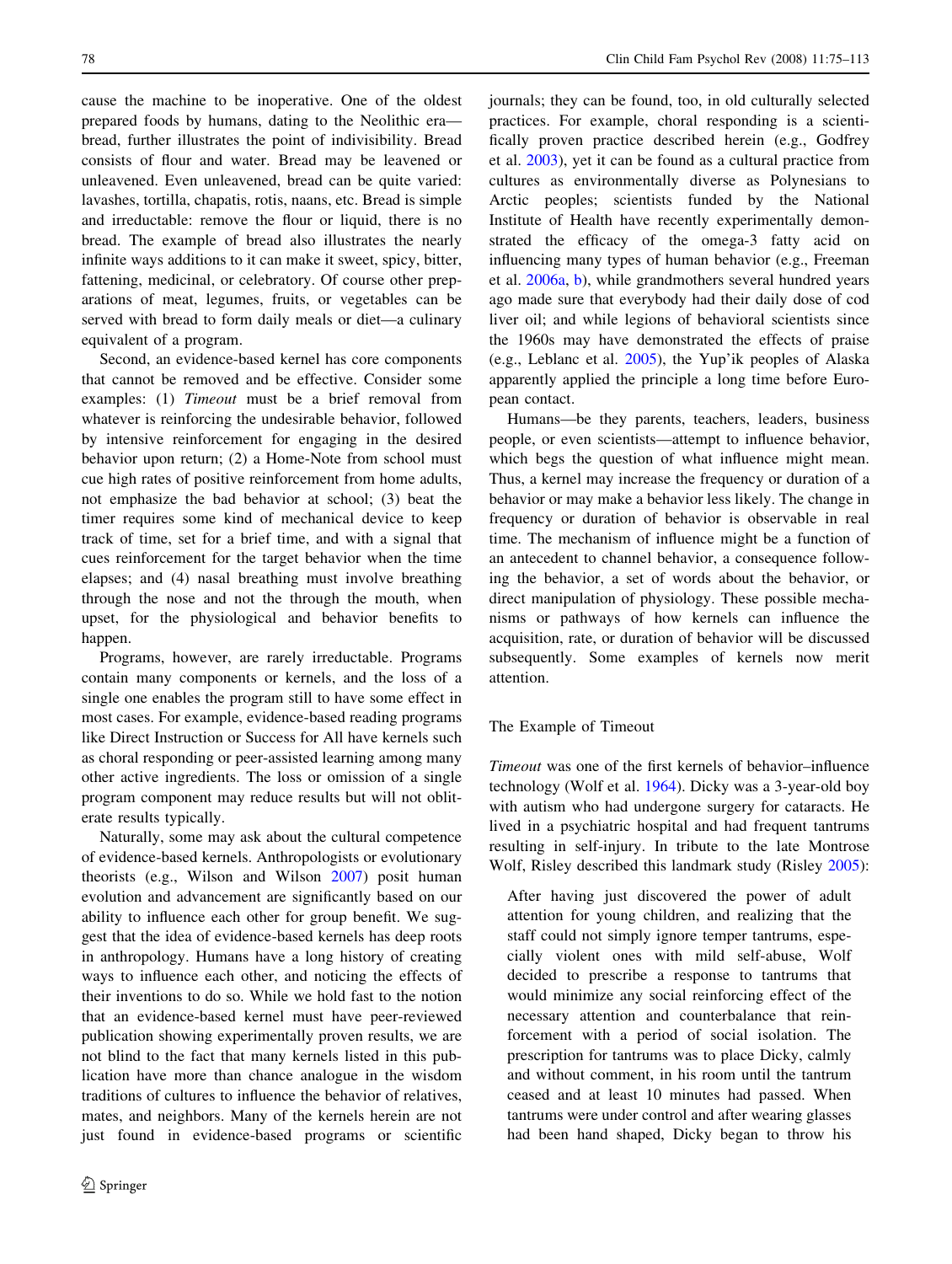glasses occasionally. When the social isolation prescription was applied, glasses throwing decreased from about twice per day to zero. But the hospital staff doubted that it was due to the procedure, because Dicky didn't seem to mind being taken to his room; he just rocked in his rocking chair and hummed to himself. Because throwing glasses was both less serious and more reliably measured than tantrums, Wolf agreed to discontinue the procedure and glasses throwing soon increased to the previous level. The social isolation procedure was reinstated, and glasses throwing decreased again to zero. (pp. 281–282)

Thus was born *timeout*, shown since in hundreds of studies to reduce the frequency of a vast range of behaviors. It is a staple of nearly every evidence-based prevention program for parenting (e.g., Incredible Years [Webster-Stratton and Reid [2007\]](#page-37-0); Triple P [Sanders and Markie-Dadds [1996](#page-35-0)]; Parent Management Training [Forgatch et al. [2005a,](#page-26-0) [b](#page-26-0)]). It is also part of popular culture. Shows like Nanny 911 display its use; websites with advice to parents describe it (e.g., [http://www.thelaboroflove.com/](http://www.thelaboroflove.com/forum/quality/timeout.html) [forum/quality/timeout.html](http://www.thelaboroflove.com/forum/quality/timeout.html)). Although there is no population-based data on the prevalence of families and schools using timeout, it seems that in many areas, timeout is the normative replacement for harsh methods of discipline.

# The Example of Nasal Breathing or ''Doing Turtle''

Humans are amazing at noticing the effects of small physiological interventions that influence human behavior. Grandmothers and experienced teachers, for example, often tell children who are emotionally overwrought and hyperventilating to close their mouths and breathe through the nose while exhaling through the mouth. This strategy is taught formally in such evidence-based prevention programs as the Incredible Years and PATHS (Positive Alternative Thinking Skills), and even has a child-friendly name and story of ''doing turtle'' (Robin et al. [1976](#page-34-0)). The strategy is based in empirical observations of the relationship among breathing patterns, physiological measures, behavior, and children's emotional states (McDonnell and Bowden [1989](#page-31-0); Naveen et al. [1997](#page-32-0); Perna et al. [2002](#page-33-0); Pine et al. [1998](#page-33-0); Telles et al. [1997](#page-36-0); Zaichkowsky et al. [1986\)](#page-38-0). This kernel also illustrates how a simple strategy might be independently discovered and tested from very different theoretical perspectives (e.g., pediatric medical practice, basic research, child psychology, prevention, parenting, and even alternative bodywork such as yoga). Like most kernels, it can be used and proven on its own, or incorporated in programmatic efforts.

## Theoretical Taxonomy of Kernels

Although simple enumeration of kernels may support effective practice, their contribution may be more substantial if we organize them within a theoretical framework to delineate the key influences on behavior. Such a framework would facilitate generating new kernels and could point to overlooked procedures for influencing behavior.

Kernels are understandable in terms of the operant behavior of biological organisms, viewed within a developmental and evolutionary perspective. Human behavior—including verbal, cognitive, and emotional functioning—has developed over time as a function of the biological capacities of the organism and the consequences to behavior. Human behavioral tendencies are adaptive functions of current situations and a history of consequences for behaving in similar situations (e.g., Biglan [1995\)](#page-22-0).

Kernels involve one of four primary processes. Many involve consequation of behavior—the presentation or removal of reinforcing or aversive consequences (Biglan [1995](#page-22-0), Chap. 3). Others involve an antecedent stimulus affecting motivation to behave due to a history of consequences for responding to that stimulus (e.g., teachers' use of standard signals to prompt students to sit down; Jason, Neal, and Marinakis [1985;](#page-29-0) Wasserman [1977\)](#page-37-0). A third type primarily involves altering the relations that people derive among verbal stimuli in ways that affect motivation. For example, to elicit a public commitment to engage in a behavior (Chassin et al. [1990](#page-23-0)), a person feels prompted to associate a network of consequences (such as others' approval) with engaging in the behavior and other consequences with not engaging in the behavior (e.g., disapproval). Each of these three types of kernels involves ways in which a person's social environment affects his or her behavior. In a sense, kernels provide prescriptions for how the social environment can show more support of human development.

A fourth type of kernel alters a biological function of the organisms in ways that affect behavior. An example is supplementation of diets with omega-3 fatty acid (Haag [2003](#page-27-0)). Indeed, any pharmacological agent that affects behavior would fall into this category, although we stress the importance of distinguishing prescription medications from nonprescription, scientifically proven kernels that individuals or organizations might choose to use without a prescription.

Table [1](#page-5-0) presents a list of kernels organized according to this theoretical framework. We categorize each kernel in terms of the primary mechanism by which it affects behavior, although clearly many kernels involve more than one process. Space precludes a complete review of the empirical evidence for each kernel, but we cite all experimental evaluations done for each kernel along with the types of experimental evaluations that have occurred. In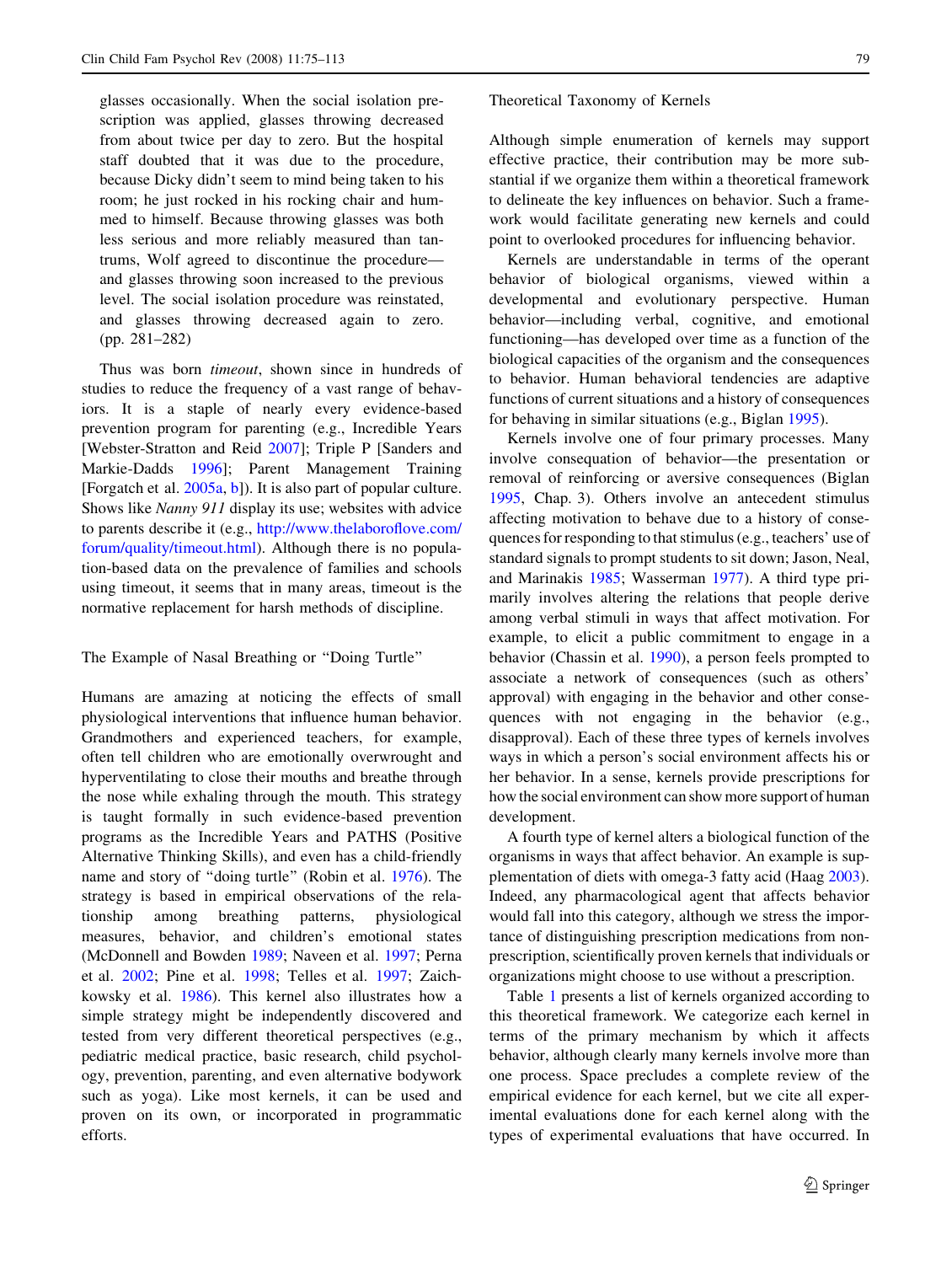<span id="page-5-0"></span>

| Table 1 Example taxonomy of potential kernels                                          |                                                                                                                                                                              |                                                                                                                                                                                                                        |                                                                                                                                                                                                                                |
|----------------------------------------------------------------------------------------|------------------------------------------------------------------------------------------------------------------------------------------------------------------------------|------------------------------------------------------------------------------------------------------------------------------------------------------------------------------------------------------------------------|--------------------------------------------------------------------------------------------------------------------------------------------------------------------------------------------------------------------------------|
| Kernel example                                                                         | Description                                                                                                                                                                  | Behaviors affected                                                                                                                                                                                                     | Evidence and experimental designs                                                                                                                                                                                              |
| Kernels altering consequences for behavior<br>Kernels increasing frequency of behavior |                                                                                                                                                                              |                                                                                                                                                                                                                        |                                                                                                                                                                                                                                |
| Verbal praise                                                                          | (or signed)<br>target acts,<br>which may be descriptive or simple<br>Person or group receives spoken<br>recognition for engagement in<br>acknowledgements                    | engagement/achievement, positive parent-child<br>interactions or marital relations, better sales;<br>reduced disruptive or aggressive behavior;<br>Cooperation, social competence, academic<br>reduced DSM-IV symptoms | Leblanc et al. (2005), Lowe and McLaughlin (1974), Marchant<br>and Young (2001), Marchant et al. (2004), Martens et al.<br>(1997), Matheson and Shriver (2005), Robinson and<br>Robinson (1979), Scott et al. (2001) (All TS)  |
| Peer-to-peer written<br>notes, compliments<br>books/praise notes<br>praise: "Tootle"   | A pad or display of decorative notes is posted<br>in a photo<br>album where peers praise behaviors<br>on a wall, read aloud, or placed                                       | Social competence, academic achievement, work<br>performance, violence, aggression, physical<br>health, vandalism                                                                                                      | Cabello and Terrell (1994), Embry et al. (1996), Farber and<br>(1983, 1993), Skinner et al. (2000) (TS plus 1 RCT with<br>Mayer (1972), Heap and Emerson (1989), Mayer et al.<br>other kernels)                                |
| Beat the timer or<br>beat the buzzer                                                   | Reduced time set to complete a task, with<br>access to reward or recognition if task<br>successfully completed before time<br>interval                                       | Parent-child interactions, compliance, physical<br>abuse, child aggression, ADHD, work<br>completion, academic accuracy                                                                                                | Adams and Drabman (1995), Ball and Irwin (1976), Drabman<br>and Creedon (1979), Hudson et al. (1985), Luiselli and<br>ನ<br>Greenidge (1982), McGrath et al. (1987), Wolfe et<br>$(1981)$ , Wurtele and Drabman $(1984)$ $(TS)$ |
| Mystery motivators/<br>grab bag/prize bowl/<br>game of life                            | Person draws variable prize of higher and<br>lower values for engaging in targeted<br>behavior                                                                               | Conduct disorders, oppositional defiance, ADHD,<br>substance abuse, work performance                                                                                                                                   | Petry and Simcic (2002), Robinson and Sheridan (2000) (TS<br>DeMartini-Scully et al. (2000), Madaus et al. (2003), Moore<br>et al. (1994), Petry et al. (2000, 2001a, b, c, 2004, 2005),<br>with children; RCTs with adults)   |
| feedback of a targeted<br>Public posting<br>(graphing) of<br>behavior                  | Results, products of activity posted for all,<br>may be scores of individuals, teams, or<br>to see<br>display of work product for all                                        | Speeding, academic achievement, conservation,<br>donations, community participation, injury<br>contro.                                                                                                                 | Nordstrom et al. (1990), Van Houten and Nau (1981), Nicol<br>Parsons (1982, 1992), Jackson and Mathews (1995), Whyte<br>et al. (1983), Ragnarsson and Bjorgvinsson (1991)<br>and Hantula (2001) (TS)                           |
| Principal lottery                                                                      | figures) such as positive phone calls home<br>behavior result in random rewards from<br>status person (e.g., principal, authority<br>Tokens or symbolic rewards for positive | Academic achievement, disruptive behavior,<br>aggression                                                                                                                                                               | Thorpe et al. (1978, 1979) (All TS)                                                                                                                                                                                            |
| performance lottery<br>Safety or                                                       | Tokens or reward tickets given for observed<br>safety or performance behavior, then<br>entered into lottery                                                                  | Safety behaviors, accident reduction, improved<br>sales or work performance                                                                                                                                            | Geller et al. (1982), Putnam et al. (2003), Roberts and Fanurik<br>(1986), Saari and Latham (1982) (All TS)                                                                                                                    |
| Team competition                                                                       | Groups compete on some task, performance,<br>or game                                                                                                                         | reduced disruptive behavior, increased sales,<br>Improved academic engagement/achievement,<br>changed brain chemistry favoring attention<br>fund raising, and safety; reduced smoking;<br>and endurance                | Granger (2006), Koffman et al. (1998), Neave and Wolfson<br>Beersma et al. (2003); Hoigaard et al. (2006), Kivlighan and<br>(2003) (All TS, and one naturalistic study)                                                        |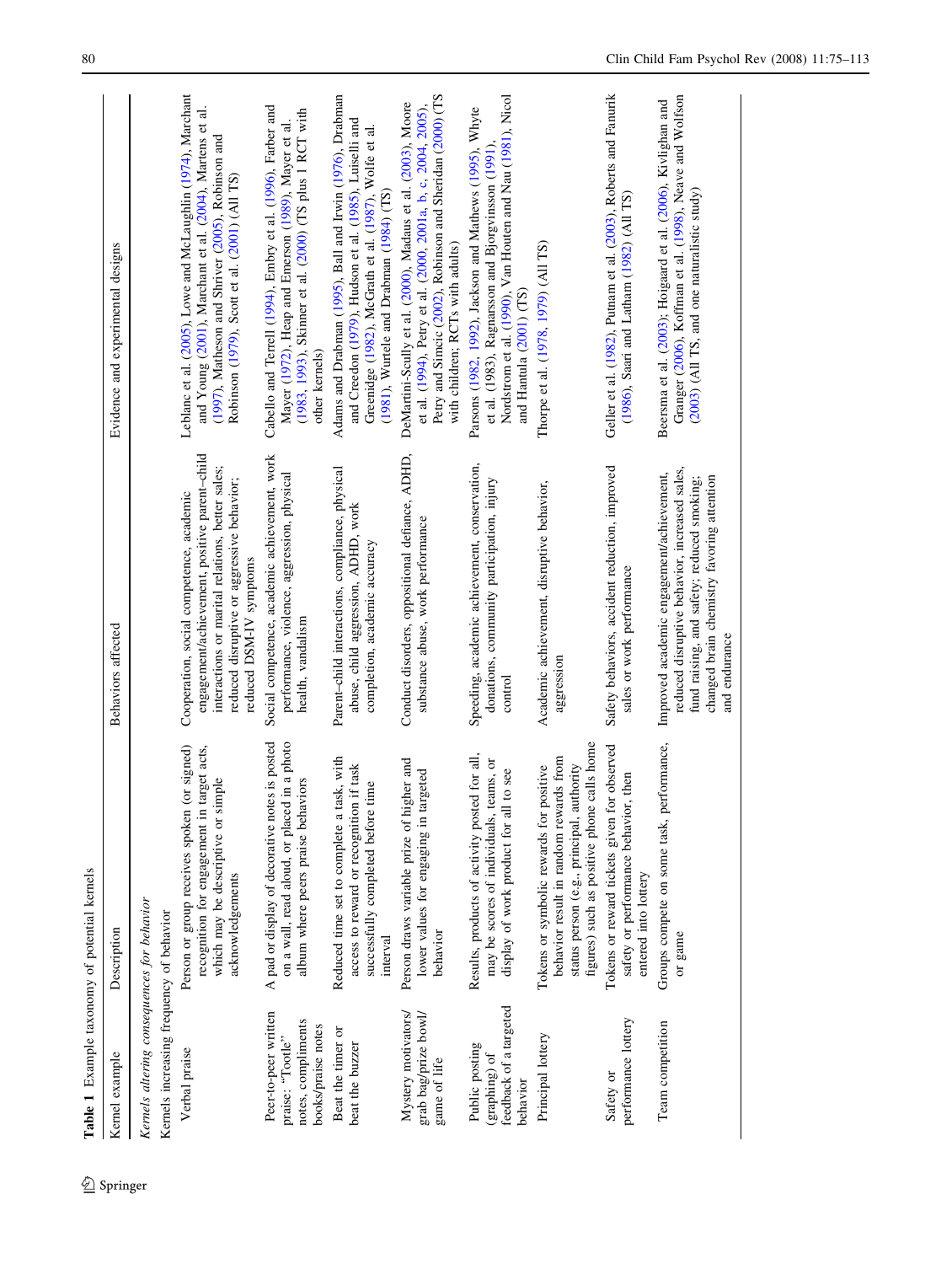| Table 1 continued                                                   |                                                                                                                                                              |                                                                                                                                                                                    |                                                                                                                                                                                                                                                                                                                                                                                                                                                                                                                                                                                                  |
|---------------------------------------------------------------------|--------------------------------------------------------------------------------------------------------------------------------------------------------------|------------------------------------------------------------------------------------------------------------------------------------------------------------------------------------|--------------------------------------------------------------------------------------------------------------------------------------------------------------------------------------------------------------------------------------------------------------------------------------------------------------------------------------------------------------------------------------------------------------------------------------------------------------------------------------------------------------------------------------------------------------------------------------------------|
| Kernel example                                                      | Description                                                                                                                                                  | Behaviors affected                                                                                                                                                                 | Evidence and experimental designs                                                                                                                                                                                                                                                                                                                                                                                                                                                                                                                                                                |
| Contingent music                                                    | time, based<br>on observed behavior of the individual or<br>Music played or stopped in real<br>group                                                         | (ADHD symptoms down); reduced aggression<br>Increased weight gain of babies, improved baby<br>academic achievement, attention and focus<br>development possibly, work performance, | et al. (1978), McLaughlin and Helm (1993), Standley (1996,<br>(1980), Barmann et al. (1980), Bellamy and Sontag (1973),<br>(2005), Cook and Freethy (1973), Cotter (1971), Davis et al.<br>(1974), Larson and Ayllon (1990), Madsen (1982), McCarty<br>Holloway (1980), Hume and Crossman (1992), Jorgenson<br>(1980), Dellatan (2003), Deutsch et al. (1976), Eisenstein<br>(1974), Harding and Ballard (1982), Hill et al. (1989),<br>Allen and Bryant (1985), Barmann and Croyle-Barmann<br>Blumenfeld and Eisenfeld (2006), Cevasco and Grant<br>1999), Wilson (1976), Wolfe (1982) (All TS) |
| Special play                                                        | child, but lets the child lead in determining<br>Adult (caregiver or teacher) plays with the<br>what games will be played and how                            | Improved stress physiology, compliance, and<br>social competence; reduced trauma or<br>depressive symptoms                                                                         | Bratton et al. (2005) (Meta analysis)                                                                                                                                                                                                                                                                                                                                                                                                                                                                                                                                                            |
| Choral responding                                                   | visual prompt in unison; praise/correction<br>Person(s) chant or sign answer to oral or<br>follows                                                           | achievement, disruptive symptoms, retention;<br>Compared to hand raising, improved academic<br>reduced behavior problems                                                           | Godfrey et al. (2003), Kamps et al. (1994), Taubman et al.<br>(2001), Wolery et al. (1992) (All TS)                                                                                                                                                                                                                                                                                                                                                                                                                                                                                              |
| Mystery shopper                                                     | "help request", and target receives praise,<br>Unknown individuals make "purchase" or<br>reinforcement or corrective feedback                                | relations; better sales, better compliance by<br>Reduced tobacco sales; improved customer<br>pharmacists, better service from medical<br>personnel or prevention personnel         | Lowndes and Dawes (2001), Moore (1984), Norris (2002),<br>Bennett et al. (2003), Borfitz (2001), Krevor et al. (2003),<br>Saunders (2005), Steiner (1986), Sykes and O'Sullivan<br>$(2006)$ $(All TS)$                                                                                                                                                                                                                                                                                                                                                                                           |
| Peer-to-peer tutoring                                               | Dyad or triad take turns asking questions,<br>give praise or points and corrective<br>feedback                                                               | engagement decreased special education needs<br>Improved academics, reduced ADHD/conduct<br>problems, and long-term effects on school                                              | Allsopp (1997), Delquadri et al. (1983), DuPaul et al. (1998),<br>b), Maheady et al. (1988a, b), Sideridis et al. (1997) (Both<br>Fantuzzo and Ginsburg-Block (1998), Greenwood (1991a,<br>TS and RCT)                                                                                                                                                                                                                                                                                                                                                                                           |
| Computer action<br>game                                             | Motor response to hit target or get right<br>answer; visual/auditory feedback for<br>correct response, with scoreboard                                       | symptoms, which is associated with release of<br>Increased attention and reduced ADHD like<br>dopamine in the brain                                                                | Bavelier (2003), Koepp et al. (1998), Silva (1999) (TS, and<br>Aase and Sagvolden (2006), Ford et al. (1993), Green and<br>TS mixed with randomized conditions)                                                                                                                                                                                                                                                                                                                                                                                                                                  |
| training, "Say-Do"<br>Correspondence                                | represented with a language frame; others<br>do and<br>Symbolic or live models typically<br>elicit what individual says will<br>reinforcement follows        | academic engagement, disturbing behavior or<br>Increased rates of targeted behaviors such as<br>self-care behaviors                                                                | Anderson and Merrett (1997), Luciano et al. (2001), Luciano-<br>Soriano et al. (2000) (TS)                                                                                                                                                                                                                                                                                                                                                                                                                                                                                                       |
| training, "Do-Say"<br>Correspondence                                | Symbolic or live models typically presented.<br>individual to others followed by praise/<br>$\overline{A}$<br>Cues for behavior and reports<br>reinforcement | academics, self-care or other developmental/<br>Increased rates of targeted behaviors such as<br>life skill tasks                                                                  | Merrett and Merrett (1997), Morrison et al. (2002), Roca and<br>Gross (1996) (TS)                                                                                                                                                                                                                                                                                                                                                                                                                                                                                                                |
| Kemels decreasing frequency of behavior                             |                                                                                                                                                              |                                                                                                                                                                                    |                                                                                                                                                                                                                                                                                                                                                                                                                                                                                                                                                                                                  |
| Time out                                                            | reinforcement for $1$ min $+ 1$ min for each<br>Using timer, remove from natura<br>year of age                                                               | Decreases non-compliance, argumentative<br>behavior and mood outbursts                                                                                                             | Fabiano et al. (2004), Kazdin (1980), Wolf et al. (1967) (TS)                                                                                                                                                                                                                                                                                                                                                                                                                                                                                                                                    |
| response lock out<br>Sit and watch,<br>observation or<br>contingent | reinforcement upon reentry for desired<br>Very brief removal from reinforcement<br>(2 min or less), with high-density<br>behavior                            | Reduces disruptions in classroom, aggression on<br>playground or during physical education,<br>reduces dangerous behavior                                                          | Embry (1982, 1984), Murphy et al. (1983), Porterfield et al.<br>(1976), White and Bailey (1990) (TS)                                                                                                                                                                                                                                                                                                                                                                                                                                                                                             |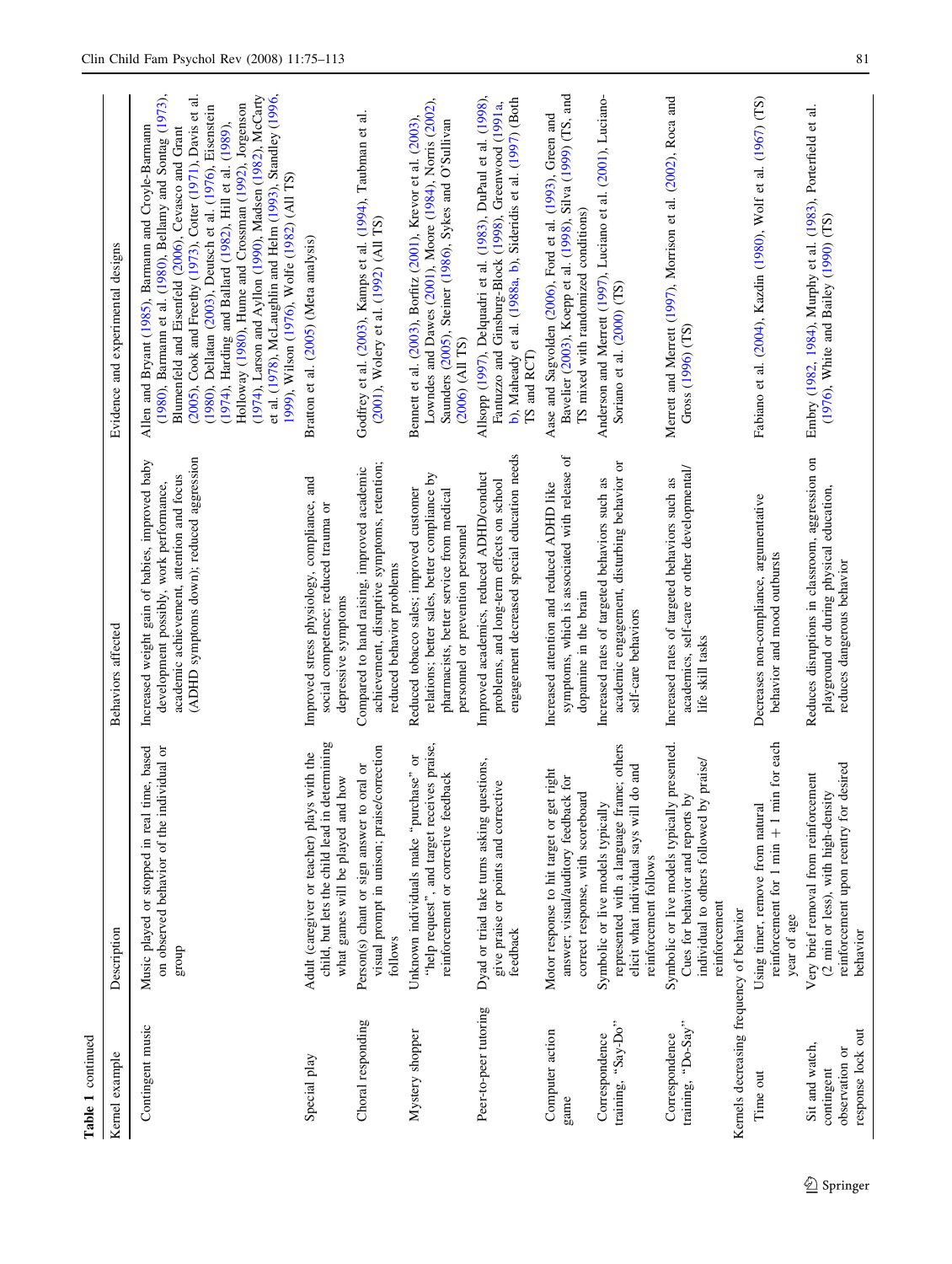| Table 1 continued                         |                                                                                                                                                                    |                                                                                                                                                                    |                                                                                                                                                                                                                                                                                                                                                                                     |
|-------------------------------------------|--------------------------------------------------------------------------------------------------------------------------------------------------------------------|--------------------------------------------------------------------------------------------------------------------------------------------------------------------|-------------------------------------------------------------------------------------------------------------------------------------------------------------------------------------------------------------------------------------------------------------------------------------------------------------------------------------------------------------------------------------|
| Kernel example                            | Description                                                                                                                                                        | <b>Behaviors</b> affected                                                                                                                                          | Evidence and experimental designs                                                                                                                                                                                                                                                                                                                                                   |
| consumptive<br>Taxes on<br>behaviors      | S<br>Percent of purchase price of good<br>(cigarettes, alcohol, luxury                                                                                             | Increasing taxation on liquor or tobacco reduces<br>consumption                                                                                                    | Biglan et al. (2004) (TS)                                                                                                                                                                                                                                                                                                                                                           |
| Positive note home<br>for inhibition      | Adult sends home positive note for inhibition<br>that results in home reward                                                                                       | Reduces disruptive and aggressive behavior and<br>problems at home; increases engagement at<br>school                                                              | Gupta et al. (1990), Hutton (1983), Kelley et al. (1988),<br>McCain and Kelley (1993), Taylor et al. (1984) (TS)                                                                                                                                                                                                                                                                    |
| Timed rewards for<br>inhibition (DRO)     | Using fixed or variable interval, person<br>receives praise and reward for not<br>engaging in a behavior                                                           | Reduces ADHD symptoms, conduct problems,<br>accidental attention to negative; increases<br>engagement in prosocial activities                                      | Conyers et al. (2003), Conyers et al. (2004), Hegel and<br>Ferguson (2000) (TS)                                                                                                                                                                                                                                                                                                     |
| Premack principle                         | engaging in a targeted behavior or on the<br>probability behavior is made contingent<br>The opportunity to engage in a high-<br>inhibition of problematic behavior | Decreases ADHD like behavior, inattention,<br>disruptive behavior, non-compliance                                                                                  | Ribes (1975), Harrison and Schaeffer (1975), Homme et al.<br>Agathon and Granjus (1976), Andrews (1970), Browder et al.<br>Thurston (2003), Mazur (1975), McMorrow et al. (1978),<br>(1984), Ghosh and Chattopadhyay (1993), Gonzalez and<br>(1963), Hosie et al. (1974), Knapp (1976), Leclerc and<br>Van Hevel and Hawkins (1974), Welsh et al. (1992),<br>Williamson (1984) (TS) |
| Response-cost<br>(point loss)             | Small symbolic reward removed or debited,<br>non-emotionally, quickly following<br>targeted behavior                                                               | ADHD like behaviors; may if used as a part of<br>teams in first grade decrease substance abuse<br>Decreases inattention and disruption; decreases<br>over lifetime | (2004), Jason et al. (2005), Jorgensen and Pedersen (2005),<br>Conyers et al. (2004), Filcheck et al. (2004), Furr-Holden et al.<br>Kellam and Anthony (1998), Kelley and McCain (1995),<br>McGoey and DuPaul (2000), Storr et al. (2002) (TS and<br>RCT with other embedded kernels)                                                                                               |
| Low emotion or<br>"private"<br>reprimands | rather than long reprimands are typically of<br>Corrective feedback given without biological<br>cues of threat or intense emotion; short<br>more effective ones    | Reduces inattention, disruptions, aggression;<br>reduces emotional responding by adults,<br>including attention to negative behavior                               | (2000), Merrett and Tang (1994), Ostrower and Ziv (1982),<br>Pfiffner et al. (1985), Piazza et al. (1999), Rolider and Van<br>Harris et al. (2003), Houghton et al. (1990), Maglieri et al.<br>Abramowitz et al. (1987, 1988), Acker and O'Leary (1987),<br>Houten (1984), Scholer et al. (2006), Van Houten et al.<br>$(1982)$ $(All TS)$                                          |
| Stop clock                                | Lower times on the clock result in access<br>Clock triggered when students misbehave.<br>to rewards                                                                | Increased academic engagement and reduced<br>disruptions                                                                                                           | Cowen et al. $(1979)$ (TS)                                                                                                                                                                                                                                                                                                                                                          |
| Law enforcement<br>fine or citation       | minor non-<br>Fine or ticket given for relatively<br>compliant behavior                                                                                            | Reduces tobacco possession, illegal water use,<br>parking in handicap spots                                                                                        | Agras et al. (1980), de Waard and Rooijers (1994), Fletcher<br>(1995), Jason et al. (2000, 2005), Jorgensen and Pedersen<br>(2005), Liberman et al. (1975) (TS and RCT)                                                                                                                                                                                                             |
| Over-correction or<br>positive practice   | Person repeats restorative or correct behavior<br>many times                                                                                                       | reduce accidental attention to negative behavior<br>reduces aggression or noncompliance; may<br>Reduces symptoms of developmental delay;                           | et al. (1988), Maag et al. (1986), Singh (1987), Singh and<br>Singh (1988), Sisson et al. (1993), Sumner et al. (1974),<br>Carey and Bucher (1986), Foxx and Jones (1978), Lemox<br>Watson (1993) (All TS)                                                                                                                                                                          |
| <b>Buzzer/noise</b><br>training           | noqu st<br>A buzzer or noxious noise happen<br>some undesired behavior                                                                                             | Reduces non seatbelt use, bedwetting, walking<br>through unauthorized door or driving on<br>shoulder of road                                                       | Robertson (1975), Robertson and Haddon (1974) (All TS)<br>Ankjaer-Jensen and Sejr (1994), Collins (1973), Crisp et al.<br>(1984), Hirasing and Reus (1991), Meadow (1977),                                                                                                                                                                                                          |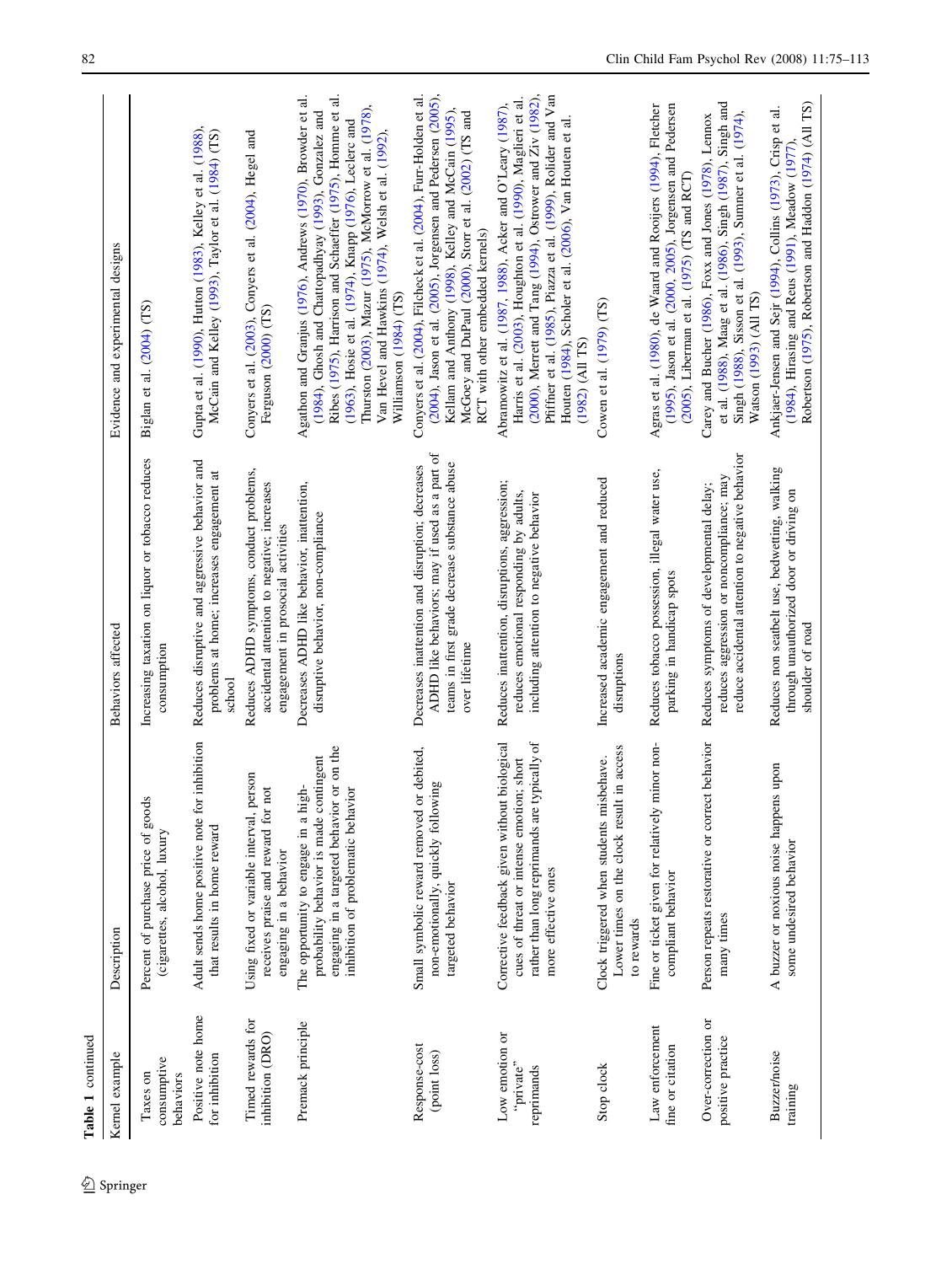Table 1 continued Table 1 continued

| Kemel example                                            | Description                                                                                                                                                           | Behaviors affected                                                                                                                                                                                                                         | Evidence and experimental designs                                                                                                                                                                                                                                                                                                                                                                                                                                                                                                                                                                                                                                                                                                                                                                              |
|----------------------------------------------------------|-----------------------------------------------------------------------------------------------------------------------------------------------------------------------|--------------------------------------------------------------------------------------------------------------------------------------------------------------------------------------------------------------------------------------------|----------------------------------------------------------------------------------------------------------------------------------------------------------------------------------------------------------------------------------------------------------------------------------------------------------------------------------------------------------------------------------------------------------------------------------------------------------------------------------------------------------------------------------------------------------------------------------------------------------------------------------------------------------------------------------------------------------------------------------------------------------------------------------------------------------------|
|                                                          | Kernels affecting behaviors primarily via antecedents                                                                                                                 |                                                                                                                                                                                                                                            |                                                                                                                                                                                                                                                                                                                                                                                                                                                                                                                                                                                                                                                                                                                                                                                                                |
| Non-verbal transition<br>cues                            | single shift attention or task in patterned<br>Visual, kinesthetic and/or auditory cues to<br>way, with praise or occasional rewards                                  | Reduces dawdling, increases time on task or<br>engaged learning; gives more time for<br>mstruction                                                                                                                                         | (1977), Rosenkoetter and Fowler (1986), (TS plus RCT with<br>Abbott et al. (1998), Embry et al. (1996), Krantz and Risley<br>other embedded kernels)                                                                                                                                                                                                                                                                                                                                                                                                                                                                                                                                                                                                                                                           |
| Stop lights in school<br>settings or traffic<br>settings | undesirable in real time, and connected to a<br>appropriate/desirable or inappropriate/<br>Traffic light signals when behavior is<br>kind of occasional reinforcement | Decreases noise, off task behavior, or increases<br>stopping in dangerous intersections                                                                                                                                                    | Lawshe (1940), Medland and Stachnik (1972), Van Houten<br>Cox et al. (2000), Jason and Liotta (1982), Jason et al. (1985),<br>and Malenfant (1992), Van Houten and Retting (2001),<br>Wasserman (1977) (All TS)                                                                                                                                                                                                                                                                                                                                                                                                                                                                                                                                                                                                |
| Boundary cues and<br>railings                            | ropes or rails that signal where behavior is<br>These may be lines or other cues such as<br>safe, acceptable or desired                                               | Decreases dangerous behavior; decreases pushing<br>and shoving; increases waiting behavior in a<br>queue; reduces falls                                                                                                                    | Marshall et al. (2005), Nedas et al. (1982), Sorock (1988)<br>Carlsson and Lundkvist (1992), Erkal and Safak (2006),<br>(All TS)                                                                                                                                                                                                                                                                                                                                                                                                                                                                                                                                                                                                                                                                               |
| Cooperative, structured<br>peer play                     | Planned activities during children playtime<br>social<br>competencies, and cooperation with/<br>and involve rules, turn taking,<br>without "soft competition"         | competence; affects BMI, reduces ADHD<br>symptoms and increases academics after;<br>Decreases aggression/increases social<br>reduces social rejection in M.S.                                                                              | (2005), Murphy et al. (1983), Ridgway et al. (2003) (TS and<br>Bay-Hinitz et al. (1994), Leff et al. (2004), Mikami et al.<br>RCT)                                                                                                                                                                                                                                                                                                                                                                                                                                                                                                                                                                                                                                                                             |
| Self-modeling                                            | Drawn, photographic, or video model viewer/<br>listener engaging targeted behavior,<br>receiving rewards or recognition                                               | competence; improved sports performance;<br>attention; increases recall and long term<br>Increases academic engagement; increases<br>memory; improves behavior; reduces<br>dangerous behavior; increases social<br>reduced health problems | (1998, 2002), Hitchcock et al. (2004), Houlihan et al. (1995),<br>Meharg and Woltersdorf (1990), Owusu-Bempah and Howitt<br>(2004), Rickel and Fields (1983), Schunk and Hanson (1989),<br>(2001), Buggey (2005), Clare et al. (2000), Clark et al. (1992,<br>(2005), Lonnecker et al. (1994), Meharg and Lipsker (1991),<br>Barker and Jones (2006), Ben Shalom (2000), Bray and Kehle<br>Kahn et al. (1990), Kehle et al. (2002), Law and Ste-Marie<br>Schwartz et al. (1997), Walker and Clement (1992), Wedel<br>(2003), Reamer et al. (1998), Rickards-Schlichting et al.<br>(1983, 1985), Possell et al. (1999), Ram and McCullagh<br>Dowrick et al. (2006), Elegbeleye (1994), Hartley et al.<br>1993), Clement (1986), Davis (1979), Dowrick (1999),<br>and Fowler (1984), Woltersdorf (1992) (All TS) |
| Self-monitoring                                          | Coding target behavior with a relational                                                                                                                              |                                                                                                                                                                                                                                            | Reductions in alcohol, tobacco use; reductions in Agran et al. (2005), Blick and Test (1987), Boyle and Hughes                                                                                                                                                                                                                                                                                                                                                                                                                                                                                                                                                                                                                                                                                                 |

(1998, 2002) (TS & RCT, latter most from medical studies) Agran et al. (2005), Blick and Test (1987), Boyle and Hughes (1999), de Haas-Warner (1991), Foxx and Axelroth (1983), Agran et al. ([2005](#page-21-0)), Blick and Test ([1987\)](#page-23-0), Boyle and Hughes ([1997](#page-23-0)), Clare et al. ([2000\)](#page-23-0), Clarke et al. [\(2001](#page-23-0)), Dalton et al. ([1999](#page-24-0)), de Haas-Warner [\(1991](#page-24-0)), Foxx and Axelroth ([1983](#page-26-0)), ([1998](#page-38-0), [2002\)](#page-38-0) (TS & RCT, latter most from medical studies) Burch et al. (1987), Carr and Punzo (1993), Cavalier et al. Burch et al. ([1987\)](#page-23-0), Carr and Punzo ([1993](#page-23-0)), Cavalier et al. (1997), Clare et al. (2000), Clarke et al. (2001), Dalton et al. McLaughlin (1990), Hitchcock et al. (2004), Hughes et al. McLaughlin ([1990\)](#page-28-0), Hitchcock et al. ([2004](#page-28-0)), Hughes et al. O'Reilly et al. ([2002\)](#page-32-0), Petscher and Bailey ([2006](#page-33-0)), Possell O'Reilly et al. (2002), Petscher and Bailey (2006), Possell Glasgow et al. (1983a, b), Gray and Shelton (1992), Hall (2002), Kern et al. (1994), Martella et al. (1993), Mathes and Bender (1997), McCarl et al. (1991), McDougall and Shabani et al. (2001), Shimabukuro et al. (1999), Stecker Glasgow et al. ([1983a](#page-27-0), [b](#page-27-0)), Gray and Shelton ([1992](#page-27-0)), Hall and Bender [\(1997](#page-31-0)), McCarl et al. ([1991\)](#page-31-0), McDougall and Shabani et al. ([2001](#page-35-0)), Shimabukuro et al. [\(1999](#page-35-0)), Stecker ([2002](#page-28-0)), Kern et al. [\(1994](#page-29-0)), Martella et al. ([1993\)](#page-31-0), Mathes Brady (1995), McLaughlin et al. (1985), Nakano (1990), et al. (1999), Rock (2005), Selznick and Savage (2000), Brady ([1995](#page-31-0)), McLaughlin et al. ([1985](#page-31-0)), Nakano ([1990\)](#page-32-0), (1994), Brown and Frank (1990), Buggey (1995, 1999), et al. ([1999](#page-33-0)), Rock [\(2005](#page-34-0)), Selznick and Savage [\(2000](#page-35-0)), ([1994](#page-23-0)), Brown and Frank ([1990](#page-23-0)), Buggey ([1995](#page-23-0), [1999\)](#page-23-0), et al. (1996), Thomas et al. (1971), Todd et al. (1999), Trammel et al. (1994), Winn et al. (2004), Wood et al. et al. ([1996](#page-36-0)), Thomas et al. ([1971](#page-37-0)), Todd et al. ([1999](#page-37-0)), Trammel et al. ([1994](#page-37-0)), Winn et al. [\(2004](#page-37-0)), Wood et al. and Zentall (2000), Harris et al. (2005), Hertz and and Zentall ([2000](#page-27-0)), Harris et al. ([2005\)](#page-27-0), Hertz and

frame, which is often charted or graphed for public or semi-public display, occasioning verbal praise from others

occasioning verbal praise from others for public or semi-public display,

frame, which is often charted or graphed

illness symptoms from diabetes; increased school achievement; changes in other social competencies or health behaviors; reductions in ADHD, Tourettes and other DSM-IV disorder; improvement in brain injured persons

competencies or health behaviors; reductions in ADHD, Tourettes and other DSM-IV disorder; school achievement; changes in other social illness symptoms from diabetes; increased

improvement in brain injured persons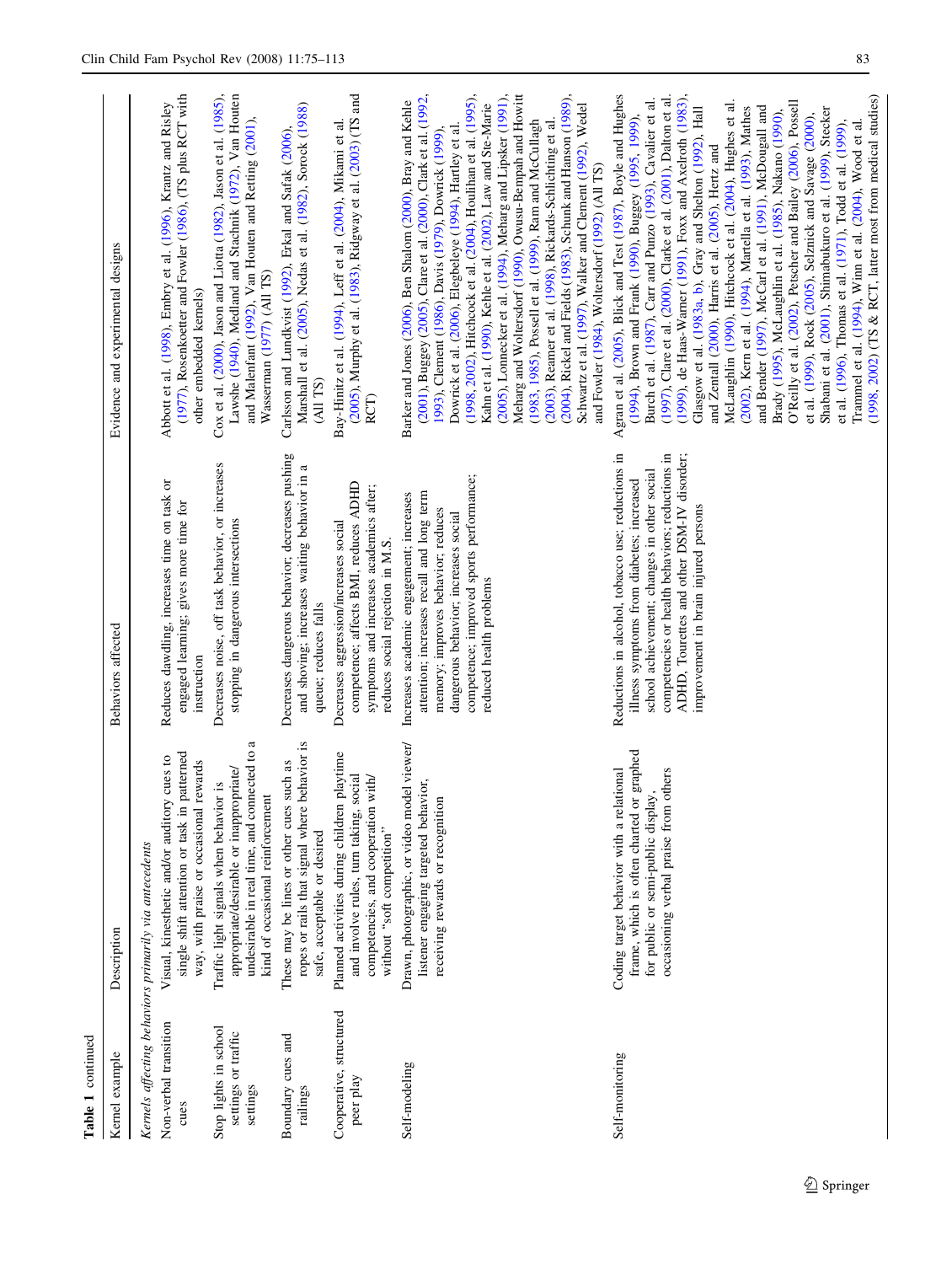| Table 1 continued                                                           |                                                                                                                                                                    |                                                                                                                                                                             |                                                                                                                                                                                                                                                                                                                              |
|-----------------------------------------------------------------------------|--------------------------------------------------------------------------------------------------------------------------------------------------------------------|-----------------------------------------------------------------------------------------------------------------------------------------------------------------------------|------------------------------------------------------------------------------------------------------------------------------------------------------------------------------------------------------------------------------------------------------------------------------------------------------------------------------|
| Kemel example                                                               | Description                                                                                                                                                        | <b>Behaviors</b> affected                                                                                                                                                   | Evidence and experimental designs                                                                                                                                                                                                                                                                                            |
| Paragraph shrinking                                                         | After hearing or seeing some content, person<br>learns to "shrink" meaning to eight to ten<br>words, full sentence; praise typically<br>happens for good summaries | Improved reading responses and retention                                                                                                                                    | Bean and Steenwyk (1984), Mathes et al. (1994), Spencer<br>et al. (2003) (TS)                                                                                                                                                                                                                                                |
| Errorless discrimination<br>training                                        | Stimuli are faded or shaped in such a way<br>that errors are nearly non-existent                                                                                   | Improved reading, letter recognition and life-task<br>discriminations; reductions in symptoms of<br>mental retardation or brain injury                                      | (1979), Stawar (1978), Terrace (1969), Walsh and Lamberts<br>(1998), Keel and Gast (1992), Lambert (1979), Melchiori<br>Akhtar et al. (2006), Egeland and Winer (1974), Etzel and<br>LeBlanc (1979), Fillingham et al. (2003), Hunkin et al.<br>et al. (1992), Plummer et al. (1977), Schilmoeller et al.<br>$(1979)$ $(TS)$ |
|                                                                             | Kernels affecting behaviors primarily via relational frames                                                                                                        |                                                                                                                                                                             |                                                                                                                                                                                                                                                                                                                              |
| belonging to status<br>Adjectival noun for<br>group                         | with status, belonging, protection or safety<br>" is paired<br>Verbal phrase "I am/we                                                                              | decreases aggression within group; may affect<br>behavior associated with the named group;<br>Increased rule governed behavior; increases<br>physical health                | Choenarom et al. (2005), Embry et al. (1996), Gaskell and<br>Smith (1986), Juarez (2002), Mishima (2003) (RCT)                                                                                                                                                                                                               |
| Public commitment                                                           | Individuals sign or pledge self to collective<br>behavior                                                                                                          | Voting, contributing money, recycling                                                                                                                                       | Burgess et al. (2000), Chen and Komorita (1994), Wang and<br>Katzev (1990)                                                                                                                                                                                                                                                   |
| "US" and "THEM"<br>role framing                                             | clothing, adornment, language, social<br>two<br>groups, with differences framed by<br>Individuals or groups divided into<br>position, etc.                         | Increase aggression and violence by each group<br>toward each other                                                                                                         | Roos (2005), Sherif (1958, 1968, 1970), Sherif, Hogg and<br>Abrams (2001), Sherif et al. (1955) (RCT)                                                                                                                                                                                                                        |
| Graphic/node maps                                                           | graphic organizer for goal-based behavior,<br>$\overline{\mathbf{s}}$<br>guided by other status individua<br>$\overline{\mathcal{L}}$                              | Increased sobriety and goal completion; increased<br>treatment compliance                                                                                                   | 2003), Czuchry et al. (1995), Dansereau et al. (1993, 1995),<br>Dees et al. (1994), Joe et al. (1994, 1997), Melville et al.<br>Collier et al. (2001), Czuchry and Dansereau (1996, 1999,<br>(2004), Newbern et al. (1999, 2005), Pitre et al. (1996,<br>1997, 1998) (RCT)                                                   |
| Σ                                                                           | Oral or written questions by status individual<br>(or on paper) around major goals of target<br>about<br>person with clarifying questions<br>interfering behavior  | competence & related goals; reduced injuries or<br>Reduced substance abuse, increased social<br>antisocial behavior; increase in healthy<br>behaviors, increase achievement | (2003), Monti et al. (1999), Resnicow et al. (2001), Rusch<br>and Corrigan (2002), Smith (2004), Sobell et al. (2003),<br>Cohen et al. (2006), Bernstein et al. (2005), Burke et al.<br>Stein et al. (2006) (RCT)                                                                                                            |
| immediate negative<br>social outcomes<br>Media associating<br>behavior with | behavior<br>results in social rejection or escape from<br>Media (TV, video, radio) showing<br>social rejection                                                     | Reduces sexually transmitted diseases; reduces<br>alcohol, tobacco and other drug use                                                                                       | (2001), Pechmann and Ratneshwar (1994), Pechmann et al.<br>Beyth-Marom et al. (1993), Downs et al. (2004), Pechmann<br>$(2003)$ (RCT)                                                                                                                                                                                        |
|                                                                             | Kernels affecting behaviors primarily via physiology                                                                                                               |                                                                                                                                                                             |                                                                                                                                                                                                                                                                                                                              |
| Pleasant greeting with<br>or without positive<br>physical touch             | Friendly physical and verbal gestures, on a<br>frequent basis                                                                                                      | Affects donations; social status an perceptions of<br>safety or harm; affects behavior streams of<br>aggression, hostility or politeness                                    | Edwards and Johnston (1977), Ferguson (1976), Field (1999),<br>Fry (1987), Howard (1990), La Greca and Santogrossi<br>(1980), Schloss et al. (1984) (TS)                                                                                                                                                                     |
| Massage, brushing or<br>stroking                                            | therapeutic touch applied to the body<br>Any method of rubbing, stroking and                                                                                       | Reduces aggression, arousal, cortisol, depressive<br>symptoms, PTSD symptoms, and pain                                                                                      | Diego et al. (2002), Field et al. (1996a, b, c, d), Field (1998),<br>Jones et al. (1998), Scafidi and Field (1996) (RCT)                                                                                                                                                                                                     |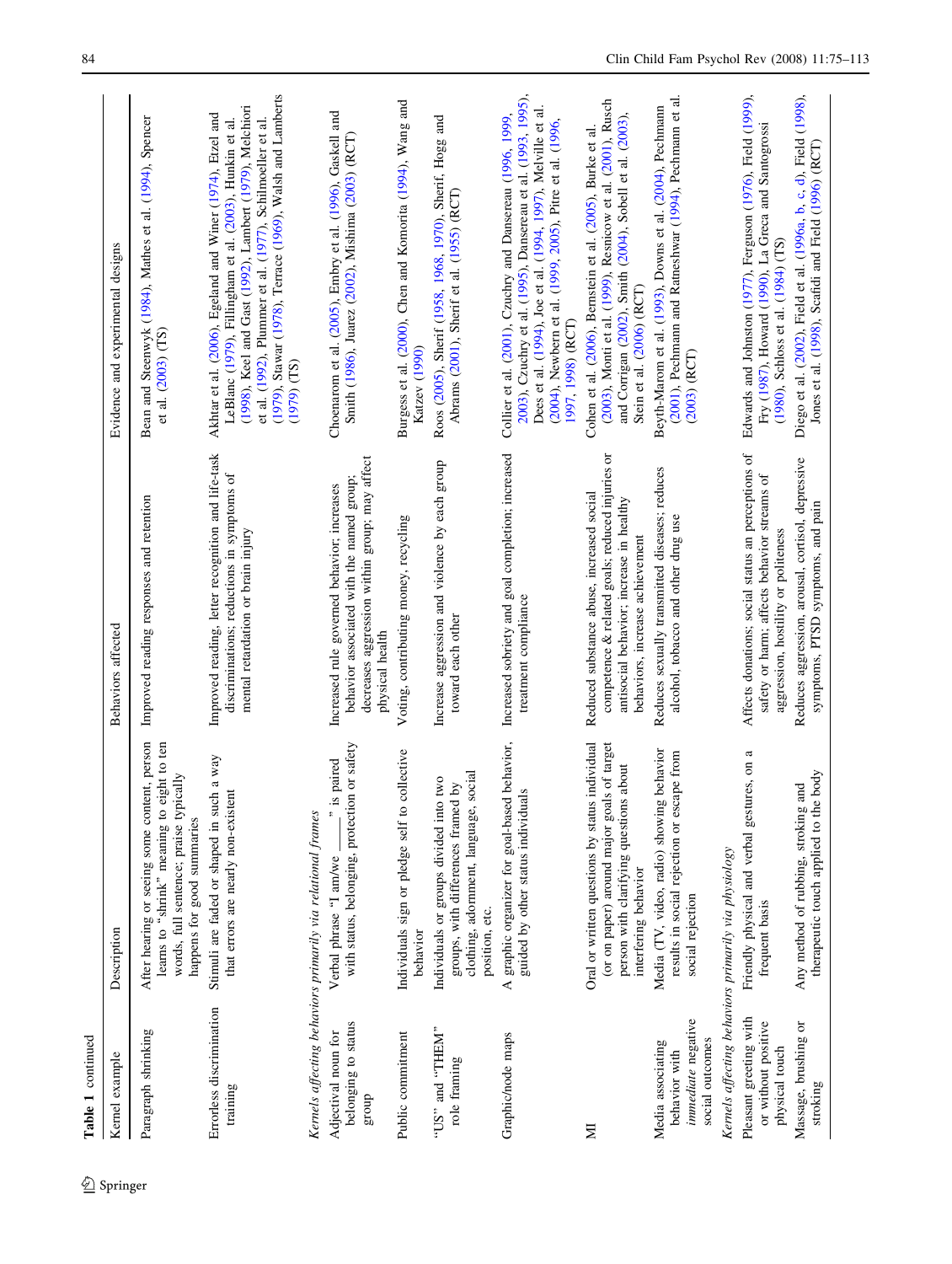| Table 1 continued                                                         |                                                                                                                                                                                |                                                                                                                                                                                                                                                                                  |                                                                                                                                                                                                                                                                                                                                                                                                |
|---------------------------------------------------------------------------|--------------------------------------------------------------------------------------------------------------------------------------------------------------------------------|----------------------------------------------------------------------------------------------------------------------------------------------------------------------------------------------------------------------------------------------------------------------------------|------------------------------------------------------------------------------------------------------------------------------------------------------------------------------------------------------------------------------------------------------------------------------------------------------------------------------------------------------------------------------------------------|
| Kernel example                                                            | Description                                                                                                                                                                    | Behaviors affected                                                                                                                                                                                                                                                               | Evidence and experimental designs                                                                                                                                                                                                                                                                                                                                                              |
| Turtle technique                                                          | coaching, with peer or adult reinforcement<br>verbal frame, breaths through nose, and<br>Using a turtle metaphor, child holds self,<br>self-<br>engage in sub-verbal or verbal | Reduces arousal and aggression against peers or<br>adults                                                                                                                                                                                                                        | Heffner et al. (2003), Robin et al. (1976) (TS plus embedded in<br>RCT with other kernels)                                                                                                                                                                                                                                                                                                     |
| supplementation or<br>Omega-3 fatty acid<br>increased fish<br>consumption | week high<br>1-3 g taken orally per day; or fish<br>consumption several times per<br>in omega-3                                                                                | Reduces aggression, violence, depression, bipolar<br>disorder, post-partum depression and borderline<br>disorders; and for reducing CVD and asthma<br>personality disorder; early evidence for<br>reducing symptoms of developmental                                             | Hibbeln et al. (2006), Jarvinen et al. (2006), Mickleborough<br>et al. (2006), Richardson (2006), Stoll et al. (2000), Vaddadi<br>Fava (2001), Freeman et al. (2006), Gesch et al. (2002),<br>(2006), Zanarini and Frankenburg (2003) (RCT)                                                                                                                                                    |
| Zinc supplementation or<br>dietary consumption                            | 15 mg/day eaten or supplemented                                                                                                                                                | Evolving evidence finds the addition of zinc to the<br>effectiveness of drug treatment and/or may<br>diet or by supplementation to increase the<br>prevent ADHD symptoms                                                                                                         | DiSilvestro (2005), Bilici et al. (2004), McGee et al. (1990),<br>Akhondzadeh et al. (2004), Arnold et al. (2005), Arnold and<br>Sandyk (1990) (RCT)                                                                                                                                                                                                                                           |
| free play with higher<br>"Rough and tumble"<br>status conspecific         | engages in rough and tumble play, causing<br>Several times per week child or adolescent<br>increased arousal and self-control<br>mediated by status adult or peer              | improve status among same-sex peers; changes<br>development of positive behavior among boys<br>behavior may be especially important to the<br>Reduces aggression, teaches self-control, may<br>c-fos gene expression in lab animals; the<br>and unique contribution of fathering | Pellegrini and Smith (1998), Reed and Brown (2001), Scott<br>Boulton and Smith (1989), Gordon et al. (2002), Hines and<br>Kaufman (1994), Jacklin et al. (1984), Paquette (2004),<br>and Panksepp (2003) (RCT, TS and ethology studies)                                                                                                                                                        |
| Aerobic play or<br>behavior                                               | Daily or many times per week child or adult<br>engage running or similar aerobic solitary<br>activities, game, or food gathering<br>behavior                                   | Reduces ADHD symptoms, reduces depression;<br>reduces stress hormones; may increase<br>cognitive function; decreases PTSD                                                                                                                                                        | (2003), Manger and Motta (2005), Marin and Menza (2005),<br>(2006), Blue (1979), Blumenthal et al. (2005), Crews et al.<br>Phillips et al. (2003), Stein (2005), Stella et al. (2005) (TS<br>Dustman et al. (1984), Khatri et al. (2001), Kubesch et al.<br>(2004), Doyne et al. (1983), Dunn et al. (2001, 2005),<br>Antunes et al. (2005), Atlantis et al. (2004), Berlin et al.<br>and RCT) |
| Nasal breathing                                                           | When aroused, person breaths through nose,<br>not mouth                                                                                                                        | improve cognitive function; changes core temp<br>Reduces panic, anxiety and hostility; may<br>of limbic area                                                                                                                                                                     | Backon (1990), Block et al. (1989) (RCT)                                                                                                                                                                                                                                                                                                                                                       |
| Progressive muscle<br>relaxation                                          | evoking<br>Person tenses and relaxes sequence of<br>muscles combined with anxiety<br>stimulus                                                                                  | Reduces panic, fear, anxiety; decreases negative<br>attributions; decreases phobic responses with<br>paired with evoking stimuli                                                                                                                                                 | Larsson et al. (2005), Norlander et al. (2005), Pawlow and<br>Jones (2005), Wencai et al. (2005) (RCT)                                                                                                                                                                                                                                                                                         |
| TS, time-series; RCT, randomized control trial                            |                                                                                                                                                                                |                                                                                                                                                                                                                                                                                  |                                                                                                                                                                                                                                                                                                                                                                                                |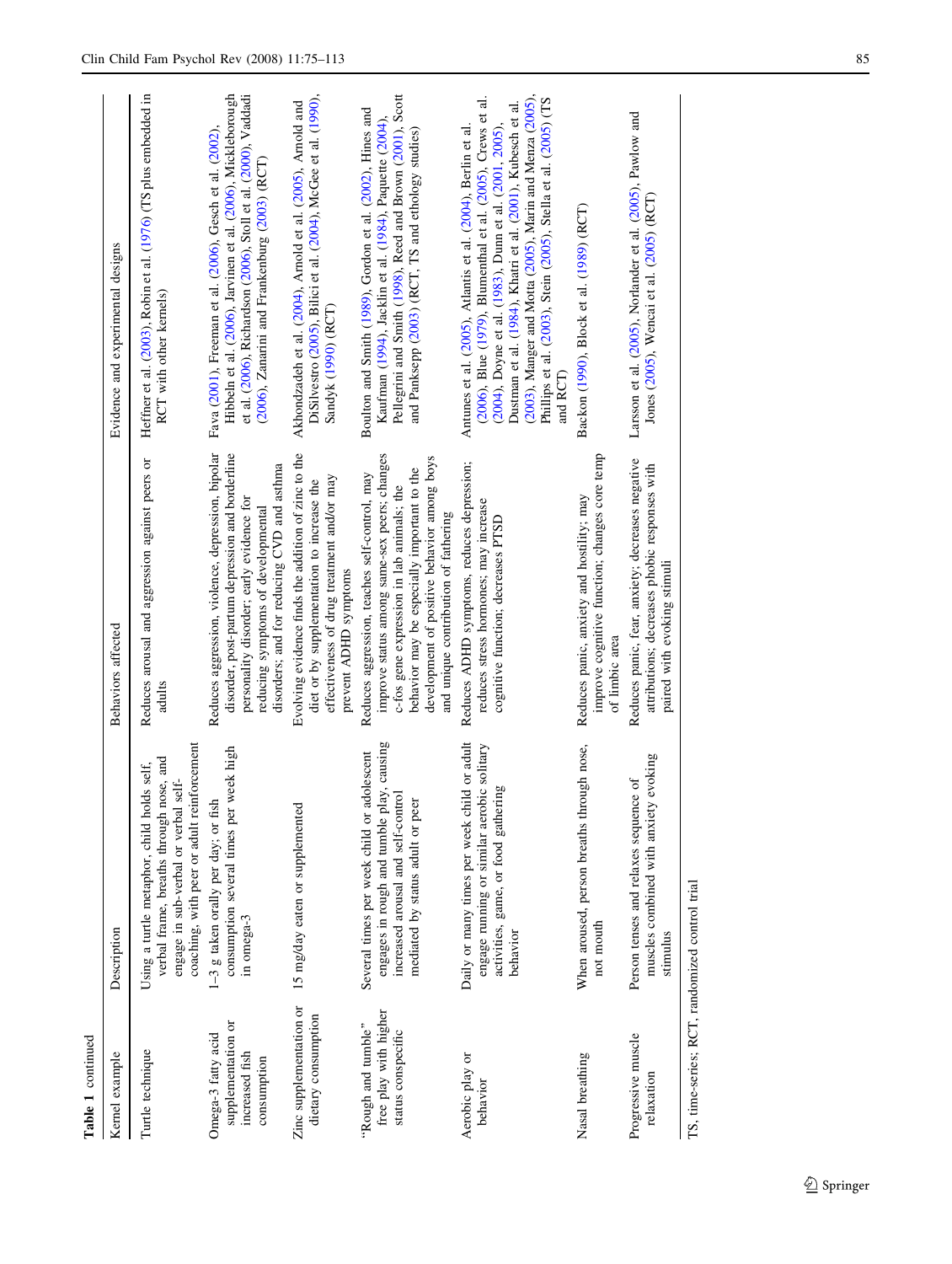each of the following, we describe the empirical evidence in detail for one kernel.

# Designating Example Kernels for This Paper

The 52 kernels presented in Table [1](#page-5-0) are not exhaustive; they are simply examples that meet the definition of a kernel from the four types. That is, the kernel has one or more peerreviewed experimental studies showing behavior change. We are aware of many more kernels; the more kernels we identified, the more we found others. Because of the yearlong process that gave rise to the need for and idea denominating the active ingredients of evidence-based prevention and a book about the science of preventing problems of adolescence (Biglan et al. [2004](#page-22-0)), many of the 52 kernels were evident to us at first blush because of our own published studies and that of our colleagues on parenting, violence prevention, substance abuse prevention, etc.; others we chose deliberately to illustrate the potential theoretical diversity of kernels—an interesting point in itself, exemplified by reactions to early drafts of the paper. Some early readers were delighted to see the inclusion of examples from behavior analysis, yet chaffed at the physiological kernels such as omega-3 and massage—despite the scientific evidence available for each. Others objected to behavioral procedures, arguing that behavioral procedures were proven to be ineffective—despite studies showing otherwise. We are aware that any given professional community might disagree with the theoretical approach of another professional group, yet a taxonomy of kernels begins to elucidate how, where, when, for whom, and for what scientifically proven strategies might be more or less beneficial in influencing human behavior. We imagine that a database of kernels will emerge, much like the human genome project (i.e., <http://genomics.energy.gov/>) wherein the breadth, depth, magnitude, and replications of the effects of any given kernel might be reported by the international research community in order to build an opensource molecular technology of behavioral influence. The arbitrary selection of the 52 kernels in this paper illustrates the possibility of a rich ''behaviornome'' type project for fundamental units of behavioral influence. Subsequent paragraphs detail examples of four types of kernels for influencing behavior from Table [1](#page-5-0), as a proof of concept from 52 experimentally demonstrated kernels.

# Kernels Altering Consequences for Behavior

## Increasing Rate or Probability of Behavior

Many kernels increase behavior by mobilizing reinforcement for the targeted behavior. These include vocal praise, written praise notes, prize bowls, and public posting of

feedback about the rate of a targeted behavior. Each delivers positive consequences contingent on a behavior. In the case of public posting of feedback, it is necessary that the recipients of the post in some sense want to increase the behavior recorded in the postings. An example of a powerful yet simple reinforcement kernel involves writing positive notes to increase behavior. Written praise notes from a supervisor increase work performance (Nordstrom et al. [1988\)](#page-32-0), notes written by a teacher to students increase academic success (Hickey et al. [1979](#page-28-0)), and notes from students to each other increase social competence (Skinner et al. [2000](#page-35-0)).

We also put special play with parents in this category. It involves adults letting the child lead in free play activities (Webster-Stratton and Reid [2007](#page-37-0)). Its purpose is to facilitate interactions in which parents do not command, criticize, or unduly restrict activities of the child and allow the child to engage in fantasy play with the parent. Such interactions presumably are reinforcing for parent and child; the child receives the undivided attention of the parent contingent on cooperative play, and the parent experiences cooperative and pleasant interactions with the child contingent on listening to the child and following the child's lead.

## Decrease Behavior by Altering Consequences

Other procedures alter consequences in order to decrease the frequency or probability of a behavior. Some involve ensuring an undesirable behavior does not elicit reinforcement. Timeout is one such procedure. Rewarding behavior incompatible with the undesirable behavior is another.

A third set (ostensibly designed to decelerate behavior rates) involves delivering aversive consequences for a certain behavior—traditionally termed punishment. However, many so-called punishments (e.g., lengthy grounding, mandatory minimum sentences) have no beneficial effect and, in fact, cause harm (Sampson and Laub [1994](#page-34-0)). Indeed, a major challenge for many parenting programs is getting parents to be less punitive. Thus, in developing procedures to make aversive consequences contingent upon behavior, we must evaluate them carefully to ensure they are effective and have few side effects.

Fining is an example of a negative consequence affecting behavior. Agras et al. [\(1980](#page-21-0)) found that receiving a fine reduced individual, but not business, water wastage. Fletcher ([1995\)](#page-26-0) found that fines for parking in disabledreserved spaces notably decreased the behavior.

Kernels Altering Behavior Through Antecedents

Many kernels work by establishing the functions of antecedents to behavior. A common example in schools is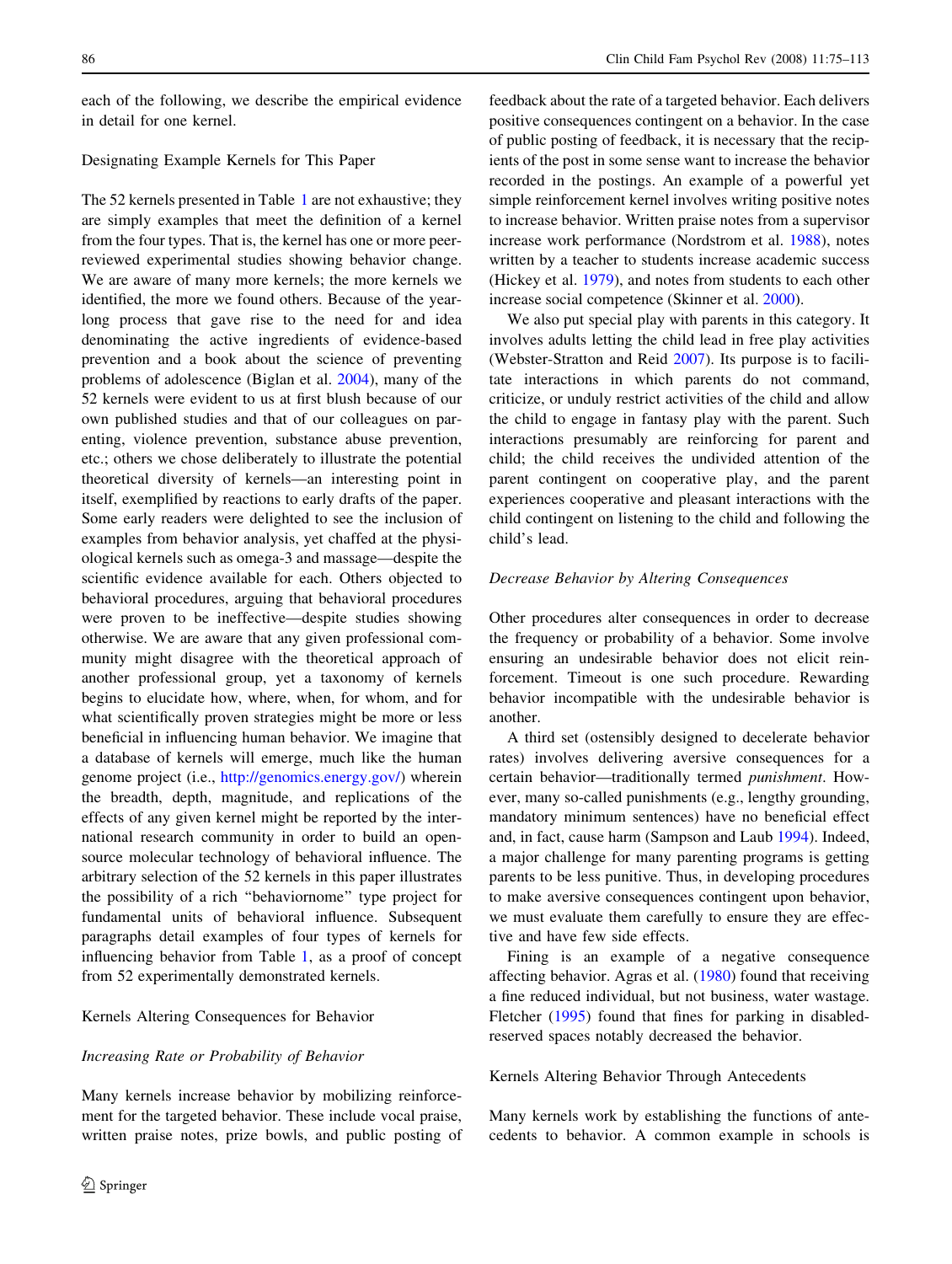teachers establishing signals to guide transitions (Marion and Muza [1998;](#page-31-0) Rosenkoetter and Fowler [1986;](#page-34-0) West et al. [1995\)](#page-37-0). For example, many teachers turn lights off and on to signal students to return to their seats and become quiet and attentive. Of course, positive consequences (e.g., praise) are involved in establishing effectiveness of the stimulus, but once established, the salient feature is the influence of the light on the behavior.

Assigning students meaningful roles (Rutter [1981](#page-34-0)), such as setting up equipment for an assembly, taking roll, or taking photographs for communicating desirable school functions, are activities that organize useful behavior. Antecedents may also include organized playground activities to reduce aggressive behavior and occasion various social competencies (Murphy et al. [1983\)](#page-32-0). Reinforcement follows naturally from the enactment of the role.

It would be arbitrary to classify antecedent interventions based upon whether they increase or decrease behavior. This is because antecedents that prompt a desired behavior simultaneously make troublesome behavior less likely.

# Kernels Altering Behavior by Influencing Relational Responding

Tradition within psychology suggests it is unfeasible to deal with cognitive and emotional influences on behavior within a basic behavioral framework of antecedents and consequences. However, recent work on relational frame theory (Hayes et al. [2001](#page-27-0)) has shown that human cognitive and verbal behavior can be understood in terms of basic operant processes, while honoring that humans do appear to have unique evolutionarily selected brain structures supporting language. To the extent this is true, it provides a parsimonious account of complex human functioning within a contextualist framework focusing on manipulable influences on behavior (Biglan and Hayes [1996\)](#page-22-0).

## Research on Relational Responding

There is growing evidence that a fundamental feature of human cognitive or verbal processes is the relating of stimuli (Barnes et al. [2000\)](#page-22-0). Because this analysis is a recent development and likely to be unfamiliar to most readers, we will elaborate on it here. Barnes et al. ([2000\)](#page-22-0) present a theoretical analysis of relational responding. According to them, relating stimuli is the core feature of verbal behavior. Perhaps the most rudimentary relational responding involves naming. At the beginning of learning language, young children learn to say names for objects and separately learn to orient to objects when they hear their names. Each response is operant behavior reinforced by consequences such as attention, praise, and gaining of an object. After multiple experiences of this sort, however, a child also learns that if an object has a name, the name also goes with the object. In other words, they become able to derive the mutual entailment of name to object and object to name. Further experiences like this enable children to derive relations that are more complex. For example, learning that a puppy is a kind of dog and that Buddy is a puppy, a child is able to derive that Buddy is a dog. We call this ability to derive relations between two stimuli based on their relations with a third stimulus combinatorial entailment.

The third defining feature of relational responding is the transformation of function. Humans' derivation of relations among stimuli can transform the functions of stimuli that participate in the relation. For example, discovering that one coin is worth more than another makes the coin more reinforcing. Learning that water has bacilli in it may have no impact on a child, but upon learning that bacilli are germs, and that germs can you make you sick, a child's reaction to the water changes.

A fourth defining feature of relational responding is arbitrary applicability. Many of the relations we learn arise from physical relations among stimuli. For example, smaller than and larger than are terms based on the relative size of objects. However, humans become able to relate stimuli in these terms even though the stimuli do not have physical features involving relative size. If you hear that one person has a bigger heart than another person does, you may expect that person to be kinder, even though you understand that his heart is not literally larger.

For theorists accustomed to the panoply of existing cognitive constructs, which admittedly do a good job of predicting much human behavior, the value of this analysis may be obscure. Its value lies in providing a direct analysis of the specific procedures that influence relational responding and thereby transform the functions of stimuli.

## Increasing Behavior by Altering Relational Responding

Perhaps the simplest and most important procedures of this type are those that augment the value of stimuli by influencing people to relate them to stimuli they already value. If we tell children they can stay up a half hour more if they get five stickers, we change their valuing of the stickers. In essence, any procedures influencing people to relate a stimulus with stimuli they already value make that stimulus more reinforcing. Prevention and treatment scientists, unlike marketing professionals, are often unfamiliar with relational responding.

One example of relational responding involves branding to influence behavior (Fischer et al. [1991](#page-26-0)). A recent study shows that children preferred foods ''branded'' as McDonald's (logos, wrapping papers, etc.), even for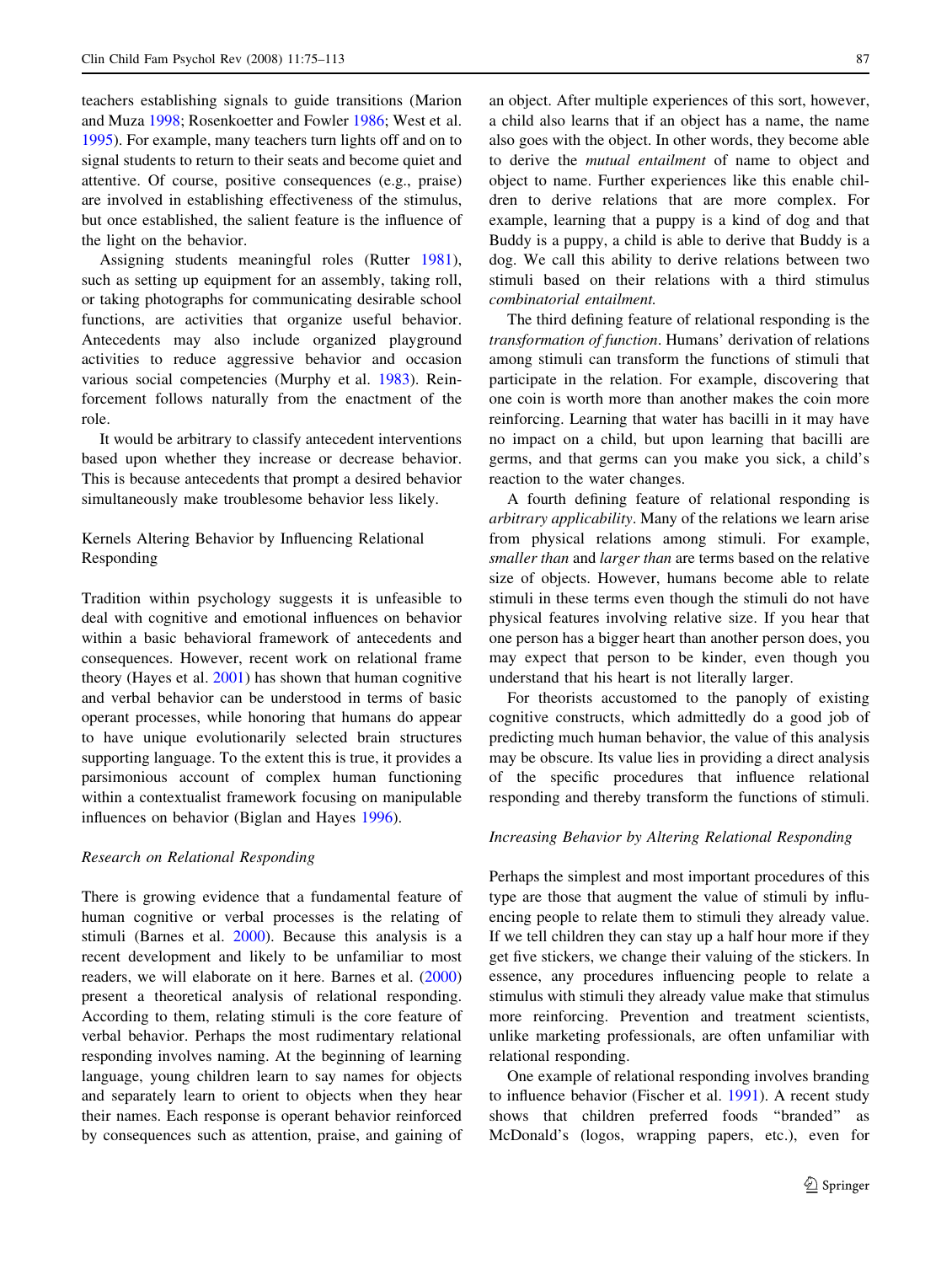carrots, which McDonald's does not sell (Robinson et al. [2007\)](#page-34-0). Another example of branding is the introduction to the PeaceBuilders program (Embry et al. [1996](#page-25-0)). It used kernels like peer-to-peer praise/tootle notes and positive notes home to establish the word PeaceBuilder as a valued concept and to make being a PeaceBuilder—and all behaviors later related to this concept—more reinforcing. The program improved social competence and reduced aggression and injuries due to violence (Flannery et al. [2003;](#page-26-0) Krug et al. [1997\)](#page-29-0). Biglan and colleagues recently completed a study showing that pairing fun social activities for middle-schoolers with a non-smoking brand (f2b—for Freedom to Breathe) reduced smoking among students even when the program had little overt antitobacco content (Gordon et al. [2008\)](#page-27-0).

Another example of a kernel using relational responding involves public commitment. When people publicly commit to engage in a behavior, they are more likely to follow through on the behavior (e.g., Burn and Oskamp [1986](#page-23-0)). The public oath makes behavior inconsistent with that pledge aversive due to expected disapproval for failing to follow through with the promise.

In self-modeling, the professional helps to create a story about a person's behavior (Hosford [1980\)](#page-28-0); the person typically participates in the process. The story embeds a person's self in a set of relations with desired behaviors and attributes (e.g., depicting a child as a hero at school or home for helping bring about peaceful behaviors; Embry et al. [1996](#page-25-0)). A child might learn a series of self-help skills through photographs or video (Hartley et al. [1998](#page-27-0)), making the child more apt to relate engaging in the behavior with valued ideas, such as being a "PeaceBuilder" (Embry et al. [1996\)](#page-25-0).

Motivational interviewing (MI) is a powerful example of relational responding. MI may seem complex, yet we believe that subdividing it would destroy its effects. In MI, the interviewer prompts a person to discuss a topic he or she generally avoids (e.g., one's drinking patterns and difficulties associated with them; Bernstein et al. [2005](#page-22-0); McCambridge and Strang [2004](#page-31-0); Miller et al. [1988](#page-32-0)). The interviewer is warm and accepting as the person talks but asks questions designed to put the person in psychological contact with negative consequences of his/her behavior and the possible benefits of changing the behavior. It is clear this process has reinforcing and antecedent features, but the most salient aspect of the process seems to be that it alters the way people relate their problematic behavior to negative consequences and the possible alternatives to more reinforcing consequences. In other words, MI changes people's networks of relations in ways that make some behaviors more, and others less, desirable. Although most treatment professionals are familiar with complex forms of MI, very brief, scientifically validated forms do exist (McCambridge and Strang [2004\)](#page-31-0)—including just 15 min (Cohen et al. [2006](#page-24-0)).

#### Decreasing Behavior by Altering Relational Responding

Some behavior–influence procedures discourage behavior by prompting a person to relate the behavior to aversive stimuli. In general, any procedure that prompts a person to relate undesirable behavior to negatively valenced stimuli would qualify as such a procedure—provided there was experimental evidence of its effect. For example, media associating drug use with negative outcomes have sometimes been shown to reduce drug use (Palmgreen et al. [1995](#page-32-0)). Messages suggesting that youth's peers will reject them for smoking affects their motivation to use tobacco (Pechmann and Knight [2002](#page-33-0); Pechmann et al. [2003](#page-33-0)).

Kernels Altering Behavior Through Physiological Interventions

Finally, some procedures primarily affect physiological behavior. For centuries, humans have altered their health and mood by manipulating physiological states. Anthropological and archeological literatures are replete with examples (Lalramnghinglova [1999;](#page-30-0) Rajan et al. [2002](#page-34-0); Rodrigues [2006](#page-34-0); Spindler [1995\)](#page-36-0). Hunters and gatherers often consume plants with stimulant properties, apparently since they confer an advantage during tasks such as hunting, which requires sustained effort and attention. Modern humans have similar reasons for using caffeine.

The impact of omega-3 fatty acid is a particularly important example of a physiological kernel (Olafsdottir et al. [2005](#page-32-0)). We use this example because of its exemplary laboratory, epidemiological, and randomized control studies across many domains of prevention, intervention, and treatment. Aside from epidemiological research on the relationships of omega-3 fatty acid (n-3) to a wide variety of causes of morbidity and mortality (Hibbeln [2001](#page-28-0)), experimental and quasi-experimental studies find supplementation of omega-3 reduces violent aggression among men (Gesch et al. [2002](#page-27-0)). Its use also reduces depression or bipolar disorder (Mischoulon and Fava [2000;](#page-32-0) Stoll et al. [1999](#page-36-0); Sund et al. [2003\)](#page-36-0) and other health or public health concerns, such as low birth weight and offspring IQ (Helland et al. [2003\)](#page-27-0). Although not yet proven, omega-3 may even alleviate some of the problems associated with poverty, since poorer people have diets lower in omega-3 (Egeland et al. [2001](#page-25-0); Liu et al. [2004](#page-30-0)).

Another intervention affecting behavior through direct impact on physiology is deep breathing, shown to reduce anxiety, arousal, and aggression among all ages (Appels et al. [1997](#page-22-0); DiFilippo and Overholser [1999;](#page-25-0) Peck et al. [2005](#page-33-0); Sharma et al. [2005;](#page-35-0) Suzuki et al. [2000\)](#page-36-0). Zinc supplementation may reduce or moderate ADHD symptoms (Arnold et al. [2005;](#page-22-0) Bilici et al. [2004\)](#page-22-0). We include a variety of strategies that enhance self-regulation in aroused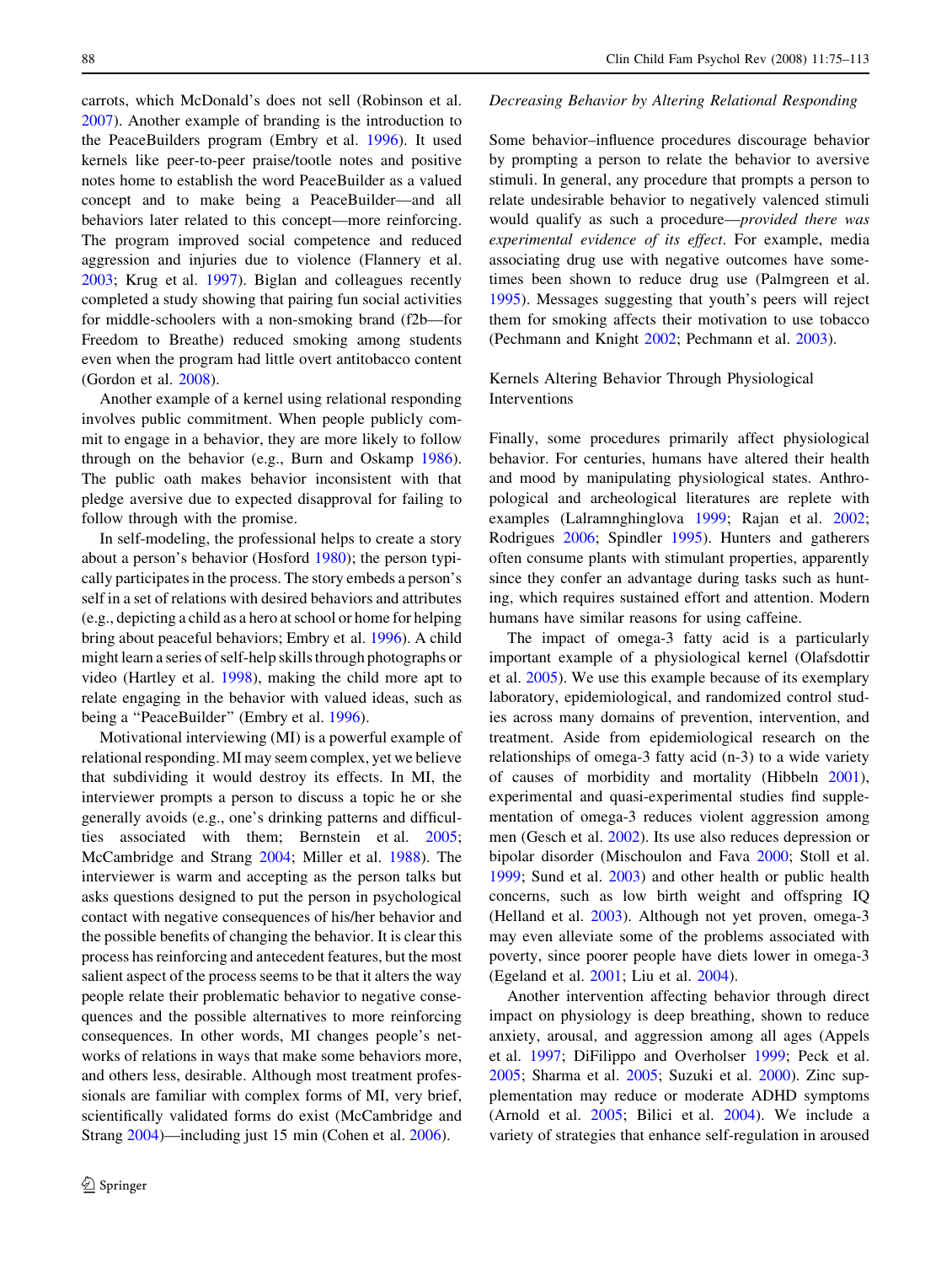states such as ''rough and tumble'' play and related martial arts training for children, as studies have shown it to reduce children's aggressive behavior (Bjorklund and Brown [1998;](#page-22-0) Paquette [2004](#page-32-0); Pellegrini [1992](#page-33-0); Shannon et al. [2002\)](#page-35-0) and the mechanism appears to involve alteration of brain chemistry (Panksepp et al. [2003](#page-32-0); Siviy et al. [1996](#page-35-0); Taylor et al. [1986\)](#page-36-0). The martial arts studies with children show improved self-regulation, less aggression, and positive mood along with decreased impulsiveness (Lakes and Hoyt [2004;](#page-29-0) Palermo et al. [2006](#page-32-0); Twemlow and Sacco [1998](#page-37-0); Zivin et al. [2001\)](#page-38-0), though student self-report may show less change than classroom teacher reports (McDiarmid [2008](#page-31-0)).

The distinction between biological and environmental interventions is not certain. Of course, any environmental manipulation may influence biological functioning. Below we discuss interventions that directly manipulate biological processes instead of changing psychological or behavioral functioning.

Although many pharmacological agents alter behavior and meet our definition of a kernel, the substantial literature on these influences is beyond the scope of this paper. Moreover, unlike nutritional supplements and nasal breathing, FDA-approved pharmacological agents require prescriptions; thus, they would not be available to most prevention practitioners or consumers directly.

Prevention scientists, oriented toward the implementation of programs, may overlook physiological interventions. Publications about these kernels are not in journals devoted to behavioral science but more likely to appear in medical, public health, or specialty journals. However, the evidence for them suggests that treatment and prevention scientists should pay greater attention to the reciprocal relationships between physiology and behaviors.

#### Types of Experimental Evidence Supporting Kernels

We define kernels as procedures shown empirically to affect a behavior. In keeping with the Society for Prevention Research Standards of Evidence (Flay et al. [2004](#page-26-0)), our criteria for empirical support include RCTs and interrupted time-series designs in which a procedure's impact is evaluated on a repeated measure of target behavior. Most evaluations of kernels have been via interrupted time-series designs, while some, such as omega-3 impact, have been in randomized trials. Some have undergone evaluation both ways. Some studies measured generalizability of results across time, behaviors, people, or places; others measured only proximal or immediate effects.

Many kernels result from interplay between basic and applied research. Variable interval or ratio contingency management kernels (e.g., Mystery Motivator, Prize Bowl) have roots in animal (Ferster and Skinner [1957\)](#page-26-0) then human (Majovski and Clement [1977](#page-30-0)) research. Researchers next conducted clinical studies using interrupted time series (Henderson et al. [1986;](#page-28-0) Leibowitz [1975;](#page-30-0) Libb et al. [1973](#page-30-0); Madaus et al. [2003;](#page-30-0) Moore et al. [1994](#page-32-0); Robinson and Sheridan [2000](#page-34-0); Snell and Cole [1976](#page-36-0)) and formal RCTs (Petry et al. [2004,](#page-33-0) [2005](#page-33-0)).

Physiological kernels have a similar scientific trajectory. For example, the understanding of omega-3 (n-3) has roots in early epidemiological or forensic inquiries showing differences among individuals with diseases or disorders (Anderson and Connor [1989](#page-22-0); Gudbjarnason et al. [1991](#page-27-0); Lieber et al. [1969;](#page-30-0) Rudin [1981\)](#page-34-0). Initial epidemiological findings (Hibbeln [1998,](#page-28-0) [2001](#page-28-0), [2002\)](#page-28-0) prompted precisionoriented laboratory studies (Hibbeln et al. [1998;](#page-28-0) Hibbeln and Salem [1995](#page-28-0)) and larger epidemiological inquiries. All this work led to clinical trials evaluating omega-3 supplementation (Nemets et al. [2002](#page-32-0); Sund et al. [2003](#page-36-0); Zanarini and Frankenburg [2003](#page-38-0)).

The frequent use of interrupted time-series designs in developing kernels deserves further comment. It reflects not simply an arbitrary methodological preference but an incremental, inductive, bottom-up strategy to build effective behavior–influence practices. Kernels are of necessity simple steps targeting a behavior one can easily measure repeatedly; it is thus easy to implement interrupted timeseries designs. Single-subject studies are quite robust in terms of reducing threats to validity (Sidman [1960\)](#page-35-0) and in answering questions of whether a particular medication, procedure, or process is efficacious in changing the behavior of a person or small group of persons (e.g., families, classrooms, and organizations; Dadds et al. [1984;](#page-24-0) Greenwood and Matyas [1990;](#page-27-0) Mayer et al. [1983;](#page-31-0) McGrath et al. [1987](#page-31-0); Reagles and O'Neill [1977\)](#page-34-0). Such interrupted time-series designs are not limited to evaluating individuals but are often the choice for evaluating policy impact on large, important social issues (Briscoe et al. [1975;](#page-23-0) Hayes and Cone [1977](#page-27-0); Wagenaar et al. [1988\)](#page-37-0). One may summarize interrupted time-series designs effectively via effect sizes and metaanalyses (Campbell [2004](#page-23-0); Stage and Quiroz [1997\)](#page-36-0).

An important limitation on current understanding of kernels is that we have relatively little information about situations in which they will be effective and those in which they will not be effective. Further research should explore the range of situations in which given kernels work and seek to develop a theory of the relationship between situations and the efficacy of kernels.

# The Utility of Kernels

Disseminating Effective Behavior–influence Practices

If our ultimate public health goal is to minimize the prevalence of behavioral and psychological problems and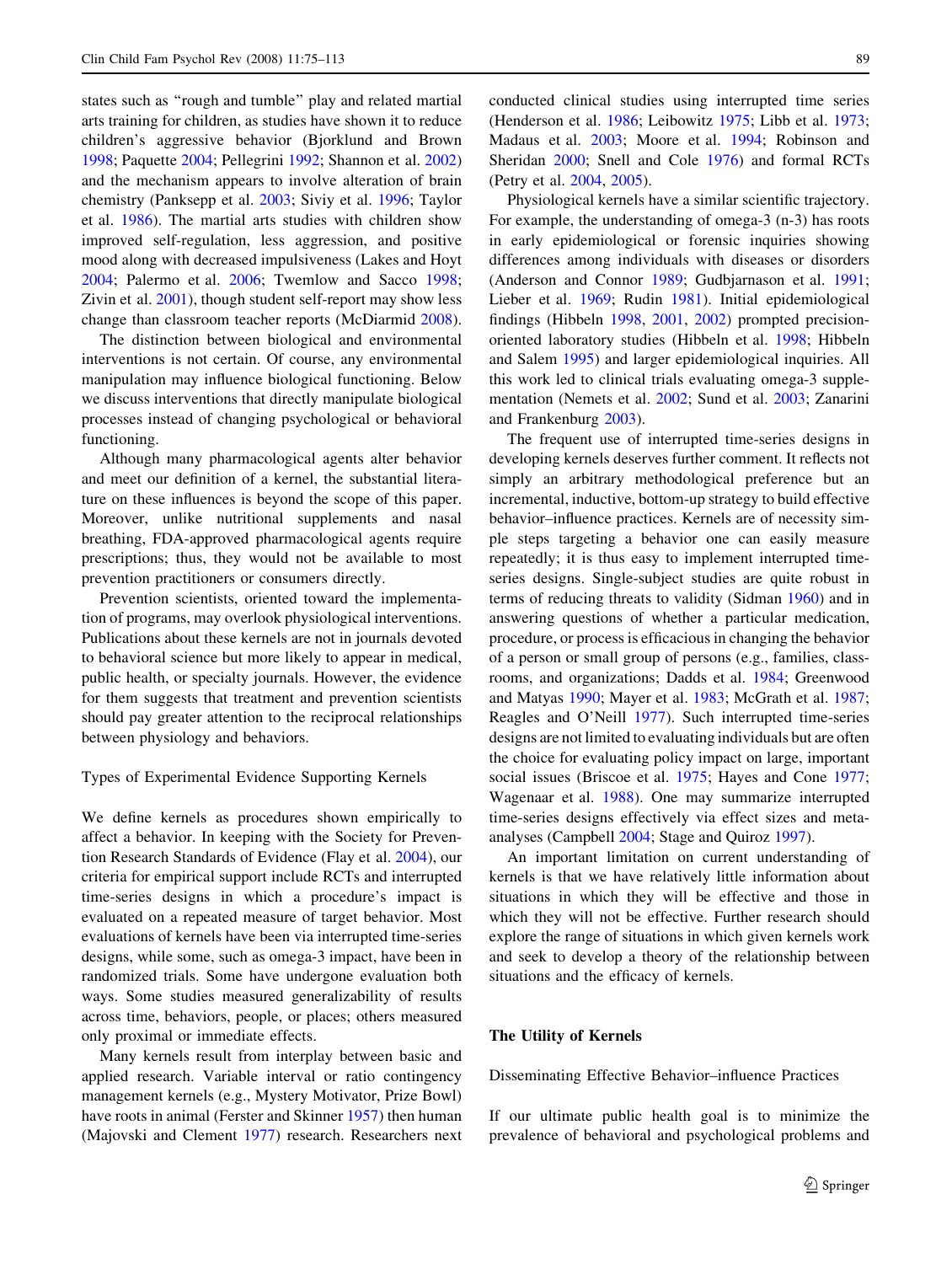improve wellbeing, then increasing the prevalence of effective behavior–influence practices is essential. Disseminating kernels could be an important supplement to current reliance on program dissemination for achieving this outcome. Kernels have most features that Rogers [\(1995](#page-34-0)) identified as important in fostering dissemination. He observed that people are more likely to adopt and implement a practice if it is simple and easily tested, its effects are readily observable, it appears to offer an advantage over existing practices, it addresses an important problem, and it is compatible with existing practices.

Most kernels are quite simple and consist of an easily tested, low-cost activity. Moreover, it is usually possible to observe their immediate impact on a person's behavior; it does not require statistical analysis of groups of individuals. As a result, the person who tries a kernel is likely to observe immediate benefit, which will likely reinforce its use. Finally, as the list of kernels in Table [1](#page-5-0) shows, most kernels affect behaviors important to change agents.

As noted above, even if empirically supported programs were widely disseminated, numerous behavior–influence interactions in society would fall outside the scope of existing programs. For example, programs may teach social competencies to avoid aggressive behavior (Taylor et al. [1999\)](#page-36-0) but teachers and youth leaders need ways to structure interactions among youth so that prompts for aggressive behavior decrease. Cooperative games (Murphy et al. [1983\)](#page-32-0); peer-to-peer tootle/praise notes (Embry et al. [1996](#page-25-0); Mayer et al. [1983,](#page-31-0) [1993](#page-31-0); Skinner et al. [2000\)](#page-35-0); the principal's lottery or preferrals (Thorpe et al. [1978,](#page-37-0) [1979\)](#page-37-0); and non-verbal transition cues (Abbott et al. [1998;](#page-21-0) Embry et al. [1996;](#page-25-0) Krantz and Risley [1977](#page-29-0); Rosenkoetter and Fowler [1986\)](#page-34-0) are easy to build into daily school or afterschool routines. They can also structure student interactions to minimize prompts to engage in aggression. If we widely disseminated kernels to behavior–influence agents (e.g., teachers, therapists, youth leaders, human service workers, and parents), it could result in effective behavior support practices being more widely used than if we waited for these agents to generalize good practices from programs that they were trained to use in specific situations.

Glasgow et al. ([1999\)](#page-27-0) proposed the RE-AIM framework for thinking about the long-term public health effects of interventions. They argue that the benefit of a practice is a function of its Reach times its Efficacy. However, even an efficacious intervention that reaches many people will have limited impact over time, unless it is Adopted, Implemented, and Maintained. From this standpoint, kernels supplement program dissemination strategies because their readily observed benefits (efficacy) make them prone for adoption and maintenance and because they will increase the reach of beneficial behavior–influence practices since there are kernels relevant to so many situations.

A recent RCT of a media version of Triple P (Positive Parenting Program(s); Sanders et al. [2000\)](#page-35-0) illustrates this point. Behavioral parenting skills programs consist largely of kernels (e.g., timeout, praise, and special play). Parents who go through such programs learn several important behavior–influence strategies. However, the reach of these programs is limited, due to administration costs and costs in time and money to participants. Triple P's media version reflects the recognition that a population-based impact may be greater if specific kernels of effective parenting practice can reach large numbers of parents. Preliminary data from this 18-county RCT showed that the promotion of ''kernellike'' parenting practices through media, tip sheets, and brief, structured interactions reached about 25% of the population in intervention counties. Multiweek parenting courses were available for parents who needed support that was more intensive. The combination of kernels and programs, where needed, significantly reduced child-abuse reports, medical injuries, and out-of-home foster placement (Prinz et al. [accepted\)](#page-33-0).

In sum, in addition to empirically supported programs coming into wider use, we foresee the spread of kernels into the repertoires of many change agents for situations without designed programs and those where the problem does not require a multicomponent program.

# Reducing the Cost of Beneficially Influencing Behavior

Making kernels widely available to behavior–influence agents may reduce the cost of bringing about widespread use of effective practices. Most of the kernels we identify are in the public domain, easy to adopt, and useful across many situations. Their dissemination requires no expensive materials. Training in their use can be accomplished much more cheaply (often simply by modeling or defining) than training in complex programs.

Since kernels are in the public domain, it discourages certain types of profit-motivated dissemination. For example, despite strong evidence of its efficacy for diverse problems, omega-3 (fish oil) offers little incentive to pharmaceutical companies to market it for treatment of bipolar disorder, post-partum depression, depression, developmental disabilities, or aggression.

Nevertheless, viable business models exist that would motivate dissemination of kernels. It is possible to make access to information about kernels a commodity sold on the Internet at low cost. Indeed, video modeling of—and supporting materials for—kernels could be available through iTunes, amazon.com, or e-bay. Alternatively, some kernels could be available at drug stores, supermarkets, or video rental stores. Workplaces, local governments, and other potential beneficiaries of kernels might well become bulk purchasers or distributors of kernels that they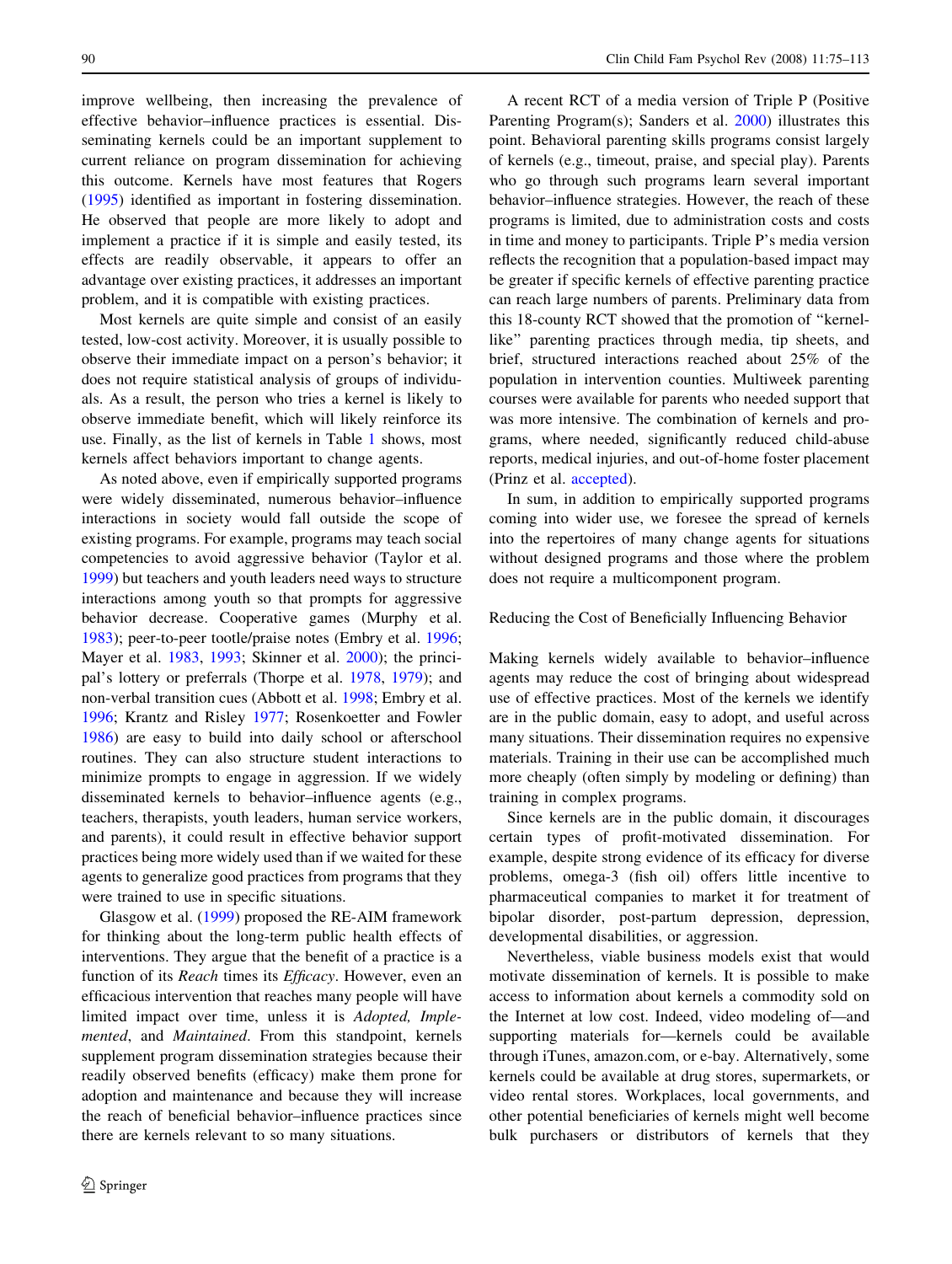calculate will affect health, safety, competitiveness, or other important outcomes.

## Using Kernels Across Developmental Stages

The example kernels in this paper have utility with particular ages or developmental periods. Table 2 includes kernels with experimental evidence across multiple developmental stages, those predicted to be useful for ages for which they have not undergone testing, and those without data or clear hypotheses about their utility for developmental stages except the ones on which they have been tested. We will show kernels that are effective across multiple age ranges.

### Implications of Kernels for Policy

The evidence on kernels points to the possibility that policies requiring or promoting the use of some kernels may be appropriate. For example, peer-to-peer tutoring of Title 1 students in first grade increases long-term academic success into middle school (Greenwood [1991a,](#page-27-0) [b](#page-27-0)). Creating a federal, state, or district policy to use peer-to-peer tutoring in Title 1 schools or at-risk areas theoretically could raise academic performance and reduce historical racial, ethnic, and cultural disparities (Greenwood [1991a,](#page-27-0) [b](#page-27-0))—without adopting a new curriculum. Communities or school districts with high rates of dropping out in ninth grade might consider making a policy around using the 15 min motivational process in seventh grade that improves grades in ninth grade (Cohen et al. [2006\)](#page-24-0). Another kernel, taking omega-3 (cod liver oil) during pregnancy increases the child IQ at age 4 (Helland et al. [2003\)](#page-27-0). The evidence justifies a policy for providing free omega-3 to pregnant and post-partum mothers via Women, Infants, and Children (e.g., Helland et al. [2003;](#page-27-0) Hibbeln et al. [2006;](#page-28-0) Richardson [2006\)](#page-34-0). The American Psychiatric Association recently created a policy recommending at least 1 g/day of omega-3 for all psychiatric patients (Freeman et al. [2006b](#page-26-0)), which is an example of a professional organization adopting a kernel.

# Some Concerns About Kernels

Some argue that kernels are useful only if their effects are lasting. Numerous kernels do have such effects. For example, the errorless-compliance training kernel has at least a 6-month maintenance of effects for parent–child pairs coming from violent homes (Ducharme et al. [2000\)](#page-25-0) and for children diagnosed with autism (Ducharme and Drain [2004](#page-25-0)). The safe playing kernel (Embry [1984](#page-25-0)) has reduced dangerous behavior 9 months after parents

|                                                                                   |           | Infants Children Teens |        | Adults |
|-----------------------------------------------------------------------------------|-----------|------------------------|--------|--------|
| Verbal praise                                                                     | *         | $\ast$                 | *      | *      |
| Peer-to-peer written praise—<br>"tootle" notes, compliments<br>books/praise notes | <b>NA</b> | $\ast$                 | *      | $\ast$ |
| Beat the timer or beat the buzzer                                                 | $\ast$    | $\ast$                 | *      | $\ast$ |
| Mystery motivators/grab bag/prize<br>bowl/game of life                            | P         | $\ast$                 | *      | $\ast$ |
| Public posting (graphing) of<br>feedback of a targeted behavior                   | NA        | *                      | *      | $\ast$ |
| Principal lottery                                                                 | NΑ        | ∗                      | ∗      |        |
| Safety or performance lottery                                                     | NA        | *                      | *      | $\ast$ |
| Contingent music                                                                  | $\ast$    | ∗                      | *      | ∗      |
| Team competition                                                                  | <b>NA</b> | $\ast$                 | *      | $\ast$ |
| Special play                                                                      | $\ast$    | ∗                      |        |        |
| Choral responding                                                                 | $\ast$    | $\ast$                 | P      | P      |
| Mystery shopper                                                                   | NΑ        |                        | P      | P      |
| Peer-to-peer tutoring                                                             | NA        | ∗                      | *      | $\ast$ |
| Computer action game                                                              | P         | ∗                      | *      | *      |
| Correspondence training, "Say-<br>Do''                                            | NA        | *                      | *      | P      |
| Correspondence training, "Do-<br>Say"                                             | <b>NA</b> | ∗                      | $\ast$ | P      |
| Time out                                                                          | $\ast$    | $\ast$                 |        |        |
| Sit and watch, contingent<br>observation, or response lock<br>out                 | $\ast$    | $\ast$                 | $\ast$ | *      |
| Taxation on consumptive<br>behaviors                                              | NA        | NA                     | ∗      | ∗      |
| Positive note home for inhibition                                                 | NA        | $\ast$                 | ∗      |        |
| Timed rewards for inhibition<br>(DRO)                                             | $\ast$    | *                      | *      | $\ast$ |
| Premack principle                                                                 | $\ast$    | *                      | ∗      | $\ast$ |
| Response-cost (point loss)                                                        | P         | ∗                      | ∗      | ∗      |
| Low emotion or "private"<br>reprimands                                            | *         | ∗                      | ∗      | ∗      |
| Stop clock                                                                        | NA        | ∗                      | *      | $\ast$ |
| Law enforcement fine or citation                                                  | NA        | NA                     | *      | $\ast$ |
| Over-correction or positive<br>practice                                           | $\ast$    | *                      | *      | $\ast$ |
| "Buzzer/noise training"                                                           | P         | $\ast$                 | *      |        |
| Non-verbal transition cues                                                        | $\ast$    | *                      | *      | *      |
| Stop lights in school settings or<br>traffic settings                             | NA        | $\ast$                 | *      | $\ast$ |
| Boundary cues and railings                                                        | $\ast$    | $\ast$                 | *      | *      |
| Cooperative, structured peer play                                                 | P         | *                      | $\ast$ |        |
| Self-modeling                                                                     | P         | $\ast$                 | *      | *      |
| Self-monitoring                                                                   | NΑ        | ∗                      | ×      | *      |
| Paragraph shrinking                                                               | <b>NA</b> | $\ast$                 | ∗      | P      |
| Errorless discrimination training                                                 | $\ast$    | *                      | *      | $\ast$ |
| Adjectival noun for belonging to<br>status group                                  | P         | ∗                      | ∗      | ∗      |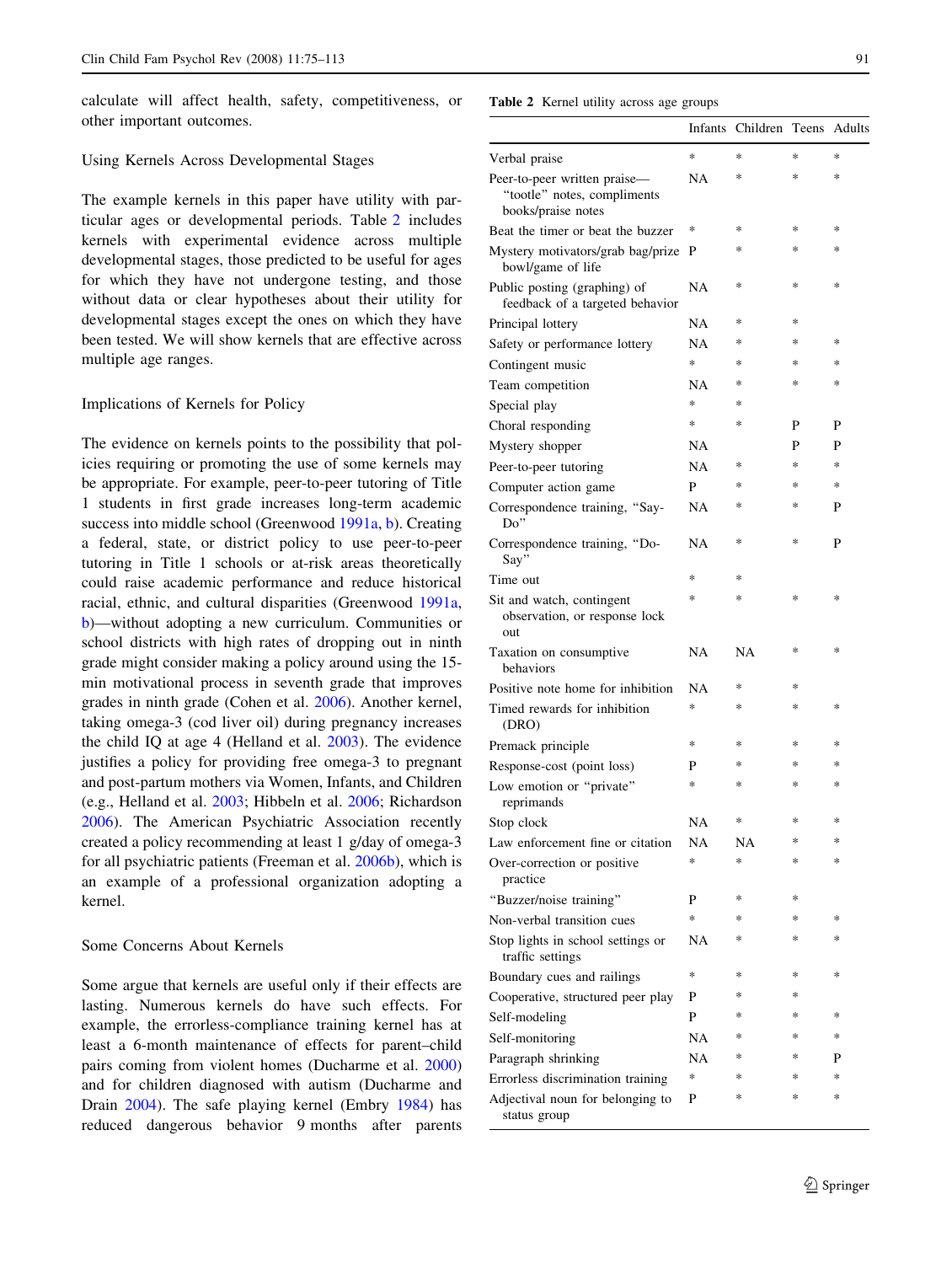Table 2 continued

|                                                                                 |           | Infants Children Teens Adults |           |        |
|---------------------------------------------------------------------------------|-----------|-------------------------------|-----------|--------|
| Public commitment                                                               | <b>NA</b> | *                             | *         | *      |
| "US" and "THEM" role framing                                                    | P         | *                             | *         | *      |
| Graphic/node maps                                                               | NA.       | *                             | *         | *      |
| MI                                                                              | <b>NA</b> | P                             | *         | *      |
| Media associating behavior with<br>"immediate" negative social<br>outcomes      | <b>NA</b> | P                             | *         | *      |
| Pleasant greeting with or without<br>positive physical touch                    | *         | *                             | *         | *      |
| Massage, brushing or stroking                                                   | *         | *                             | *         | $\ast$ |
| Turtle technique                                                                | P         | *                             | <b>NA</b> | NA     |
| Omega-3 fatty acid<br>supplementation or increased<br>fish consumption          | *         | *                             | $\ast$    | $\ast$ |
| Zinc supplementation or dietary<br>consumption                                  | P         | *                             | *         | *      |
| "Rough and tumble" free play/<br>martial arts with higher status<br>conspecific | <b>NA</b> | *                             | *         | *      |
| Aerobic play or behavior                                                        | P         | *                             | *         | ∗      |
| Nasal breathing                                                                 | P         | *                             | *         | $\ast$ |
| Progressive muscle relaxation                                                   | NA        | *                             | *         | *      |

NA, not applicable; \*, experimental evidence; P, predicted utility

implemented the strategy at home. Peer-to-peer tutoring has effects that last from first-grade intervention through middle school (Greenwood [1991a](#page-27-0), [b\)](#page-27-0). Omega-3 supplementation of cod liver oil during pregnancy has effects on children's cognitive development at least through age 4. Emotional writing reduces or prevents medication use, healthcare visits, or continued unemployments months later (Richards et al. [2000;](#page-34-0) Smyth et al. [1999;](#page-35-0) Spera et al. [1994\)](#page-36-0). Response slates—as opposed to having students raise their hands—improve performance on academic measures of retention, recall, and end-of-term tests for that content (Christle and Schuster [2003](#page-23-0); Kellum et al. [2001](#page-29-0)). Finally, a 15-min motivational interview on paper has an 18-month lasting effect on the improvement of grades of high-risk African American students from seventh grade to ninth grade (Cohen et al. [2006\)](#page-24-0).

Yet even if a kernel does not seem to have a lasting impact, we should not overlook its value. In numerous situations, parents, teachers, youth workers, and others need to influence a behavior. For example, if the only evidence for response slates was that they increased classroom participation (Christle and Schuster [2003;](#page-23-0) Kellum et al. [2001](#page-29-0)), they would be valuable to teachers who want to raise classroom participation. In general, providing people with simple and reliable ways of influencing behavior is an important benefit for them, even with no current evidence that the impact is long lasting. Put another

way, if we wish to create a society with high levels of caring and effective guidance in all areas, the widespread dissemination of kernels could help in this quest.

Another concern might be that kernels needed daily or weekly are futile. Yet to exclude from the approved armamentarium of prevention any strategies that do not permanently change behavior seems odd both scientifically and practically. Such a stance would exclude taking a daily aspirin to prevent strokes and heart attacks; using UV lotion to prevent skin cancer before going outside; conducting daily physical activity to prevent obesity, health problems, and depression; using a car seat each trip to protect an infant, etc. From a contextual standpoint, behavior is always, to some extent, a function of the immediate environment (e.g., Biglan [1995](#page-22-0)). In order to ensure that the environment promotes prosocial behavior through kernels is a useful way to improve human wellbeing.

#### Population-level Prevention

The literature reports two tracks of parenting interventions: brief solution focused and general parent training, each with experimental evidence supporting its efficacy. Solution-focused parenting involves brief interventions that may be kernels like safe playing or good shopper; others may be to-the-point recipes for going to restaurants, bedwetting, cleaning up, doing homework, getting ready for bed, etc., showing experimentally controlled results (e.g., Dadds et al. [1984](#page-24-0); Sanders et al. [1984\)](#page-34-0). The more general strategies—8-to-12 week courses focusing on general parenting skills with high-risk populations—also have positive results (e.g., Hoath and Sanders [2002\)](#page-28-0).

Recently, the U.S. Centers for Disease Control supported an RCT of a combined solution-focused and general-parenting skill model to prevent child abuse in 18 South Carolina counties (Prinz et al. [accepted](#page-33-0)). In counties receiving the multilevel parenting model (e.g., Sanders et al. [2003\)](#page-34-0), most of the utilization of services was for the solution-focused kernels or recipes and not for the intensive services, yet the intervention produced significant reductions in substantiated child maltreatment reports, child maltreatment-related medical injuries, and out-ofhome placements (Prinz et al. [accepted\)](#page-33-0). It may seem counterintuitive that these simple and narrowly focused strategies could produce such effects, but many acts of child maltreatment happen precisely during the types of activities addressed by the solution-focused interventions—getting ready, mealtimes, homework, chores, bedtimes, etc. The defusion of the brief kernel-like recipes to solve these problems for thousands of parents in these communities makes further sense when one understands that official reports of child physical maltreatment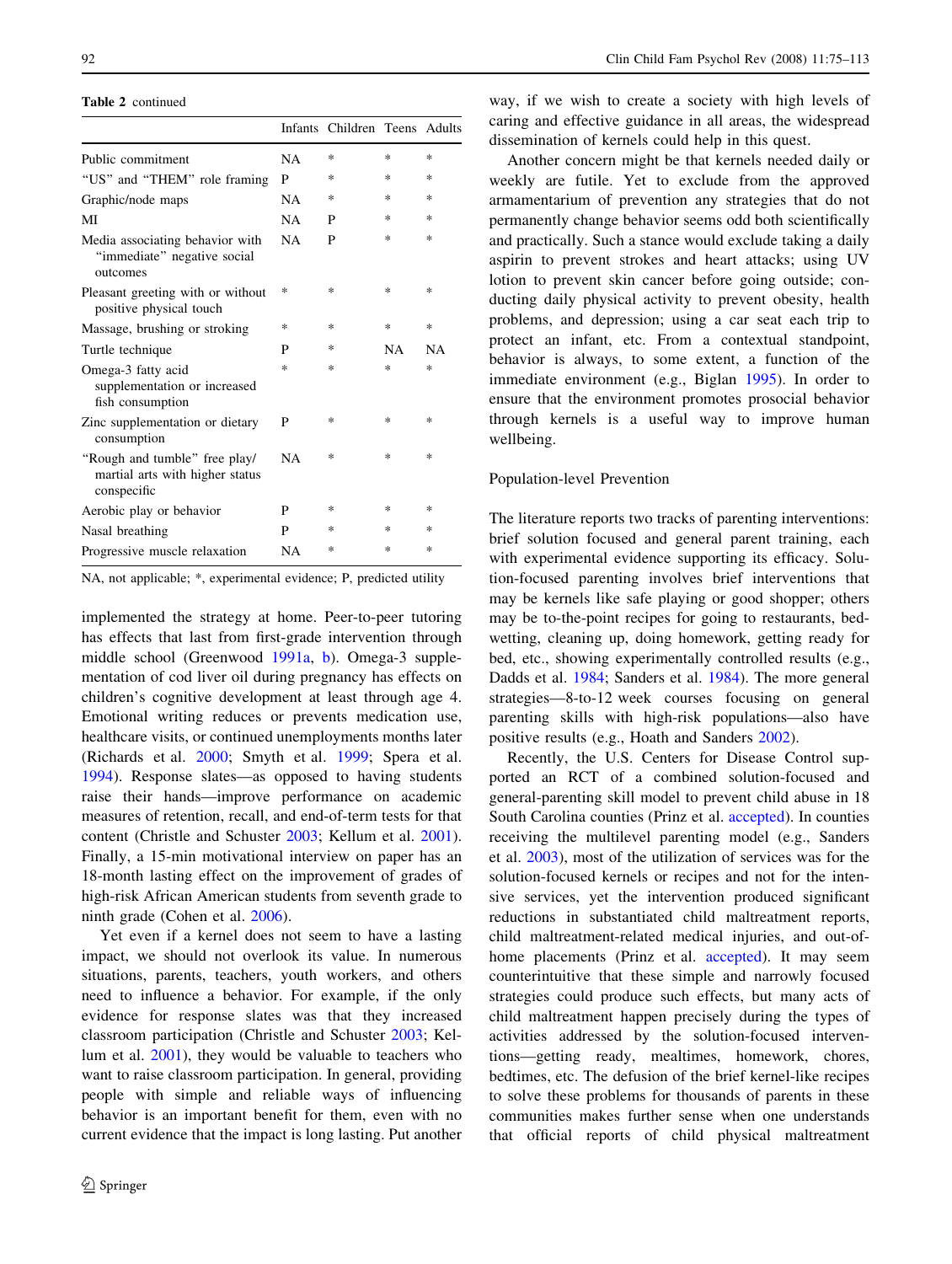underestimate its prevalence by 40 times (Theodore et al. [2007\)](#page-37-0), making logistics and staffing for intensive parenting courses clearly impractical and improbable for thousands of families at any given time in a community or county.

The South Carolina experiment suggests that providing individuals access to self-selected simple preventative strategies could have large implications for public health and safety. The study hints that science-based prevention of behavioral issues could be an individual consumer product. Currently, individuals cannot access best practice prevention programs, as they can consume products for child safety, such as car seats, bike helmets, or safety guards for electric sockets or kitchen cabinets.

# Improving the Effectiveness of Prevention and Treatment

Eddy ([2006\)](#page-25-0) has noted that intervention research does not contribute to the extent it could to improve our understanding of basic psychological and social processes that interventions must target. In most cases, we have no models of preventive interventions to show which social or psychological processes they target, the effects of the intervention on those targets, and the effects of changes in these targets on outcomes. As a result, we have not developed a robust and generalizable theory of the key aspects of human functioning and the ways in which to affect them. We can therefore say little about how to construct new interventions in new problem areas and cannot easily communicate to nonscientists what they might do for novel problems. All we can say is ''apply this program.'' However, often there are no evidence-based programs to apply.

A theoretical analysis that pinpoints specific procedures to influence behavior and psychological processes would stimulate research to refine and improve these component strategies and encourage creation of new, more effective programs, and practices. Specifying fundamental units of behavioral influence could point to components to add to the existing programs and provide building blocks for creating new and more powerful programs. We propose that kernels are candidate building blocks for a generalizable science of intervention and prevention. The next few paragraphs, therefore, loop back to the conditions that gave rise to the need for a taxonomy of active ingredients of science-based prevention and treatment (Embry [2004](#page-25-0)) and discussed early in this paper, showing how existing evidence-based programs can be analyzed or strengthened by kernels.

In order to illustrate how we created one evidencedbased program using kernels, we briefly outline the active ingredients of PeaceBuilders (Embry et al. [1996\)](#page-25-0), constructed by using previously validated kernels (Embry et al. [1996](#page-25-0); Embry [1997](#page-25-0)). Note we did not have the language for kernels then, but quite consciously used the principle of kernels in the program design. There were five core kernels in PeaceBuilders. First, the children and adults received a framing language repertoire via a self-modeling story kernel, which we had tested for its impact on behavior. Second, children and adults created a vision of peaceful behavior using a goal/node map kernel. Third, adults and children adopted an adjectival identity noun kernel, "I am a PeaceBuilder." Fourth, adults and children learned to use praise notes or ''caught-you-being good'' notes for reinforcing behaviors defined earlier in the selfmodeling stories. At the same time, adults learned to use the positive-home note kernel to support the reinforcement of these same peacebuilding behaviors. Fifth, classrooms and schools received public recognition and posting for engaging in peacebuilding behaviors or creating peacebuilding ''inventions'' each week. Weekly walk-throughs of the school allowed monitoring of these active kernels. This combination of kernels was tested in a randomized control design over several years, and showed reductions in actual violent injuries (Krug et al. [1997](#page-29-0)), increased social competence and resiliency measures, as well as reduced aggression and inattention (Flannery et al. [2003](#page-26-0)). It affected the high-risk students the most (Vazsonyi et al. [2004](#page-37-0)). The selection and use of kernels in PeaceBuilders is an example of how kernels can both construct an intervention and clearly specify the putative ingredients.

In order to illustrate how kernels can clarify why programs work, we examine the Good Behavior Game (GBG), not created with kernels in mind. The GBG has already increased cooperative on-task behavior in school significantly (Barrish et al. [1969](#page-22-0); Medland and Stachnik [1972\)](#page-31-0) and reduced antisocial behavior and smoking in adolescence and adulthood (Kellam et al. [2008](#page-29-0), [1994](#page-29-0); Kellam and Anthony [1998](#page-29-0)). Its core kernels include a response cost for negative behavior (e.g., Conyers et al. [2004](#page-24-0)); team competition (e.g., Beersma et al. [2003](#page-22-0)); public posting of results (e.g., Parsons [1982\)](#page-33-0); and team rotations (deemed critical but with no supporting study). Additional kernels include a low emotional response to negative behaviors (e.g., Abramowitz et al. [1987\)](#page-21-0), playing three games per day, and using beat the timer (e.g., Adams and Drabman [1995](#page-21-0)).

The GBG also provides an occasion to describe the utility of kernels in helping disseminate programs. Until 2003, when the first author started collaborating with Johns Hopkins, there was virtually no diffusion of the GBG based on Kellam's work or even earlier behavior analysis studies, beyond journal articles. Inspection, direct replication, and systematic replication in different settings of the GBG (Embry [2002](#page-25-0)) as implemented by Kellam and colleagues, pointed to several ways that planned dissemination and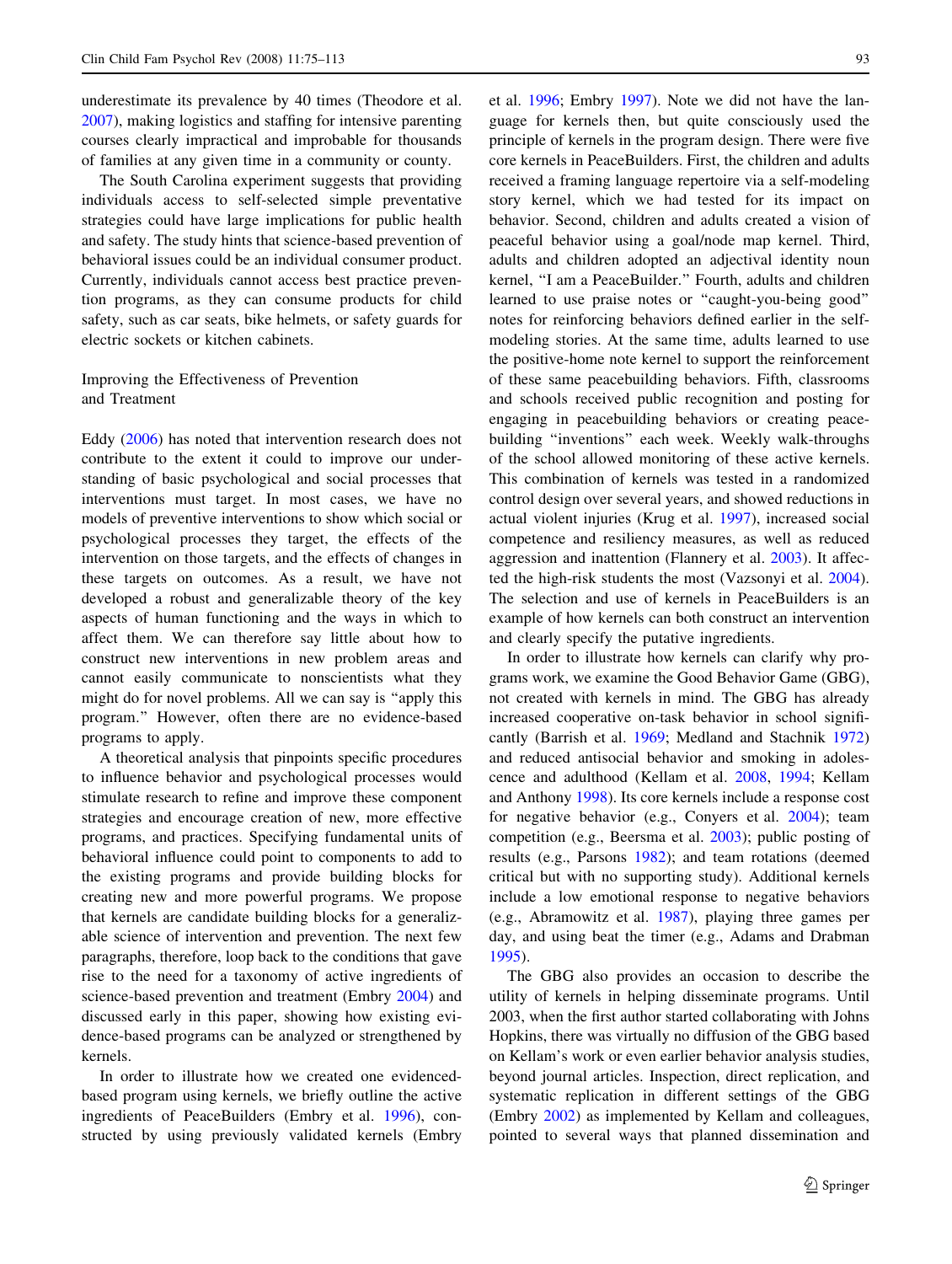further testing underway at Johns Hopkins could strengthen it. First, it was necessary to stop edible reinforcers used by Kellam and colleagues, as social context and validity do not support this 20 years later. A switch to a kernel of prizes based on the Premack Principle (Andrews [1970](#page-22-0); Homme et al. [1963](#page-28-0); Hosie et al. [1974;](#page-28-0) Premack [1962;](#page-33-0) Van Hevel and Hawkins [1974\)](#page-37-0) proved acceptable and reinforcing to children and adults alike.

Second, we added kernels to improve adoption, implementation, and maintenance of the GBG based on observations and consumer feedback. These included nonverbal cues (e.g., Cox et al. [2000](#page-24-0); Rosenkoetter and Fowler [1986\)](#page-34-0) to improve generalization and adoption of the Game and meaningful roles as differential reinforcement of other behaviors (e.g., Rutter [1981](#page-34-0)) to reduce accidental negative attention. Another includes setting generalization recipes for carrying over the GBG to hallways, restrooms, cafeteria, etc. (e.g., Fishbein and Wasik [1981\)](#page-26-0) to improve generalization by students and acceptability by adults. Other kernels include symbolic self-modeling (e.g., Embry et al. [1996](#page-25-0)) to improve imitation of behavior and schoolhome notes (e.g., Kelley et al. [1988](#page-29-0)) for prompting family reinforcement and generalization of behavior to home. Others are peer-to-peer praise notes (e.g., Skinner et al. [2000\)](#page-35-0) to improve social competence and reduce negative peer attention, and the good behavior lottery (e.g., Putnam et al. 2003) to increase generalization when not playing the Game. Inserting these kernels provided a more systematic approach to address the issues of diffusion of scientific innovation, raised by Rogers [\(1995](#page-34-0)), of relative advantage, compatibility, ease of use, trialability, and observability.

Kernels may also be useful in strengthening existing programs. Several investigations have noted problems replicating the results of Project Alert in community contexts (e.g., St. Pierre et al. [2005](#page-36-0)). In Houston, an agency requested assistance from the first author for improving implementation of Project Alert in the context of gym classes—they had never tested it scientifically but it was the only slot available in the school day. Attendance was poor and pre–post assessments did not show that the program affected the students. We recommended use of several kernels in order to make attendance more reinforcing and the lessons more participatory, and to create peer pressure for attendance: prize-bowl, random calling, peer-to-peer tutoring, tootle notes, response slates, pleasant greetings to students by program staff in the halls, and student jobs. In year-to-year comparisons, attendance doubled, increasing to 90% in most of the schools. Moreover, for the first time, students achieve the target scores for the post-tests proposed to measure dose and fidelity by the developers of Project Alert.

The analysis of kernels can also help construct new interventions by putting together a set of kernels that all appear relevant and useful for new problems. For example, methamphetamine addiction is a serious public-health problem and there is a dearth of evidence-based programs to reduce it (Embry et al. [2005\)](#page-25-0). Table [3](#page-20-0) outlines a potential community- or state-level response to methamphetamine use via evidenced-based kernels. The table tackles the huge public health problem that arises from meth-exposed infants or children who enter the medical, social service, and legal systems as well as intervention, prevention, and treatment issues associated with teens or adults using or at risk for using methamphetamine.

Of course, such a constructed program demands experimental evaluation via randomized trials or at least via quasiexperimental studies. At the same time, however, practitioners and policymakers desperate to deal with the methamphetamine problem must have a strategy, that, although not yet evaluated in an RCT, is composed of elements, each one shown in prior experimental work in RCT or interrupted time series to affect its target behaviors. The bundled kernels to address this public health and safety problem could face testing in an interrupted time-series design across neighborhoods, communities, or counties using naturally occurring archival data on meth-related crimes, arrests, emergency-room care use, or child removals.

The theoretical analysis of kernels also may help to develop new kernels. In essence, the framework suggests that, in any instance requiring altered behavior, it will pay to examine systematically whether it is possible to alter consequences or antecedents for the behavior, if it is possible to influence relational responding in ways that change the value of relevant behaviors, and finally, whether physiological interventions could alter the probability of behavior. A thorough understanding of existing kernels would contribute to the success of this effort.

Prevention science might also gain strength by mapping kernels onto risk and protective factors. For instance, much research points to early antisocial behavior, school bonding, and inadequate parental monitoring as predictors of various adverse outcomes (Arthur et al. [2002](#page-22-0); Dekovic [1999](#page-24-0); Duncan et al. [2000](#page-25-0)). Numerous kernels are relevant to affect these constructs. Examples include the percentage of students with meaningful roles in a day, the square footage of student work displayed on the walls, the number of peer-to-peer positive written notes, the caught-you-being good notes, or positive notes home (Rutter [1981](#page-34-0)). Articulating the kernels relevant to each risk or protective factor would provide practitioners with more precise guidance as to which kernels are most useful for altering key risk and protective factors.

Thinking in terms of kernels may also facilitate our identifying kernel-like practices that occur naturally in society, as has already happened in some cases. For example, epidemiological studies show that omega-3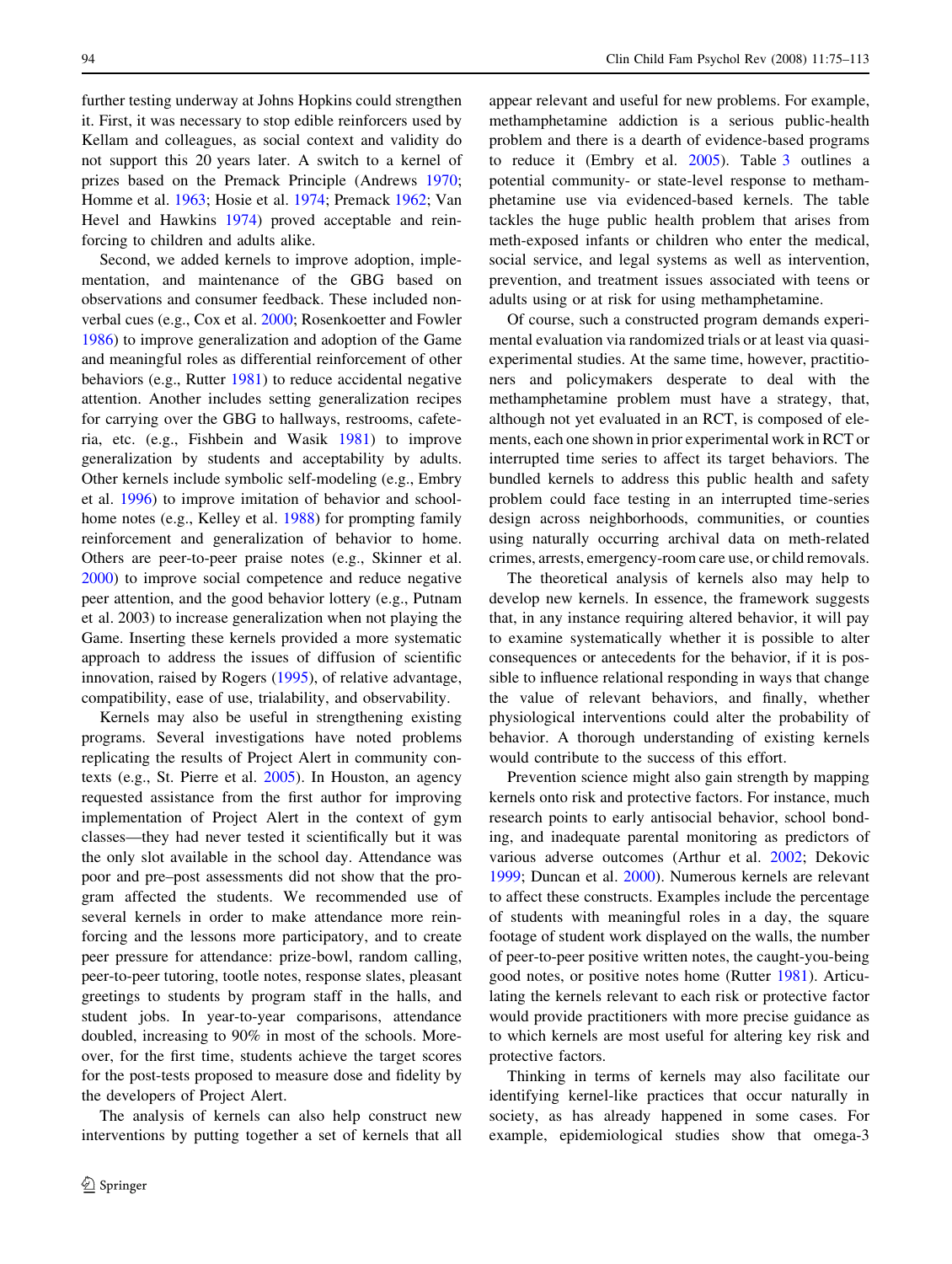<span id="page-20-0"></span>Table 3 Applying kernel to community-level methamphetamine addiction issues

| Kernel                                                                                      | Strategy and procedure                                                                                                                                                                                                                                                                                                                | Sample citations                                                                                                                           | Quality of evidence                                                                                                      |
|---------------------------------------------------------------------------------------------|---------------------------------------------------------------------------------------------------------------------------------------------------------------------------------------------------------------------------------------------------------------------------------------------------------------------------------------|--------------------------------------------------------------------------------------------------------------------------------------------|--------------------------------------------------------------------------------------------------------------------------|
| management) for<br>sobriety and recovery                                                    | Prize bowl (contingency Multiple contracts/grants to organizations)<br>to recruit individuals at jails, ERs,<br>shelters plus thru existing courts,<br>clinics, faith-based organizations<br>w/monitoring of results across settings                                                                                                  | Petry and Martin (2002), Petry et al.<br>(2000, 2001a, b, c, 2004, 2005),<br>Rawson et al. $(2006)$                                        | Multiple RCT; 1 with<br>comparisons to proven<br>program                                                                 |
| Omega-3 supplements                                                                         | 2 g/day to reduce comorbid depression,<br>bipolar disorder, aggression, plus CVD<br>symptoms, promoted at jails, clinics,<br>shelters, public health, and outreach<br>workers. Policy changed to support<br>addition to government formularies                                                                                        | Freeman et al. (2006), Gesch et al.<br>$(2002)$ , Stoll et al. $(2000)$                                                                    | Cross-national epi; lab studies;<br>RCT with/without other meds                                                          |
| Kangaroo care for<br>infants                                                                | Infants born to addicted moms or moved<br>to foster care (Conde-Agudelo et al.<br>2003; Feldman and Eidelman 2003)<br>given to reduce developmental<br>problems; training of caseworkers,<br>nurses, doctors; added to program<br>policy standards                                                                                    | Ferber and Makhoul (2004),<br>Ludington-Hoe et al. (2004), Priya<br>(2004)                                                                 | Lab studies for mechanisms; case<br>studies; randomized trials                                                           |
| Errorless compliance<br>training for exposed<br>children                                    | Toddlers/preschoolers neglected or abused Ducharme (2003), Ducharme et al.<br>by drug-using parents receive errorless<br>compliance training by bio parent,<br>foster parent, and/or teacher; Policy<br>implemented via court order                                                                                                   | (2000, 2001, 2002, 2003)                                                                                                                   | Empirical case studies; several<br>multiple baselines; randomized<br>control studies                                     |
| Self-modeling for<br>exposed preschool<br>and elementary<br>children                        | Exposed preschoolers and elementary<br>children under court petition or special<br>ed receive self-modeling videos or<br>digitally created storybooks for social<br>skills and behavior at home, foster care,<br>or care settings. Academic, social skills<br>and self-regulatory behaviors taught<br>related to developmental delays | Clare et al. (2000), Hitchcock et al.<br>(2003), Kehle et al. (2002),<br>Lonnecker et al. (1994), Reamer<br>et al. (1998)                  | Multiple single subject studies<br>using interrupted time-series<br>designs; meta analyses of<br>single subject studies  |
| Community-wide adult<br>to child/youth<br>positive praise notes                             | Local governments and school districts<br>promote community-wide praise notes<br>from adults to increased protective<br>factor of reinforcement of social<br>competence, which protect against<br>substance abuse and related antisocial<br>behaviors                                                                                 | Gupta et al. (1990), Hutton (1983),<br>Kelley et al. (1988), McCain and<br>Kelley (1993), Taylor et al. (1984),<br>Embry et al. $(1996)$   | Multiple interrupted time-series<br>studies on individual level and<br>school level; a few RCT with<br>practice embedded |
| Red flag training for<br>exposed children or<br>teens with serious<br>emotional disturbance | Dependency or delinquency court order or Ninness et al. (1995), Ninness (1991) Multiple interrupted time-series<br>special education plan includes Red<br>Flag procedure to reduce explosive<br>anger and aggression among children<br>exposed to drugs, neglect, or abuse                                                            |                                                                                                                                            | designs                                                                                                                  |
| MI for at-risk youth                                                                        | Juvenile justice, emergency room, and<br>school personnel conduct motivational<br>interviews for youth engaged in<br>problematic behaviors; supportive<br>policies and contracts issued                                                                                                                                               | Colby et al. (1998), Diamond et al.<br>(2002), Monti et al. (1999), Smith<br>$(2004)$ , Spirito et al. $(2004)$ , Stein<br>et al. $(2006)$ | Multiple randomized control<br>studies                                                                                   |

consumption was associated with many important health and behavior outcomes, such as reduced CVD, depression, and homicide (Hibbeln [2001,](#page-28-0) [2002](#page-28-0); Hibbeln et al. [2007;](#page-28-0) McGrath-Hanna et al. [2003](#page-31-0); Tanskanen et al. [2001\)](#page-36-0). Then intervention studies showed that changes in the consumption of omega-3 reduced these types of adverse conditions (Freeman et al. [2006a](#page-26-0); Gesch et al. [2002](#page-27-0)). In a similar vein, epidemiologists can use existing evidence about kernels to examine whether kernels occur naturally in social systems and benefit the population. Such research would strengthen the link between epidemiology and intervention research and practice, while strengthening empirically based theory about human development.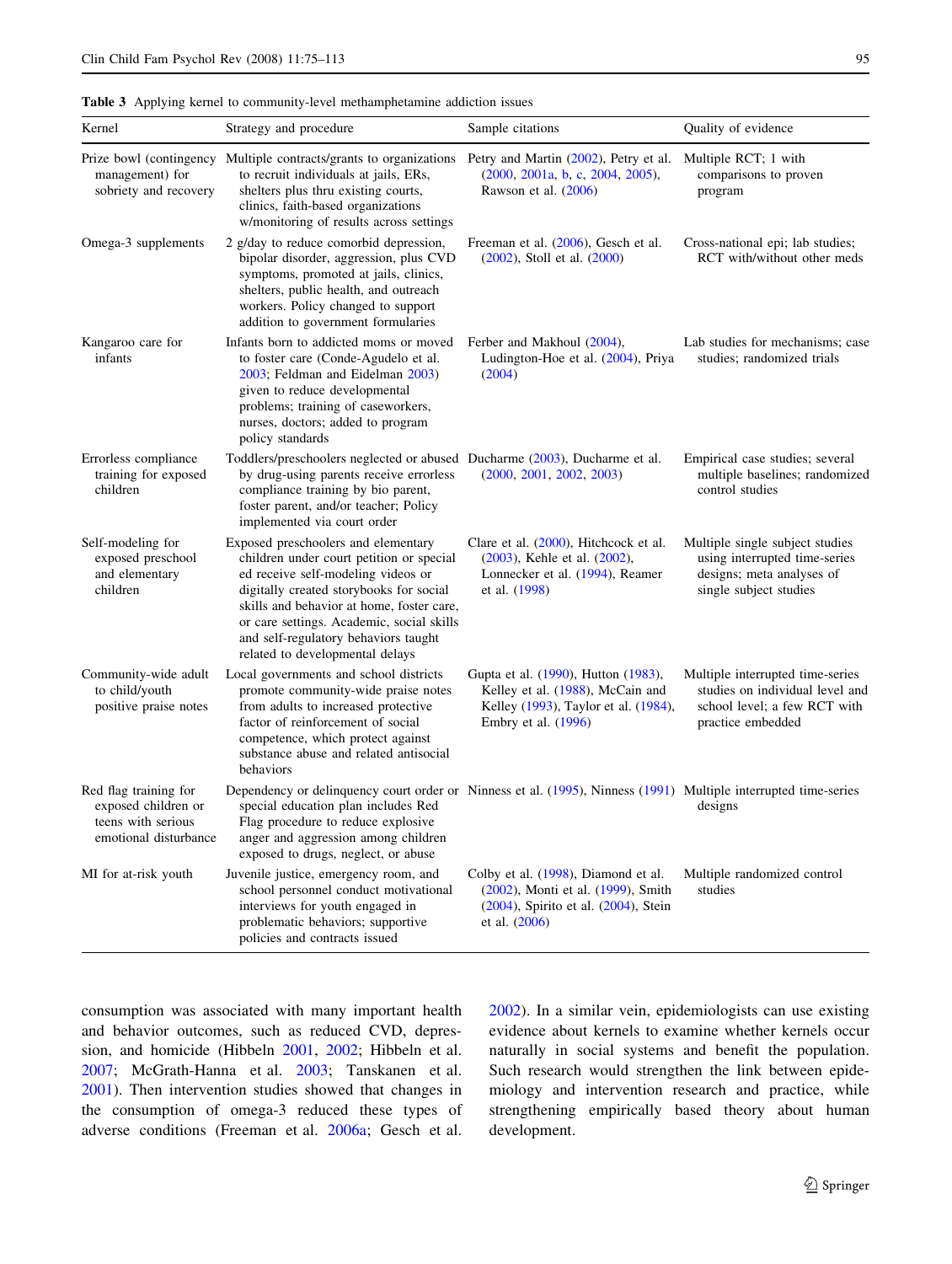#### <span id="page-21-0"></span>A Database Repository of Kernels

In the interest of fostering the dissemination and further development of kernels, we propose a database repository of kernels, analogous to the human genome project, which might be called the behaviornome. Initially, it would contain the kernels that Table [1](#page-5-0) lists and would enable people to describe additional kernels and empirical evidence regarding their effects. The database would allow a user to search for specific kernels or to identify a behavior and search for kernels relevant to influence the behavior. We are hopeful that this repository will provide detailed information about how kernels influence behavior, the circumstances in which they do or do not work, and any iatrogenic effects, potential positive or negative combinations of kernels not documented presently, variations of kernels related to cultures or other establishing conditions, and proximal and distal behavioral effects. In time, the database would have hyperlinks to PsychInfo or PubMed. We expect the repository to help reduce the cost of beneficially influencing behavior and improving the efficacy of prevention and treatment practice and theory.

# Summary

Kernels are fundamental units of behavior–influence technology. They provide a wealth of resources for those trying to influence human behavior in beneficial ways. The four primary mechanisms of kernels are providing consequences for behavior, establishing antecedent stimuli for behavior, altering people's relational framing about targeted behaviors, and altering physiology that affects behavior. Understanding the range and effectiveness of kernels could contribute to the public-health goals of decreasing the prevalence of problems and increasing wellbeing. Kernels could provide behavior–influence agents with a wider array of effective practices. Denomination of kernels could clarify the active components of existing programs. It could also lead to the development of new programs composed entirely of effective kernels. Finally, it could contribute to the development of an empirically based theory of behavior influence consistent with current knowledge of risk and protective factors and that clarifies the mechanisms through which behavior influence occurs.

Acknowledgments The inspiration for this paper comes from conversations over 20 years ago with the late Dr. Donald M. Baer, one of the founders of applied behavior analysis, and from a presentation by Dr. Shep Kellam in 1998 who proved that a very simple behavior analysis protocol could have lifetime effects. The authors prepared this manuscript under the auspices of the Center on Early Adolescence in Eugene, Oregon, NIDA Grant Number P30 DA018760. Dr. Biglan is the Director and Principal Investigator and Dr. Embry is a co-investigator of the Center. The authors express their appreciation to co-investigators, Drs. Shawn Boles and Brian Flay, for their suggestions and insights for improving the manuscript. We also wish to thank Christine Cody for editorial assistance and for help in preparing the very complex manuscript.

Open Access This article is distributed under the terms of the Creative Commons Attribution Noncommercial License which permits any noncommercial use, distribution, and reproduction in any medium, provided the original author(s) and source are credited.

# References

- Aase, H., & Sagvolden, T. (2006). Infrequent, but not frequent, reinforcers produce more variable responding and deficient sustained attention in young children with attention-deficit/ hyperactivity disorder (ADHD). Journal of Child Psychology and Psychiatry, and Allied Disciplines, 47(5), 457–471. doi: [10.1111/j.1469-7610.2005.01468.x.](http://dx.doi.org/10.1111/j.1469-7610.2005.01468.x)
- Abbott, R. D., O'Donnell, J., Hawkins, J. D., Hill, K. G., Kosterman, R., & Catalano, R. F. (1998). Changing teaching practices to promote achievement and bonding to school. The American Journal of Orthopsychiatry, 68, 542–552. doi[:10.1037/h0080363](http://dx.doi.org/10.1037/h0080363).
- Abramowitz, A. J., O'Leary, S. G., & Futtersak, M. W. (1988). The relative impact of long and short reprimands on children's offtask behavior in the classroom. Behavior Therapy, 19(2), 243– 247. doi[:10.1016/S0005-7894\(88\)80046-7.](http://dx.doi.org/10.1016/S0005-7894(88)80046-7)
- Abramowitz, A. J., O'Leary, S. G., & Rosen, L. A. (1987). Reducing off-task behavior in the classroom: A comparison of encouragement and reprimands. Journal of Abnormal Child Psychology, 15(2), 153–163. doi[:10.1007/BF00916345](http://dx.doi.org/10.1007/BF00916345).
- Acker, M. M., & O'Leary, S. G. (1987). Effects of reprimands and praise on appropriate behavior in the classroom. Journal of Abnormal Child Psychology, 15(4), 549–557. doi[:10.1007/](http://dx.doi.org/10.1007/BF00917240) [BF00917240](http://dx.doi.org/10.1007/BF00917240).
- Adams, C. D., & Drabman, R. S. (1995). Improving morning interactions: Beat-the-Buzzer with a boy having multiple handicaps. Child and Family Behavior Therapy, 17(3), 13–26. doi: [10.1300/J019v17n03\\_02](http://dx.doi.org/10.1300/J019v17n03_02).
- Agathon, M., & Granjus, M. (1976). Behavior modification of a character disorder. Perspectives Psychiatriques, 27(58), 1–274.
- Agran, M., Sinclair, T., Alper, S., Cavin, M., Wehmeyer, M., & Hughes, C. (2005). Using self-monitoring to increase followingdirection skills of students with moderate to severe disabilities in general education. Education and Training in Developmental Disabilities, 40(1), 3–13.
- Agras, W. S., Jacob, R. G., & Lebedeck, M. (1980). The California drought: A quasi-experimental analysis of social policy. Journal of Applied Behavior Analysis, 13, 561–570. doi[:10.1901/jaba.](http://dx.doi.org/10.1901/jaba.1980.13-561) [1980.13-561](http://dx.doi.org/10.1901/jaba.1980.13-561).
- Akhondzadeh, S., Mohammadi, M. R., & Khademi, M. (2004). Zinc sulfate as an adjunct to methylphenidate for the treatment of attention deficit hyperactivity disorder in children: A double blind and randomized trial. BMC Psychiatry, 4, 9. doi: [10.1186/1471-244X-4-9.](http://dx.doi.org/10.1186/1471-244X-4-9)
- Akhtar, S., Moulin, C. J. A., & Bowie, P. C. W. (2006). Are people with mild cognitive impairment aware of the benefits of errorless learning? Neuropsychological Rehabilitation, 16(3), 329–346. doi[:10.1080/09602010500176674](http://dx.doi.org/10.1080/09602010500176674).
- Allen, L. D., & Bryant, M. C. (1985). A multielement analysis of contingent versus contingent-interrupted music. Applied Research in Mental Retardation, 6(1), 87–97. doi:[10.1016/S0270-](http://dx.doi.org/10.1016/S0270-3092(85)80024-2) [3092\(85\)80024-2](http://dx.doi.org/10.1016/S0270-3092(85)80024-2).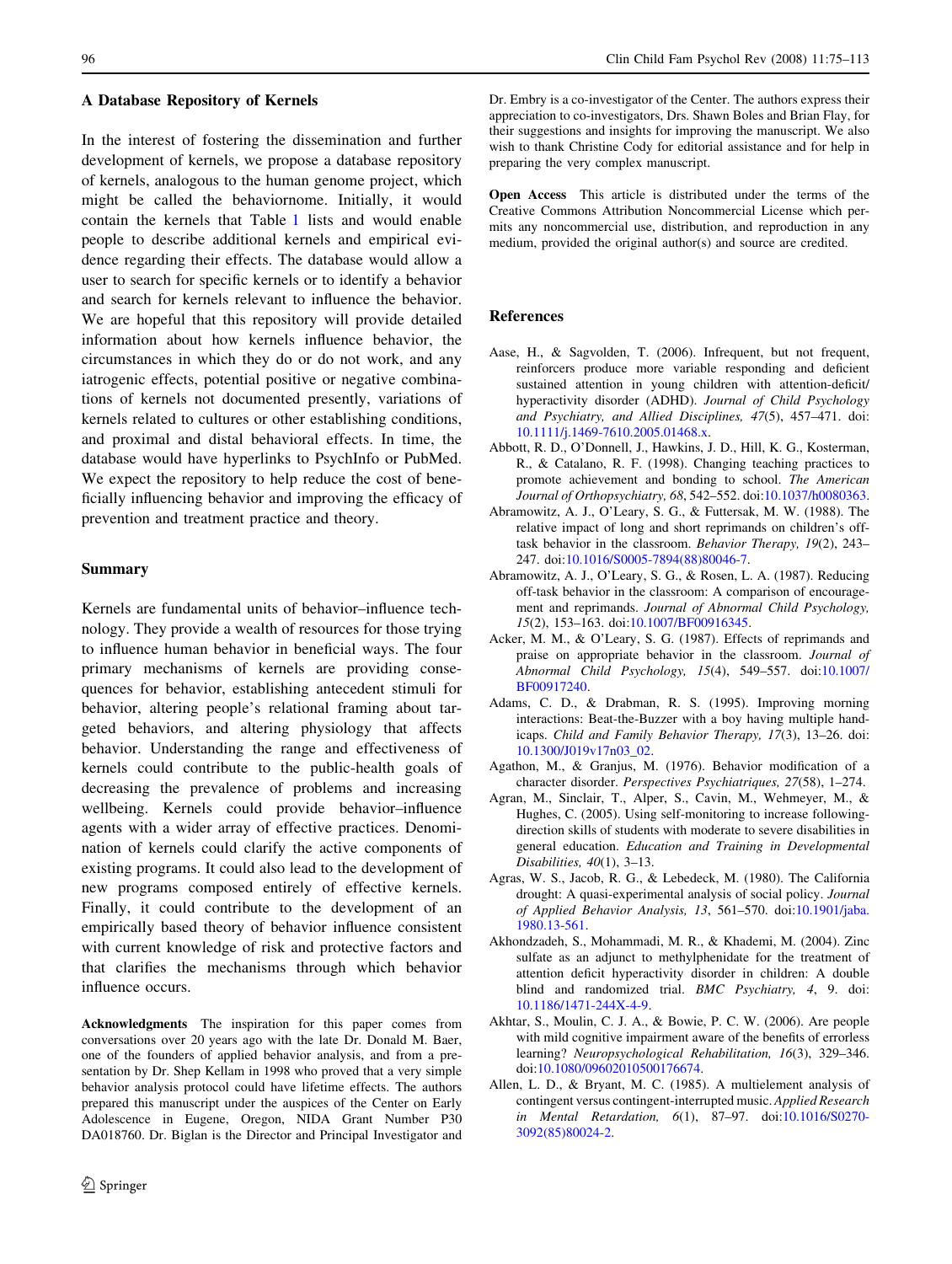- <span id="page-22-0"></span>Allsopp, D. H. (1997). Using classwide peer tutoring to teach beginning algebra problem-solving skills in heterogeneous classrooms. Remedial and Special Education, 18(6), 367–379.
- Anderson, G. J., & Connor, W. E. (1989). On the demonstration of omega-3 essential-fatty-acid deficiency in humans. The American Journal of Clinical Nutrition, 49(4), 585–587.
- Anderson, V., & Merrett, F. (1997). The use of correspondence training in improving the in-class behaviour of very troublesome secondary school children. Educational Psychology, 17(3), 313-328. doi:[10.1080/0144341970170306](http://dx.doi.org/10.1080/0144341970170306)
- Andrews, H. B. (1970). The systematic use of the Premack principle in modifying classroom behaviors. Child Study Journal, 1(2), 74–79.
- Ankjaer-Jensen, A., & Sejr, T. E. (1994). Costs of the treatment of enuresis nocturna. Health economic consequences of alternative methods in the treatment of enuresis nocturna. Ugeskrift for Laeger, 156(30), 4355–4360.
- Antunes, H. K. M., Stella, S. R. G, Santos, R. F., Bueno, O. F. A., & de Mello, M. T. l. (2005). Depression, anxiety and quality of life scores in seniors after an endurance exercise program. Revista Brasileira de Psiquiatria, 27(4), 266–271. doi:[10.1590/S1516-](http://dx.doi.org/10.1590/S1516-44462005000400003) [44462005000400003](http://dx.doi.org/10.1590/S1516-44462005000400003).
- Appels, A., Bar, F., Lasker, J., Flamm, U., & Kop, W. (1997). The effect of a psychological intervention program on the risk of a new coronary event after angioplasty: A feasibility study. Journal of Psychosomatic Research, 43(2), 209–217. doi: [10.1016/S0022-3999\(97\)00022-6.](http://dx.doi.org/10.1016/S0022-3999(97)00022-6)
- Arnold, L. E., Bozzolo, H., Hollway, J., Cook, A., DiSilvestro, R. A., Bozzolo, D. R., et al. (2005). Serum zinc correlates with parentand teacher- rated inattention in children with attention-deficit/ hyperactivity disorder. Journal of Child and Adolescent Psychopharmacology, 15(4), 628–636. doi[:10.1089/cap.2005.15.628](http://dx.doi.org/10.1089/cap.2005.15.628).
- Arnold, L. E., & DiSilvestro, R. A. (2005). Zinc in attention-deficit/ hyperactivity disorder. Journal of Child and Adolescent Psychopharmacology, 15(4), 619–627. doi[:10.1089/cap.2005.15.619](http://dx.doi.org/10.1089/cap.2005.15.619).
- Arthur, M. W., Hawkins, J. D., Pollard, J. A., Catalano, R. F., & Baglioni, A. J. (2002). Measuring risk and protective factors for substance use, delinquency, and other adolescent problem behaviors: Communities that care youth survey. Evaluation Review, 26(6), 575–601. doi:[10.1177/019384102237850](http://dx.doi.org/10.1177/019384102237850).
- Atlantis, E., Chow, C.-M., Kirby, A., & Singh, M. F. (2004). An effective exercise-based intervention for improving mental health and quality of life measures: A randomized controlled trial. Preventive Medicine, 39(2), 424–434. doi[:10.1016/j.ypmed.](http://dx.doi.org/10.1016/j.ypmed.2004.02.007) [2004.02.007](http://dx.doi.org/10.1016/j.ypmed.2004.02.007).
- Backon, J. (1990). Forced unilateral nostril breathing: A technique that affects brain hemisphericity and autonomic activity. Brain and Cognition, 12(1), 155–157. doi:[10.1016/0278-2626\(90\)90011-C](http://dx.doi.org/10.1016/0278-2626(90)90011-C).
- Ball, T. S., & Irwin, A. E. (1976). A portable, automated device applied to training a hyperactive child. Journal of Behavior Therapy and Experimental Psychiatry, 7(2), 185–187. doi: [10.1016/0005-7916\(76\)90082-3.](http://dx.doi.org/10.1016/0005-7916(76)90082-3)
- Barker, J. B., & Jones, M. V. (2006). Using hypnosis, technique refinement, and self-modeling to enhance self-efficacy: A case study in cricket. The Sport Psychologist, 20(1), 94–110.
- Barmann, B. C., & Croyle-Barmann, C. (1980). Use of contingentinterrupted music in the treatment of disruptive behavior while riding a bus. Psychological Reports, 47, 269–270.
- Barmann, B. C., Croyle-Barmann, C., & McLain, B. (1980). The use of contingent-interrupted music in the treatment of disruptive bus-riding behavior. Journal of Applied Behavior Analysis, 13(4), 693–698. doi[:10.1901/jaba.1980.13-693](http://dx.doi.org/10.1901/jaba.1980.13-693).
- Barnes, D., Healy, O., & Hayes, S. C. (2000). Relational frame theory and the relational evaluation procedure: Approaching human language as derived relational responding. In J. C. Leslie & D.

Blackman (Eds.), Experimental and applied analysis of human behavior (pp. 149–180). Reno, NV: Context Press.

- Barrish, H. H., Saunders, M., & Wolf, M. M. (1969). Good behavior game: Effects of individual contingencies for group consequences on disruptive behavior in a classroom. Journal of Applied Behavior Analysis, 2, 119–124. doi[:10.1901/jaba.](http://dx.doi.org/10.1901/jaba.1969.2-119) [1969.2-119.](http://dx.doi.org/10.1901/jaba.1969.2-119)
- Bay-Hinitz, A. K., Peterson, R. F., & Quilitch, H. R. (1994). Cooperative games: a way to modify aggressive and cooperative behaviors in young children. Journal of Applied Behavior Analysis, 27(3), 435–446. doi:[10.1901/jaba.1994.27-435](http://dx.doi.org/10.1901/jaba.1994.27-435).
- Bean, T. W., & Steenwyk, F. L. (1984). The effect of three forms of summarization instruction on sixth graders' summary writing and comprehension. Journal of Reading Behavior, 16(4), 297–306.
- Beersma, B., Hollenbeck, J. R., Humphrey, S. E., Moon, H., Conlon, D. E., & Ilgen, D. R. (2003). Cooperation, competition, and team performance: toward a contingency approach. Academy of Management Journal, 46(5), 572–590.
- Bell, R. M., Ellickson, P. L., & Harrison, E. R. (1993). Do drug prevention effects persist into high school? How project ALERT did with ninth graders. Preventive Medicine, 22, 463–483. doi: [10.1006/pmed.1993.1038](http://dx.doi.org/10.1006/pmed.1993.1038).
- Bellamy, T., & Sontag, E. (1973). Use of group contingent music to increase assembly line production rates of retarded students in a simulated sheltered workshop. Journal of Music Therapy, 10(3), 125–136.
- Ben Shalom, D. (2000). Developmental depersonalization: The prefrontal cortex and self-functions in autism. Consciousness and Cognition, 9(3), 457–460. doi[:10.1006/ccog.2000.0453.](http://dx.doi.org/10.1006/ccog.2000.0453)
- Bennett, W., Petraitis, C., D'Anella, A., & Marcella, S. (2003). Pharmacists' knowledge and the difficulty of obtaining emergency contraception. Contraception, 68(4), 261–267. doi: [10.1016/S0010-7824\(03\)00180-X.](http://dx.doi.org/10.1016/S0010-7824(03)00180-X)
- Berlin, A. A., Kop, W. J., & Deuster, P. A. (2006). Depressive mood symptoms and fatigue after exercise withdrawal: The potential role of decreased fitness. Psychosomatic Medicine, 68(2), 224– 230. doi[:10.1097/01.psy.0000204628.73273.23.](http://dx.doi.org/10.1097/01.psy.0000204628.73273.23)
- Bernstein, J., Bernstein, E., Tassiopoulos, K., Heeren, T., Levenson, S., & Hingson, R. (2005). Brief motivational intervention at a clinic visit reduces cocaine and heroin use. Drug and Alcohol Dependence, 77(1), 49–59. doi[:10.1016/j.drugalcdep.2004.07.006](http://dx.doi.org/10.1016/j.drugalcdep.2004.07.006).
- Beyth-Marom, R., Austin, L., Fischhoff, B., Palmgren, C., & Quadrel, M. J. (1993). Perceived consequences of risky behaviors. Developmental Psychology, 29, 549–563. doi:[10.1037/0012-](http://dx.doi.org/10.1037/0012-1649.29.3.549) [1649.29.3.549.](http://dx.doi.org/10.1037/0012-1649.29.3.549)
- Biglan, A. (1995). Changing cultural practices: A contextualist framework for intervention research. Reno, NV: Context Press.
- Biglan, A. (2004). Contextualism and the development of effective prevention practices. Prevention Science, 5, 15–21. doi[:10.1023/](http://dx.doi.org/10.1023/B:PREV.0000013977.07261.5a) [B:PREV.0000013977.07261.5a.](http://dx.doi.org/10.1023/B:PREV.0000013977.07261.5a)
- Biglan, A., Brennan, P. A., Foster, S. L., Holder, H. D., Miller, T. L., Cunningham, P. B., et al. (2004). Helping adolescents at risk: Prevention of multiple problem behaviors. New York: Guilford.
- Biglan, A., & Hayes, S. C. (1996). Should the behavioral sciences become more pragmatic? The case for functional contextualism in research on human behavior. Applied and Preventive Psychology, 5, 47–57. doi:[10.1016/S0962-1849\(96\)80026-6](http://dx.doi.org/10.1016/S0962-1849(96)80026-6).
- Bilici, M., Yildirim, F., Kandil, S., Bekaroglu, M., Yildirmis, S., Deger, O., et al. (2004). Double-blind, placebo-controlled study of zinc sulfate in the treatment of attention deficit hyperactivity disorder. Progress in Neuro-Psychopharmacology and Biological Psychiatry, 28, 181–190. doi:[10.1016/j.pnpbp.2003.09.034.](http://dx.doi.org/10.1016/j.pnpbp.2003.09.034)
- Bjorklund, D. F., & Brown, R. D. (1998). Physical play and cognitive development: Integrating activity, cognition, and education. Child Development, 69(3), 604–606. doi:[10.2307/1132190](http://dx.doi.org/10.2307/1132190).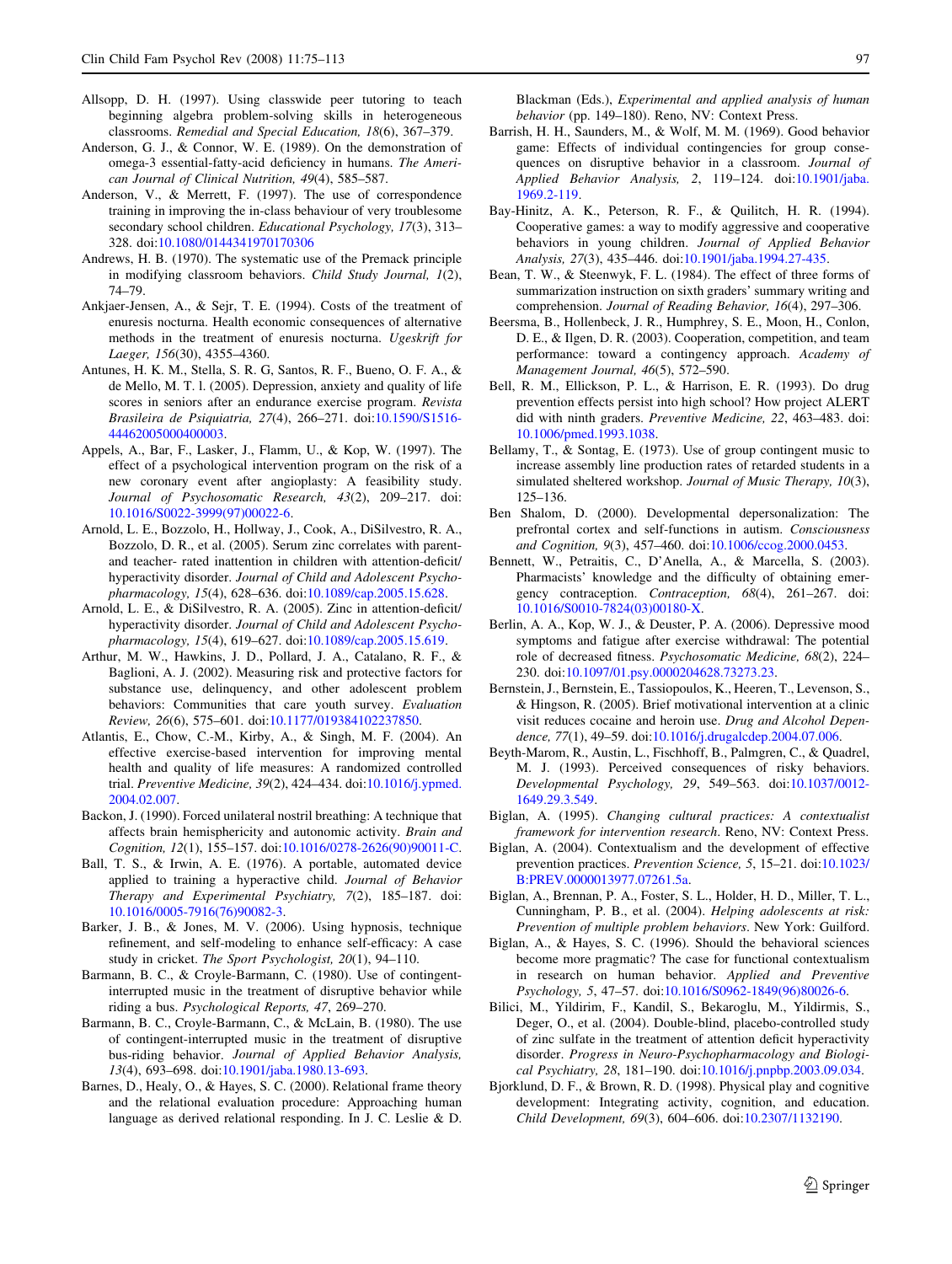- <span id="page-23-0"></span>Bledsoe, K. L. (2003). Effectiveness of drug prevention programs designed for adolescents of color: A meta-analysis. US: ProQuest Information & Learning.
- Blick, D. W., & Test, D. W. (1987). Effects of self-recording on highschool students' on-task behavior. Learning Disability Quarterly, 10(3), 203–213. doi:[10.2307/1510493](http://dx.doi.org/10.2307/1510493).
- Block, R. A., Arnott, D. P., Quigley, B., & Lynch, W. C. (1989). Unilateral nostril breathing influences lateralized cognitive performance. *Brain and Cognition*, 9(2), 181-190. doi: [10.1016/0278-2626\(89\)90028-6.](http://dx.doi.org/10.1016/0278-2626(89)90028-6)
- Blue, F. R. (1979). Aerobic running as a treatment for moderate depression. Perceptual and Motor Skills, 48(1), 228.
- Blumenfeld, H., & Eisenfeld, L. (2006). Does a mother singing to her premature baby affect feeding in the neonatal intensive care unit? Clinical Pediatrics, 45(1), 65–70. doi[:10.1177/00099](http://dx.doi.org/10.1177/000992280604500110) [2280604500110](http://dx.doi.org/10.1177/000992280604500110).
- Blumenthal, J. A., Sherwood, A., Babyak, M. A., Watkins, L. L., Waugh, R., Georgiades, A., et al. (2005). Effects of exercise and stress management training on markers of cardiovascular risk in patients with ischemic heart disease: A randomized controlled trial. Journal of the American Medical Association, 293(13), 1626–1634. doi[:10.1001/jama.293.13.1626](http://dx.doi.org/10.1001/jama.293.13.1626).
- Borfitz, D. (2001). Is a ''mystery shopper'' lurking in your waiting room? Medical Economics, 78(10), 63–64.
- Boulton, M. J., & Smith, P. K. (1989). Rough and tumble play in children: Research and theory. Infancia y Aprendizaje, 48, 79–91.
- Boyle, J. R., & Hughes, C. A. (1994). Effects of self-monitoring and subsequent fading of external prompts on the on-task behavior and task productivity of elementary students with moderate mental retardation. Journal of Behavioral Education, 4(4), 439–457. doi:[10.1007/BF01539544.](http://dx.doi.org/10.1007/BF01539544)
- Bratton, S. C., Ray, D., Rhine, T., & Jones, L. (2005). The efficacy of play therapy with children: A meta-analytic review of treatment outcomes. Professional Psychology, Research and Practice, 36(4), 376–390. doi[:10.1037/0735-7028.36.4.376.](http://dx.doi.org/10.1037/0735-7028.36.4.376)
- Bray, M. A., & Kehle, T. J. (2001). Long-term follow-up of selfmodeling as an intervention for stuttering. School Psychology Review, 30(1), 135–141.
- Briscoe, R. V., Hoffman, D. B., & Bailey, J. S. (1975). Behavioral community psychology: Training a community board to problem solve. Journal of Applied Behavior Analysis, 8(2), 157–168. doi: [10.1901/jaba.1975.8-157](http://dx.doi.org/10.1901/jaba.1975.8-157).
- Browder, D. M., Hines, C., McCarthy, L. J., & Fees, J. (1984). A treatment package for increasing sight word recognition for use in daily living skills. Education and Training of the Mentally Retarded, 19(3), 191–200.
- Brown, D., & Frank, A. R. (1990). ''Let me do it'': Self-monitoring in solving arithmetic problems. Education and Treatment of Children, 13(3), 239–248.
- Buggey, T. (1995). An examination of the effectiveness of videotaped self-modeling in teaching specific linguistic structures to preschoolers. Topics in Early Childhood Special Education, 15(4), 434–458.
- Buggey, T. (2005). Video self-modeling applications with students with autism spectrum disorder in a small private school setting. Focus on Autism and Other Developmental Disabilities, 20(1), 52–63. doi[:10.1177/10883576050200010501](http://dx.doi.org/10.1177/10883576050200010501).
- Buggey, T., Toombs, K., Gardener, P., & Cervetti, M. (1999). Training responding behaviors in students with autism: Using videotaped self-modeling. Journal of Positive Behavior Interventions, 1(4), 205–214. doi[:10.1177/109830079900100403](http://dx.doi.org/10.1177/109830079900100403).
- Burch, M. R., Clegg, J. C., & Bailey, J. S. (1987). Automated contingent reinforcement of correct posture. Research in Developmental Disabilities, 8(1), 15–20. doi[:10.1016/0891-4222\(87\)](http://dx.doi.org/10.1016/0891-4222(87)90037-0) [90037-0](http://dx.doi.org/10.1016/0891-4222(87)90037-0).
- Burgess, D., Haney, B., Snyder, M., Sullivan, J. L., & Transue, J. E. (2000). Rocking the vote: Using personalized messages to motivate voting among young adults. Public Opinion Quarterly, 64(1), 29–52. doi:[10.1086/316758](http://dx.doi.org/10.1086/316758).
- Burke, B. L., Arkowitz, H., & Menchola, M. (2003). The efficacy of motivational interviewing: A meta-analysis of controlled clinical trials. Journal of Consulting and Clinical Psychology, 71(5), 843–861. doi:[10.1037/0022-006X.71.5.843](http://dx.doi.org/10.1037/0022-006X.71.5.843).
- Burn, S. M., & Oskamp, S. (1986). Increasing community recycling with persuasive communication and public commitment. Journal of Applied Social Psychology, 16, 29–41. doi[:10.1111/j.1559-](http://dx.doi.org/10.1111/j.1559-1816.1986.tb02276.x) [1816.1986.tb02276.x](http://dx.doi.org/10.1111/j.1559-1816.1986.tb02276.x).
- Cabello, B., & Terrell, R. (1994). Making students feel like family: How teachers create warm and caring classroom climates. Journal of Classroom Interaction, 29(1), 17.
- Campbell, J. M. (2004). Statistical comparison of four effect sizes for single-subject designs. Behavior Modification, 28(2), 234–246. doi[:10.1177/0145445503259264](http://dx.doi.org/10.1177/0145445503259264).
- Carey, R. G., & Bucher, B. D. (1986). Positive practice overcorrection. Effects of reinforcing correct performance. Behavior Modification, 10(1), 73–92. doi[:10.1177/01454455860101005](http://dx.doi.org/10.1177/01454455860101005).
- Carlsson, A., & Lundkvist, S. O. (1992). Road user effects of alternative roadway painting on a major road. VTI Meddelande 687. Linkoping: VTI Swedish Road & Transport Research Institute.
- Carr, S. C., & Punzo, R. P. (1993). The effects of self-monitoring of academic accuracy and productivity on the performance of students with behavioral disorders. Behavioral Disorders, 18(4), 241–250.
- Cavalier, A. R., Ferretti, R. P., & Hodges, A. E. (1997). Selfmanagement within a classroom token economy for students with learning disabilities. Research in Developmental Disabilities, 18(3), 167–178. doi[:10.1016/S0891-4222\(96\)00045-5](http://dx.doi.org/10.1016/S0891-4222(96)00045-5).
- Cevasco, A. M., & Grant, R. E. (2005). Effects of the pacifier activated lullaby on weight gain of premature infants. Journal of Music Therapy, 42(2), 123–139.
- Chassin, L., Presson, C. C., & Sherman, S. J. (1990). Social psychological contributions to the understanding and prevention of adolescent cigarette smoking. Personality and Social Psychology Bulletin, 16(1), 133–151. doi[:10.1177/0146167290161010](http://dx.doi.org/10.1177/0146167290161010).
- Chen, X. P., & Komorita, S. S. (1994). The effects of communication and commitment in a public goods social dilemma. Organizational Behavior and Human Decision Processes, 60, 367–386. doi[:10.1006/obhd.1994.1090](http://dx.doi.org/10.1006/obhd.1994.1090).
- Choenarom, C., Williams, R. A., & Hagerty, B. M. (2005). The role of sense of belonging and social support on stress and depression in individuals with depression. Archives of Psychiatric Nursing, 19(1), 18–29. doi:[10.1016/j.apnu.2004.11.003](http://dx.doi.org/10.1016/j.apnu.2004.11.003).
- Christle, C. A., & Schuster, J. W. (2003). The effects of using response cards on student participation, academic achievement, and on-task behavior during whole-class, math instruction. Journal of Behavioral Education, 12, 147–165. doi[:10.1023/](http://dx.doi.org/10.1023/A:1025577410113) [A:1025577410113.](http://dx.doi.org/10.1023/A:1025577410113)
- Clare, S. K., Jenson, W. R., Kehle, T. J., & Bray, M. A. (2000). Selfmodeling as a treatment for increasing on-task behavior. Psychology in the Schools, 37(6), 517–522. doi:10.1002/1520- 6807(200011)37:6<517::AID-PITS4>3.0.CO;2-Y.
- Clark, E., Beck, D., Sloane, H., Goldsmith, D., Jenson, W., Bowen, J., et al. (1993). Self-modeling with preschoolers: Is it different? School Psychology International, 14(1), 83-89. doi: [10.1177/0143034393141006.](http://dx.doi.org/10.1177/0143034393141006)
- Clark, E., Kehle, T. J., Jenson, W. R., & Beck, D. E. (1992). Evaluation of the parameters of self-modeling interventions. School Psychology Review, 21(2), 246–254.
- Clarke, M. A., Bray, M. A., Kehle, T. J., & Truscott, S. D. (2001). A school-based intervention designed to reduce the frequency of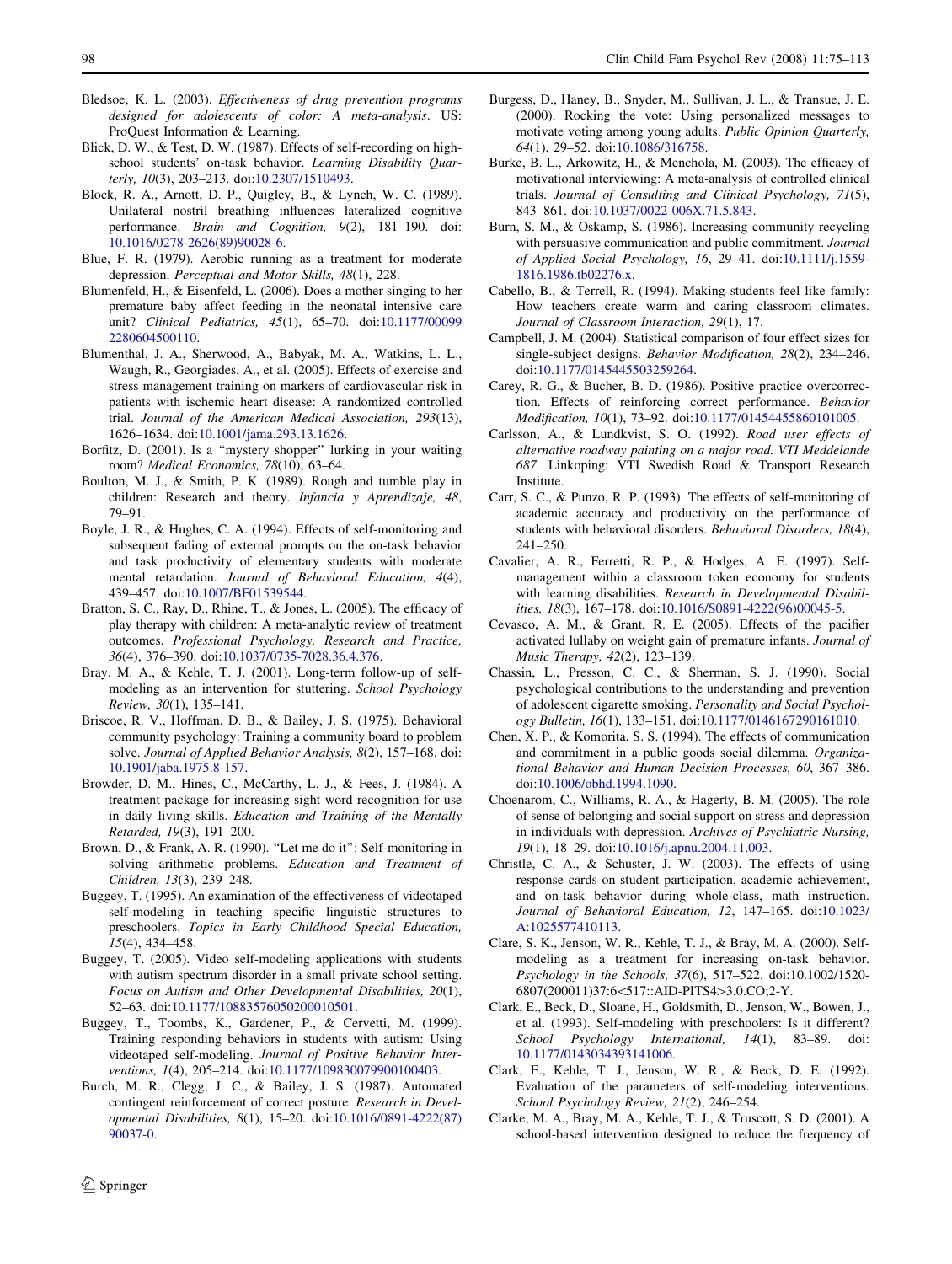<span id="page-24-0"></span>tics in children with Tourette's syndrome. School Psychology Review, 30(1), 11–22.

- Clement, P. W. (1986). Behavioral approaches to anger management training. Journal of Psychology and Christianity, 5(4), 41–49.
- Cohen, G. L., Garcia, J., Apfel, N., & Master, A. (2006). Reducing the racial achievement gap: A social-psychological intervention. Science, 313(5791), 1307–1310. doi:[10.1126/science.1128317](http://dx.doi.org/10.1126/science.1128317).
- Colby, S. M., Monti, P. M., Barnett, N. P., Rohsenow, D. J., Weissman, K., Spirito, A., et al. (1998). Brief motivational interviewing in a hospital setting for adolescent smoking: A preliminary study. Journal of Consulting and Clinical Psychology, 66(3), 574–578. doi[:10.1037/0022-006X.66.3.574.](http://dx.doi.org/10.1037/0022-006X.66.3.574)
- Collier, C. R., Czuchry, M., Dansereau, D. F., & Pitre, U. (2001). The use of node-link mapping in the chemical dependency treatment of adolescents. Journal of Drug Education, 31, 305. doi: [10.2190/GMC2-K3XX-XLHF-K2J0](http://dx.doi.org/10.2190/GMC2-K3XX-XLHF-K2J0).
- Collins, R. W. (1973). Importance of the bladder-cue buzzer contingency in the conditioning treatment for enuresis. Journal of Abnormal Psychology, 82(2), 299–308. doi[:10.1037/h0035171.](http://dx.doi.org/10.1037/h0035171)
- Conde-Agudelo, A., Diaz-Rossello, J. L., Belizan, J. M. (2003). Kangaroo mother care to reduce morbidity and mortality in low birthweight infants. Cochrane Database of Systematic Reviews (Online : Update Software), (2), CD002771. Update of Cochrane Database Syst Rev. 2000; (4):CD002771; PMID: 11034759.
- Conyers, C., Miltenberger, R. G., Maki, A., Barenz, R., Jurgens, M., Sailer, A., et al. (2004). A comparison of response cost and differential reinforcement of other behavior to reduce disruptive behavior in a preschool classroom. Journal of Applied Behavior Analysis, 37(3), 411–415. doi:[10.1901/jaba.2004.37-411](http://dx.doi.org/10.1901/jaba.2004.37-411).
- Conyers, C., Miltenberger, R., Romaniuk, C., Kopp, B., & Himle, M. (2003). Evaluation of DRO schedules to reduce disruptive behavior in a preschool classroom. Child and Family Behavior Therapy, 25(3), 1–6. doi[:10.1300/J019v25n03\\_01](http://dx.doi.org/10.1300/J019v25n03_01).
- Cook, M., & Freethy, M. (1973). The use of music as a positive reinforcer to eliminate complaining behavior. Journal of Music Therapy, 10(4), 213–216.
- Cotter, V. W. (1971). Effects of music on performance of manual tasks with retarded adolescent females. American Journal of Mental Deficiency, 76(2), 242–248.
- Cowen, R. J., Jones, F. H., & Bellack, A. S. (1979). Grandma's rule with group contingencies: A cost-efficient means of classroom management. *Behavior Modification*, 3(3), 397–418. doi: [10.1177/014544557933006](http://dx.doi.org/10.1177/014544557933006).
- Cox, B. S., Cox, A. B., & Cox, D. J. (2000). Motivating signage prompts safety belt use among drivers exiting senior communities. Journal of Applied Behavior Analysis, 33, 635–638. doi: [10.1901/jaba.2000.33-635](http://dx.doi.org/10.1901/jaba.2000.33-635).
- Crews, D. J., Lochbaum, M. R., & Landers, D. M. (2004). Aerobic physical activity effects on psychological well-being in lowincome Hispanic children. Perceptual and Motor Skills, 98(1), 319–324. doi:[10.2466/PMS.98.1.319-324.](http://dx.doi.org/10.2466/PMS.98.1.319-324)
- Crisp, A. H., Sireling, L. I., & Faizey, J. (1984). Nocturnal activity and the enuresis alarm device. Postgraduate Medical Journal, 60(702), 280–281.
- Czuchry, M., & Dansereau, D. F. (1996). Node-link mapping as an alternative to traditional writing assignments in undergraduate psychology courses. Teaching of Psychology (Columbia, Mo.), 23(2), 91. doi:[10.1207/s15328023top2302\\_4](http://dx.doi.org/10.1207/s15328023top2302_4).
- Czuchry, M., & Dansereau, D. F. (1999). Node-link mapping and psychological problems: Perceptions of a residential drug abuse treatment program for probationers. Journal of Substance Abuse Treatment, 17(4), 321. doi:[10.1016/S0740-5472\(99\)00013-6.](http://dx.doi.org/10.1016/S0740-5472(99)00013-6)
- Czuchry, M., & Dansereau, D. (2003). A model of the effects of nodelink mapping on drug abuse counseling. Addictive Behaviors, 28(3), 537. doi[:10.1016/S0306-4603\(01\)00252-0.](http://dx.doi.org/10.1016/S0306-4603(01)00252-0)
- Czuchry, M., Dansereau, D. F., Dees, S. M., & Simpson, D. D. (1995). The use of node-link mapping in drug abuse counseling: The role of attentional factors. Journal of Psychoactive Drugs, 27(2), 161.
- Dadds, M. R., Sanders, M. R., & Bor, B. (1984). Training children to eat independently: Evaluation of mealtime management training for parents. Behavioural Psychotherapy, 12(4), 356–366.
- Dalton, T., Martella, R. C., & Marchand-Martella, N. E. (1999). The effects of a self-management program in reducing off-task behavior. Journal of Behavioral Education, 9, 157–176. doi: [10.1023/A:1022183430622.](http://dx.doi.org/10.1023/A:1022183430622)
- Dansereau, D. F., Dees, S. M., Greener, J. M., & Simpson, D. D. (1995). Node-link mapping and the evaluation of drug abuse counseling sessions. Psychology of Addictive Behaviors, 9, 195. doi[:10.1037/0893-164X.9.3.195](http://dx.doi.org/10.1037/0893-164X.9.3.195).
- Dansereau, D. F., Joe, G. W., & Simpson, D. D. (1993). Node-link mapping: A visual representation strategy for enhancing drug abuse counseling. Journal of Counseling Psychology, 40(4), 385. doi[:10.1037/0022-0167.40.4.385.](http://dx.doi.org/10.1037/0022-0167.40.4.385)
- Davis, R. A. (1979). The impact of self-modeling on problem behaviors in school-age children. School Psychology Review, 8(1), 128–132.
- Davis, W. B., Wieseler, N. A., & Hanzel, T. E. (1980). Contingent music in management of rumination and out-of-seat behavior in a profoundly mentally retarded institutionalized male. Mental Retardation, 18(1), 43–45.
- de Haas-Warner, S. J. (1991). Effects of self-monitoring on preschoolers' on-task behavior: A pilot study. Topics in Early Childhood Special Education, 11(2), 59–73.
- de Waard, D., & Rooijers, T. (1994). An experimental study to evaluate the effectiveness of different methods and intensities of law enforcement on driving speed on motorways. Accident Analysis and Prevention, 26(6), 751–765. doi: [10.1016/0001-4575\(94\)90052-3](http://dx.doi.org/10.1016/0001-4575(94)90052-3).
- Dees, S. M., Dansereau, D. F., & Simpson, D. D. (1994). A visual representation system for drug abuse counselors. Journal of Substance Abuse Treatment, 11(6), 517. doi:[10.1016/0740-](http://dx.doi.org/10.1016/0740-5472(94)90003-5) [5472\(94\)90003-5](http://dx.doi.org/10.1016/0740-5472(94)90003-5).
- Dekovic, M. (1999). Risk and protective factors in the development of problem behavior during adolescence. Journal of Youth and Adolescence, 28(6), 667–685. doi:[10.1023/A:1021635516758](http://dx.doi.org/10.1023/A:1021635516758).
- Dellatan, A. K. (2003). The use of music with chronic food refusal: A case study. Music Therapy Perspectives, 21(2), 105–109.
- Delquadri, J. C., Greenwood, C. R., Stretton, K., & Hall, R. V. (1983). The peer tutoring spelling game: A classroom procedure for increasing opportunity to respond and spelling performance. Education and Treatment of Children, 6(3), 225–239.
- DeMartini-Scully, D., Bray, M. A., & Kehle, T. J. (2000). A packaged intervention to reduce disruptive behaviors in general education students. Psychology in the Schools, 37, 149–156. doi:10.1002/ (SICI)1520-6807(200003)37:2<149::AID-PITS6>3.0.CO;2-K.
- Derzon, J., Jimerson, S. R., & Furlong, M. (2006). How effective are school-based violence prevention programs in preventing and reducing violence and other antisocial behaviors? A metaanalysis. In Handbook of school violence and school safety: From research to practice (pp. 429–441). Mahwah, NJ: Erlbaum.
- Derzon, J. H., Sale, E., Springer, J. F., & Brounstein, P. (2005). Estimating intervention effectiveness: Synthetic projection of field evaluation results. The Journal of Primary Prevention, 26, 321–343. doi:[10.1007/s10935-005-5391-5.](http://dx.doi.org/10.1007/s10935-005-5391-5)
- Deutsch, H., Parks, A. L., & Aylesworth, J. (1976). The use of contingent music to increase on-task academic behavior in children with emotional problems. Behavioral Engineering, 3(3), 77–79.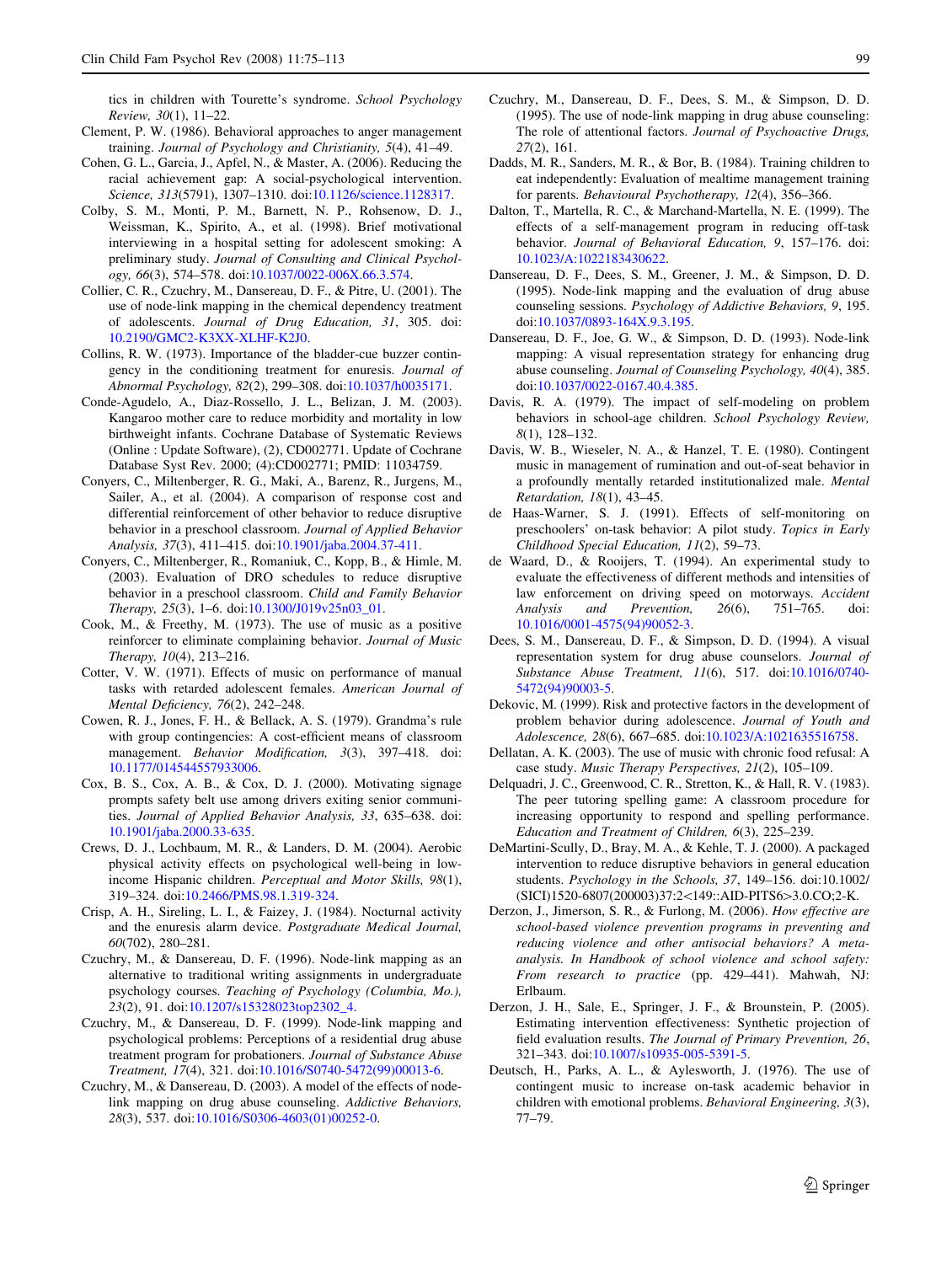- <span id="page-25-0"></span>Diamond, G., Godley, S. H., Liddle, H. A., Sampl, S., Webb, C., Tims, F. M., et al. (2002). Five outpatient treatment models for adolescent marijuana use: A description of the cannabis youth treatment interventions. Addiction (Abingdon, England), 97(Suppl 1), 70–83. doi:[10.1046/j.1360-0443.97.s01.3.x](http://dx.doi.org/10.1046/j.1360-0443.97.s01.3.x).
- Diego, M. A., Field, T., Hernandez-Reif, M., Shaw, J. A., Rothe, E. M., Castellanos, D., et al. (2002). Aggressive adolescents benefit from massage therapy. Adolescence, 37, 597.
- DiFilippo, J. M., & Overholser, J. C. (1999). Cognitive-behavioral treatment of panic disorder: Confronting situational precipitants. Journal of Contemporary Psychotherapy, 29(2), 99–113. doi: [10.1023/A:1021952614479](http://dx.doi.org/10.1023/A:1021952614479).
- Downs, J. S., Murray, P. J., de Bruin, W.n. B., Penrose, J., Palmgren, C., & Fischhoff, B. (2004). Interactive video behavioral intervention to reduce adolescent females' STD risk: A randomized controlled trial. Social Science and Medicine, 59(8), 1561–1572. doi[:10.1016/j.socscimed.2004.01.032.](http://dx.doi.org/10.1016/j.socscimed.2004.01.032)
- Dowrick, P. W. (1999). A review of self modeling and related interventions. Applied and Preventive Psychology, 8(1), 23–39. doi[:10.1016/S0962-1849\(99\)80009-2.](http://dx.doi.org/10.1016/S0962-1849(99)80009-2)
- Dowrick, P. W., Kim-Rupnow, W. S., & Power, T. J. (2006). Video feed-forward for reading. The Journal of Special Education, 39(4), 194–207. doi[:10.1177/00224669060390040101.](http://dx.doi.org/10.1177/00224669060390040101)
- Doyne, E. J., Chambless, D. L., & Beutler, L. E. (1983). Aerobic exercise as a treatment for depression in women. Behavior Therapy, 14(3), 434–440. doi[:10.1016/S0005-7894\(83\)80106-3.](http://dx.doi.org/10.1016/S0005-7894(83)80106-3)
- Drabman, R. S., & Creedon, D. L. (1979). Beat the buzzer. Child Behavior Therapy, 1, 295–296.
- Ducharme, J. M. (2003). ''Errorless'' rehabilitation: strategies of proactive intervention for individuals with brain injury and their children. The Journal of Head Trauma Rehabilitation, 18(1), 88. doi[:10.1097/00001199-200301000-00009.](http://dx.doi.org/10.1097/00001199-200301000-00009)
- Ducharme, J. M., Atkinson, L., & Poulton, L. (2000). Success-based, noncoercive treatment of oppositional behavior in children from violent homes. Journal of the American Academy of Child and Adolescent Psychiatry, 39(8), 995. doi:[10.1097/00004583-](http://dx.doi.org/10.1097/00004583-200008000-00014) [200008000-00014](http://dx.doi.org/10.1097/00004583-200008000-00014).
- Ducharme, J. M., Atkinson, L., & Poulton, L. (2001). Errorless complicance training with physically abusive mothers: A singlecase approach. Child Abuse and Neglect, 25(6), 855. doi: [10.1016/S0145-2134\(01\)00243-5.](http://dx.doi.org/10.1016/S0145-2134(01)00243-5)
- Ducharme, J. M., Davidson, A., & Rushford, N. (2002). Treatment of oppositional behavior in children of parents with brain injury and chronic pain. Journal of Emotional and Behavioral Disorders, 10(4), 241. doi[:10.1177/10634266020100040601.](http://dx.doi.org/10.1177/10634266020100040601)
- Ducharme, J. M., & Drain, T. L. (2004). Errorless academic compliance training: Improving generalized cooperation with parental requests in children with autism. Journal of the American Academy of Child and Adolescent Psychiatry, 43, 163–171. doi:[10.1097/00004583-200402000-00011.](http://dx.doi.org/10.1097/00004583-200402000-00011)
- Ducharme, J. M., Harris, K., Milligan, K., & Pontes, E. (2003). Sequential evaluation of reinforced compliance and graduated request delivery for the treatment of noncompliance in children with developmental disabilities. Journal of Autism and Developmental Disorders, 33(5), 519. doi:[10.1023/A:1025831528809](http://dx.doi.org/10.1023/A:1025831528809).
- Duncan, S. C., Duncan, T. E., & Strycker, L. A. (2000). Risk and protective factors influencing adolescent problem behavior: A multivariate latent growth curve analysis. Annals of Behavioral Medicine, 22(2), 103–109. doi:[10.1007/BF02895772.](http://dx.doi.org/10.1007/BF02895772)
- Dunn, A. L., Trivedi, M. H., Kampert, J. B., Clark, C. G., & Chambliss, H. O. (2005). Exercise treatment for depression: Efficacy and dose response. American Journal of Preventive Medicine, 28(1), 1–8. doi:[10.1016/j.amepre.2004.09.003.](http://dx.doi.org/10.1016/j.amepre.2004.09.003)
- Dunn, A. L., Trivedi, M. H., & O'Neal, H. A. (2001). Physical activity dose-response effects on outcomes of depression and

anxiety. Medicine and Science in Sports and Exercise, 33, S587– S597. doi:[10.1097/00005768-200106001-00027](http://dx.doi.org/10.1097/00005768-200106001-00027).

- DuPaul, G. J., Ervin, R. A., Hook, C. L., & McGoey, K. E. (1998). Peer tutoring for children with attention deficit hyperactivity disorder: Effects on classroom behavior and academic performance. Journal of Applied Behavior Analysis, 31(4), 579–592. doi[:10.1901/jaba.1998.31-579.](http://dx.doi.org/10.1901/jaba.1998.31-579)
- Dustman, R. E., Ruhling, R. O., Russell, E. M., Shearer, D. E., Bonekat, H. W., Shigeoka, J. W., et al. (1984). Aerobic exercise training and improved neuropsychological function of older adults. Neurobiology of Aging, 5(1), 35–42. doi:[10.1016/0197-](http://dx.doi.org/10.1016/0197-4580(84)90083-6) [4580\(84\)90083-6](http://dx.doi.org/10.1016/0197-4580(84)90083-6).
- Eddy, J. M. (2006). The need for a paradigm shift in preventive intervention research. Invited Address to the 14th Annual Meeting of the Society for Prevention Research. San Antonio, TX, May 2006.
- Edwards, K. A., & Johnston, R. (1977). Increasing greeting and farewell responses in high school students by a bus driver. Education & Treatment of Children, 1(1), 9–18.
- Egeland, G. M., Meyer, H. E., Selmer, R., Tverdal, A., & Vollset, S. E. (2001). Cod liver oil consumption, smoking, and coronary heart disease mortality: three counties, Norway. International Journal of Circumpolar Health, 60(2), 143–149.
- Egeland, B., & Winer, K. (1974). Teaching children to discriminate letters of the alphabet through errorless discrimination training. Journal of Reading Behavior, 6(2), 143–150.
- Eisenstein, S. R. (1974). Effect of contingent guitar lessons on reading behavior. Journal of Music Therapy, 11(3), 138–146.
- Elegbeleye, O. S. (1994). Differential effects of two modeling strategies on social competence development in Nigerian adolescents. IFE Psychologia, 2(1), 85–102.
- Ellickson, P. L., Bell, R. M., & Harrison, E. R. (1993). Changing adolescent propensities to use drugs: Results from project ALERT. Health Education Quarterly, 20, 227–242.
- Embry, D. D. (1982). Reducing the risk of pedestrian accidents to preschoolers by parent training and symbolic modeling for children: An experimental analysis in the natural environment. Ann Arbor, MI: University Microfilms International.
- Embry, D. D. (1984). The safe-playing program: A case study of putting research into practice. In S. Paine & B. Bellamy (Eds.), Human services that work: From innovation to standard practice (p. 624). Baltimore, MD: Brookes.
- Embry, D. D. (1997). Does your school have a peaceful environment? Using an audit to create a climate for change and resiliency. Intervention in School and Clinic, 32, 217–222.
- Embry, D. D. (2002). The good behavior game: A best practice candidate as a universal behavioral vaccine. Clinical Child and Family Psychology Review, 5(4), 273–297. doi[:10.1023/A:102](http://dx.doi.org/10.1023/A:1020977107086) [0977107086](http://dx.doi.org/10.1023/A:1020977107086).
- Embry, D. D. (2004). Community-based prevention using simple, low-cost, evidence-based kernels and behavior vaccines. Journal of Community Psychology, 32(5), 575. doi:[10.1002/jcop.20020.](http://dx.doi.org/10.1002/jcop.20020)
- Embry, D. D., Flannery, D. J., Vazsonyi, A. T., Powell, K. E., & Atha, H. (1996). PeaceBuilders: A theoretically driven, school-based model for early violence prevention. American Journal of Preventive Medicine, 12, 91.
- Embry, D. D., Lopez, D. C. W., & Minugh, P. A. (2005). Stop the methamphetamine epidemic. Arizona Medicine, October, 30–34.
- Ennett, S. T., Ringwalt, C. L., Thorne, J., Rohrbach, L. A., Vincus, A., Simons-Rudolph, A., et al. (2003). A comparison of current practice in school-based substance use prevention programs with meta-analysis findings. Prevention Science, 4, 1–14. doi: [10.1023/A:1021777109369.](http://dx.doi.org/10.1023/A:1021777109369)
- Erkal, S., & Safak, S. (2006). Determination of the risks of domestic accidents for the 0–6 age group in the Tuzlucayir Village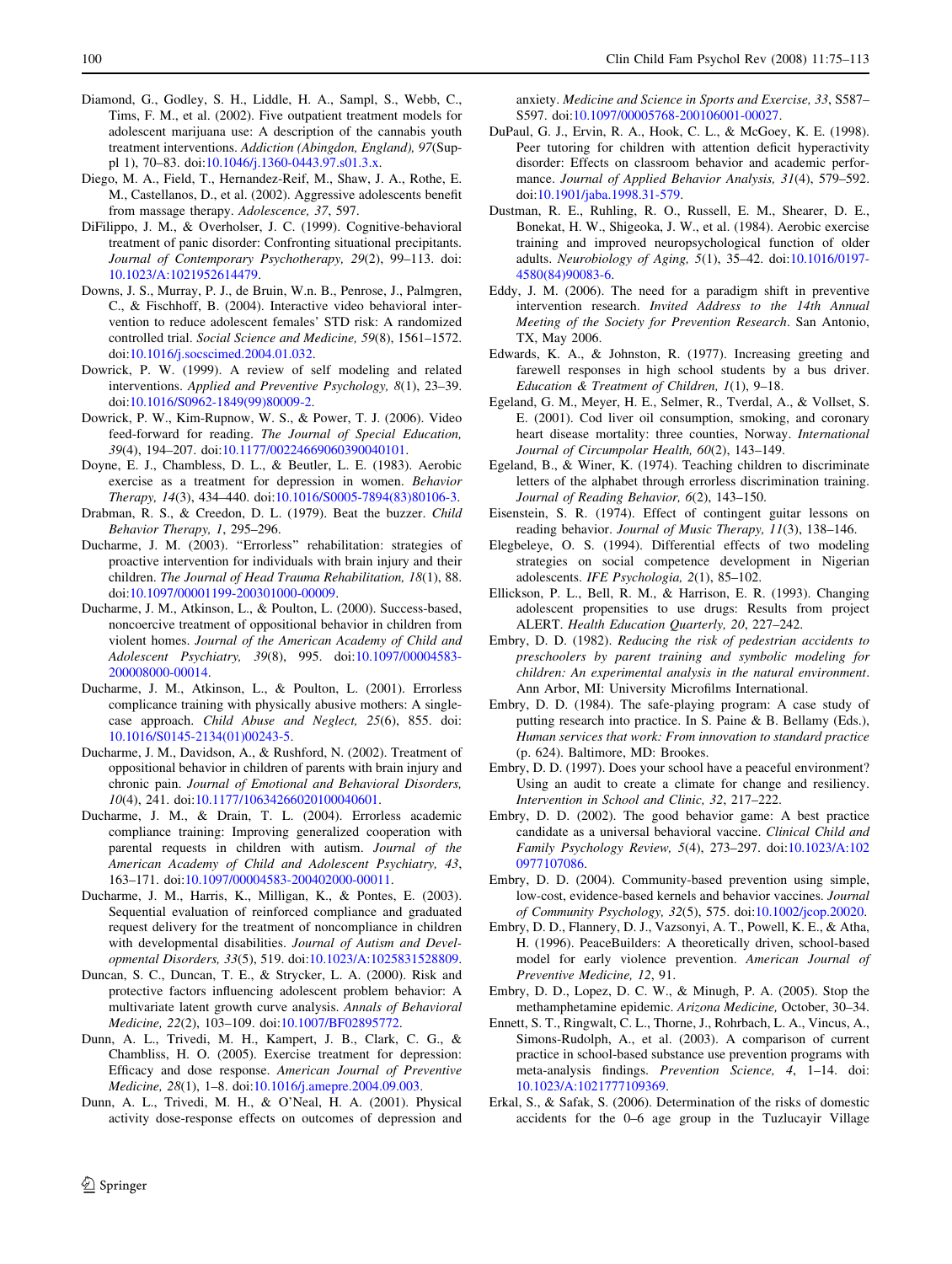<span id="page-26-0"></span>Clinic neighborhood. The Turkish Journal of Pediatrics, 48(1), 56–62.

- Etzel, B. C., & LeBlanc, J. M. (1979). The simplest treatment alternative: The law of parsimony applied to choosing appropriate instructional control and errorless-learning procedures for the difficult-to-teach child. Journal of Autism and Developmental Disorders, 9, 361–382. doi:[10.1007/BF01531445.](http://dx.doi.org/10.1007/BF01531445)
- Fabiano, G. A., Pelham, W. E., Manos, M. J., Gnagy, E. M., Chronis, A. M., Onyango, A. N., et al. (2004). An evaluation of three time-out procedures for children with attention deficit/hyperactivity disorder. Behavior Therapy, 35(3), 449–469. doi: [10.1016/S0005-7894\(04\)80027-3.](http://dx.doi.org/10.1016/S0005-7894(04)80027-3)
- Fantuzzo, J., & Ginsburg-Block, M. (1998). Reciprocal peer tutoring: Developing and testing effective peer collaborations for elementary school students. Peer-assisted learning (pp. 121–144). Mahwah, NJ: Erlbaum.
- Farber, H., & Mayer, G. R. (1972). Behavior consultation in a barrio high school. The Personnel and Guidance Journal, 51(4), 273.
- Fava, M. (2001). Augmentation and combination strategies in treatment-resistant depression. The Journal of Clinical Psychiatry, 62(Suppl 18), 4–11.
- Feldman, R., & Eidelman, A. I. (2003). Skin-to-skin contact (Kangaroo Care) accelerates autonomic and neurobehavioural maturation in preterm infants. Developmental Medicine and Child Neurology, 45(4), 274–281. doi[:10.1017/S0012162203](http://dx.doi.org/10.1017/S0012162203000525) [000525](http://dx.doi.org/10.1017/S0012162203000525).
- Ferber, S. G., & Makhoul, I. R. (2004). The effect of skin-to-skin contact (kangaroo care) shortly after birth on the neurobehavioral responses of the term newborn: a randomized, controlled trial. Pediatrics, 113(4), 858–865. doi:[10.1542/peds.113.4.858](http://dx.doi.org/10.1542/peds.113.4.858).
- Ferguson, C. A. (1976). The structure and use of politeness formulas. Language in Society, 5(2), 137–151.
- Ferster, C. B., & Skinner, B. F. (1957). Schedules of reinforcement. East Norwalk, CT: Appleton-Century-Crofts.
- Field, T. M. (1998). Touch therapy effects on development. International Journal of Behavioral Development, 22(4), 779. doi: [10.1080/016502598384162](http://dx.doi.org/10.1080/016502598384162).
- Field, T. (1999). American adolescents touch each other less and are more aggressive toward their peers as compared with French adolescents. Adolescence, 34(136), 753.
- Field, T. M., Grizzle, N., Scafidi, F., & Schanberg, S. (1996a). Massage and relaxation therapies' effects on depressed adolescent mothers. Adolescence, 31(124), 903.
- Field, T., Grizzle, N., Scafidi, F., Abrams, S., Richardson, S., Kuhn, C., et al. (1996b). Massage therapy for infants of depressed mothers. Infant Behavior and Development, 19(1), 107. doi: [10.1016/S0163-6383\(96\)90048-X.](http://dx.doi.org/10.1016/S0163-6383(96)90048-X)
- Field, T., Kilmer, T., Hernandez-Reif, M., & Burman, I. (1996c). Preschool children's sleep and wake behavior: Effects of massage therapy. Early Child Development and Care, 120, 39. doi[:10.1080/0300443961200104.](http://dx.doi.org/10.1080/0300443961200104)
- Field, T., Seligman, S., Scafidi, F., & Schanberg, S. (1996d). Alleviating post-traumatic stress in children following Hurricane Andrew. Journal of Applied Developmental Psychology, 17(1), 37. doi:[10.1016/S0193-3973\(96\)90004-0](http://dx.doi.org/10.1016/S0193-3973(96)90004-0).
- Filcheck, H. A., McNeil, C. B., Greco, L. A., & Bernard, R. S. (2004). Using a whole-class token economy and coaching of teacher skills in a preschool classroom to manage disruptive behavior. Psychology in the Schools, 41(3), 351–361. doi:[10.1002/pits.10168](http://dx.doi.org/10.1002/pits.10168).
- Fillingham, J. K., Hodgson, C., Sage, K., & Ralph, M. A. L. (2003). The application of errorless learning to aphasic disorders: A review of theory and practice. Neuropsychological Rehabilitation, 13(3), 337–363. doi[:10.1080/09602010343000020](http://dx.doi.org/10.1080/09602010343000020).
- Fischer, P. M., Schwartz, M. P., Richards, J. W., Jr, Goldstein, A. O., & Rojas, T. H. (1991). Brand logo recognition by children aged 3 to 6 years. Mickey mouse and old Joe the camel. Journal of the

American Medical Association, 266(22), 3145–3148. doi: [10.1001/jama.266.22.3145](http://dx.doi.org/10.1001/jama.266.22.3145).

- Fishbein, J. E., & Wasik, B. H. (1981). Effect of the good behavior game on disruptive library behavior. Journal of Applied Behavior Analysis, 14, 89–93. doi:[10.1901/jaba.1981.14-89.](http://dx.doi.org/10.1901/jaba.1981.14-89)
- Flannery, D. J., Vazsonyi, A. T., Liau, A. K., Guo, S., Powell, K. E., Atha, H., et al. (2003). Initial behavior outcomes for the peacebuilders universal school-based violence prevention program. Developmental Psychology, 39(2), 292–308. doi: [10.1037/0012-1649.39.2.292.](http://dx.doi.org/10.1037/0012-1649.39.2.292)
- Flay, B. R., Biglan, A., Boruch, R. F., Castro, F. G., Gottfredson, D., Kellam, S., et al. (2004). Standards of evidence: Criteria for efficacy, effectiveness, and dissemination. Washington, DC: Society for Prevention Research.
- Fletcher, D. (1995). A five-year study of effects of fines, gender, race, and age on illegal parking in spaces reserved for people with disabilities. Rehabilitation Psychology, 40, 203–210. doi: [10.1037/0090-5550.40.3.203.](http://dx.doi.org/10.1037/0090-5550.40.3.203)
- Ford, M. J., Poe, V., & Cox, J. (1993). Attending behaviors of ADHD children in math and reading using various types of software. Journal of Computing in Childhood Education, 4(2), 183–196.
- Forgatch, M. S., DeGarmo, D. S., & Beldvas, Z. G. (2005a). An efficacious theory-based intervention for stepfamilies. Behavior Therapy, 34, 357–365. doi:[10.1016/S0005-7894\(05\)80117-0](http://dx.doi.org/10.1016/S0005-7894(05)80117-0).
- Forgatch, M. S., Patterson, G. R., & DeGarmo, D. S. (2005b). Evaluating fidelity: Predictive validity for a measure of competent adherence to the Oregon model of parent management training. Behavior Therapy, 36, 3–13. doi:[10.1016/S0005-](http://dx.doi.org/10.1016/S0005-7894(05)80049-8) [7894\(05\)80049-8](http://dx.doi.org/10.1016/S0005-7894(05)80049-8).
- Foxx, R. M., & Axelroth, E. (1983). Nicotine fading, self-monitoring, and cigarette fading to produce cigarette abstinence or controlled smoking. Behaviour Research and Therapy, 21(1), 17–27. doi: [10.1016/0005-7967\(83\)90122-5](http://dx.doi.org/10.1016/0005-7967(83)90122-5).
- Foxx, R. M., & Jones, J. R. (1978). A remediation program for increasing the spelling achievement of elementary and junior high school students. *Behavior Modification*, 2, 211–230. doi: [10.1177/014544557822004.](http://dx.doi.org/10.1177/014544557822004)
- Freeman, M. P., Hibbeln, J. R., Wisner, K. L., Brumbach, B. H., Watchman, M., & Gelenberg, A. J. (2006a). Randomized doseranging pilot trial of omega-3 fatty acids for postpartum depression. Acta Psychiatrica Scandinavica, 113(1), 31–35. doi: [10.1111/j.1600-0447.2005.00660.x.](http://dx.doi.org/10.1111/j.1600-0447.2005.00660.x)
- Freeman, M. P., Hibbeln, J. R., Wisner, K. L., Davis, J. M., Mischoulon, D., Peet, M., et al. (2006b). Omega-3 fatty acids: evidence basis for treatment and future research in psychiatry. The Journal of Clinical Psychiatry, 67(12), 1954–1967.
- Fry, D. P. (1987). Differences between playfighting and serious fighting among Zapotec children. Ethology and Sociobiology, 8(4), 285. doi[:10.1016/0162-3095\(87\)90029-X.](http://dx.doi.org/10.1016/0162-3095(87)90029-X)
- Furr-Holden, C. D., Ialongo, N. S., Anthony, J. C., Petras, H., & Kellam, S. G. (2004). Developmentally inspired drug prevention: middle school outcomes in a school-based randomized prevention trial. Drug and Alcohol Dependence, 73(2), 149–158. doi: [10.1016/j.drugalcdep.2003.10.002.](http://dx.doi.org/10.1016/j.drugalcdep.2003.10.002)
- Gardner, R., Heward, W. L., & Grossi, T. A. (1994). Effects of response cards on student participation and academic achievement: A systematic replication with inner-city students during whole-class science instruction. Journal of Applied Behavior Analysis, 27, 63–71. doi:[10.1901/jaba.1994.27-63.](http://dx.doi.org/10.1901/jaba.1994.27-63)
- Gaskell, G., & Smith, P. (1986). Group membership and social attitudes of youth: An investigation of some implications of social identity theory. Social Behaviour, 1, 67-77.
- Geller, E. S., Johnson, R. P., & Pelton, S. L. (1982). Communitybased interventions for encouraging safety belt use. American Journal of Community Psychology, 10(2), 183. doi[:10.1007/](http://dx.doi.org/10.1007/BF00896423) [BF00896423](http://dx.doi.org/10.1007/BF00896423).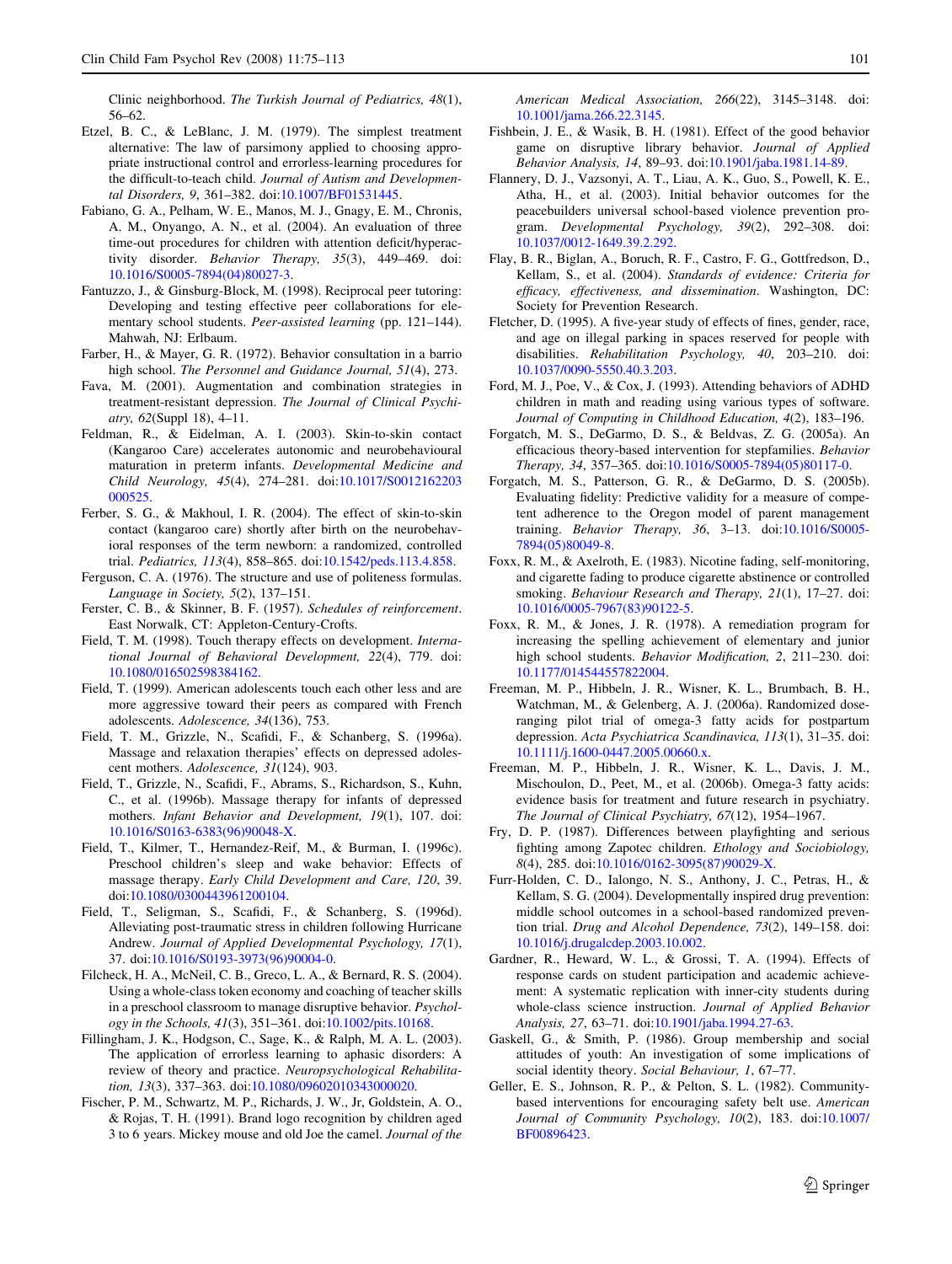- <span id="page-27-0"></span>Gesch, C. B., Hammond, S. M., Hampson, S. E., Eves, A., & Crowder, M. J. (2002). Influence of supplementary vitamins, minerals and essential fatty acids on the antisocial behaviour of young adult prisoners. Randomised, placebo-controlled trial. The British Journal of Psychiatry, 181, 22–28. doi[:10.1192/bjp.](http://dx.doi.org/10.1192/bjp.181.1.22) [181.1.22.](http://dx.doi.org/10.1192/bjp.181.1.22)
- Ghosh, S., & Chattopadhyay, P. K. (1993). Application of behaviour modification techniques in treatment of attention deficit hyperactivity disorder: A case report. Indian Journal of Clinical Psychology, 20(2), 124–129.
- Glasgow, R. E., Klesges, R. C., Godding, P. R., & Gegelman, R. (1983a). Controlled smoking, with or without carbon monoxide feedback, as an alternative for chronic smokers. Behavior Therapy, 14(3), 386–397. doi[:10.1016/S0005-7894\(83\)80101-4.](http://dx.doi.org/10.1016/S0005-7894(83)80101-4)
- Glasgow, R. E., Klesges, R. C., & Vasey, M. W. (1983b). Controlled smoking for chronic smokers: An extension and replication. Addictive Behaviors, 8(2), 143–150. doi[:10.1016/0306-4603\(83\)](http://dx.doi.org/10.1016/0306-4603(83)90008-4) [90008-4](http://dx.doi.org/10.1016/0306-4603(83)90008-4).
- Glasgow, R. E., Vogt, T. M., & Boles, S. M. (1999). Evaluating the public health impact of health promotion interventions: The RE-AIM framework. American Journal of Public Health, 89, 1322– 1327.
- Godfrey, S. A., Grisham-Brown, J., Schuster, J. W., & Hemmeter, M. L. (2003). The effects of three techniques on student participation with preschool children with attending problems. Education and Treatment of Children, 26(3), 255–272.
- Gonzalez, M., & Ribes, E. (1975). Reversibility of the reinforcementpunishment function in children. Revista Mexicana de Anaîlisis de la Conducta, 1(1), 55–67.
- Gordon, J., Biglan, A., & Smolkowski, K. (2008). The impact on tobacco use of branded youth antitobacco activities and family communications about tobacco. Prevention Science, 9(2), 73–87. doi[:10.1007/s11121-008-0089-6.](http://dx.doi.org/10.1007/s11121-008-0089-6)
- Gordon, N. S., Kollack-Walker, S., Akil, H., & Panksepp, J. (2002). Expression of c-fos gene activation during rough and tumble play in juvenile rats. Brain Research Bulletin, 57(5), 651–659. doi[:10.1016/S0361-9230\(01\)00762-6.](http://dx.doi.org/10.1016/S0361-9230(01)00762-6)
- Gray, S. I., & Shelton, R. L. (1992). Self-monitoring effects on articulation carryover in school-age children. Language, Speech and Hearing Services in Schools, 23(4), 334–342.
- Green, C. S., & Bavelier, D. (2003). Action video game modifies visual selective attention. Nature, 423(6939), 534–537. doi: [10.1038/nature01647](http://dx.doi.org/10.1038/nature01647).
- Greenwood, C. R. (1991a). Classwide peer tutoring: longitudinal effects on the reading, language, and mathematics achievement of at-risk students. Journal of Reading, Writing, and Learning Disabilities International, 7(2), 105–123.
- Greenwood, C. R. (1991b). Longitudinal analysis of time, engagement, and achievement in at-risk versus non-risk students. Exceptional Children, 57(6), 521–535.
- Greenwood, K. M., & Matyas, T. A. (1990). Problems with the application of interrupted time series analysis for brief singlesubject data. Behavioral Assessment, 12(3), 355–370.
- Grossman, D. C., Neckerman, H. J., Koepsell, T. D., Liu, P., Asher, K. N., Beland, K., et al. (1997). Effectiveness of a violence prevention curriculum among children in elementary school. A randomized controlled trial. Journal of the American Medical Association, 277, 1605–1611. doi:[10.1001/jama.277.20.1605](http://dx.doi.org/10.1001/jama.277.20.1605).
- Gudbjarnason, S., Benediktsdottir, V. E., & Gudmundsdottir, E. (1991). Balance between omega-3 and omega-6 fatty acids in heart muscle in relation to diet, stress, and aging. World Review of Nutrition and Dietetics, 66, 292–305.
- Gupta, R., Stringer, B., & Meakin, A. (1990). A study to access the effectiveness of home-based reinforcement in a secondary school: Some preliminary findings. Association of Educational Psychologists Journal, 5(4), 197.
- Haag, M. (2003). Essential fatty acids and the brain. Canadian Journal of Psychiatry, 48(3), 195–203.
- Hall, A. M., & Zentall, S. S. (2000). The effects of a learning station on the completion and accuracy of math homework for middle school students. Journal of Behavioral Education, 10(2–3), 123– 137. doi[:10.1023/A:1016636113459](http://dx.doi.org/10.1023/A:1016636113459).
- Hallfors, D., Cho, H., Sanchez, V., Khatapoush, S., Kim, H. M., & Bauer, D. (2006). Efficacy vs effectiveness trial results of an indicated ''model'' substance abuse program: implications for public health. American Journal of Public Health, 96(12), 2254– 2259. doi[:10.2105/AJPH.2005.067462.](http://dx.doi.org/10.2105/AJPH.2005.067462)
- Hallfors, D., & Godette, D. (2002). Will the 'principles of effectiveness' improve prevention practice? Early findings from a diffusion study. Health Education Research, 17, 461–470. doi: [10.1093/her/17.4.461.](http://dx.doi.org/10.1093/her/17.4.461)
- Hallfors, D. D., Pankratz, M., & Hartman, S. (2007). Does federal policy support the use of scientific evidence in school-based prevention programs? Prevention Science, 8(1), 75–81. doi: [10.1007/s11121-006-0058-x.](http://dx.doi.org/10.1007/s11121-006-0058-x)
- Harding, C., & Ballard, K. D. (1982). The effectiveness of music as a stimulus and as a contingent reward in promoting the spontaneous speech of three physically handicapped preschoolers. Journal of Music Therapy, 19(2), 86–101.
- Harris, C. L., Aycicegi, A., & Gleason, J. B. (2003). Taboo words and reprimands elicit greater autonomic reactivity in a first language than in a second language. Applied Psycholinguistics, 24(4), 561–579. doi:[10.1017/S0142716403000286](http://dx.doi.org/10.1017/S0142716403000286).
- Harris, K. R., Friedlander, B. D., Saddler, B., Frizzelle, R., & Graham, S. (2005). Self-monitoring of attention versus selfmonitoring of academic performance: Effects among students with ADHD in the general education classroom. The Journal of Special Education, 39, 145–156. doi:[10.1177/00224669050](http://dx.doi.org/10.1177/00224669050390030201) [390030201](http://dx.doi.org/10.1177/00224669050390030201).
- Harrison, R. G., & Schaeffer, R. W. (1975). Another test of the Premack principle. Bulletin of the Psychonomic Society, 6(6), 565–568.
- Hartley, E. T., Bray, M. A., & Kehle, T. J. (1998). Self-modeling as an intervention to increase student classroom participation. Psychology in the Schools, 35(4), 363–372. doi:10.1002/ (SICI)1520-6807(199810)35:4M<363::AID-PITS7>3.0.CO;2-1.
- Hartley, E. T., Kehle, T. J., & Bray, M. A. (2002). Increasing student classroom participation through self-modeling. Journal of Applied School Psychology, 19(1), 51–63.
- Hayes, S. C., Barnes-Holmes, D., & Roche, B. (2001). Relational frame theory: A post-Skinnerian account of human language and cognition. New York: Kluwer/Plenum.
- Hayes, S. C., & Cone, J. D. (1977). Reducing residential electrical energy use: Payments, information and feedback. Journal of Applied Behavior Analysis, 10(3), 425–435. doi[:10.1901/jaba.](http://dx.doi.org/10.1901/jaba.1977.10-425) [1977.10-425](http://dx.doi.org/10.1901/jaba.1977.10-425).
- Heap, C., & Emerson, E. (1989). A note on the use of peer assistance and praise to increase engagement and productivity on a vocational assembly task. Mental Handicap Research, 2(2), 186–196.
- Heffner, M., Greco, L. A., & Eifert, G. H. (2003). Pretend you are a turtle: Children's responses to metaphorical versus literal relaxation instructions. Child and Family Behavior Therapy, 25(1), 19–33. doi:[10.1300/J019v25n01\\_02.](http://dx.doi.org/10.1300/J019v25n01_02)
- Hegel, M. T., & Ferguson, R. J. (2000). Differential reinforcement of other behavior (DRO) to reduce aggressive behavior following traumatic brain injury. Behavior Modification, 24(1), 94–101. doi[:10.1177/0145445500241005](http://dx.doi.org/10.1177/0145445500241005).
- Helland, I. B., Smith, L., Saarem, K., Saugstad, O. D., & Drevon, C. A. (2003). Maternal supplementation with very-long-chain n-3 fatty acids during pregnancy and lactation augments children's IQ at 4 years of age. Pediatrics, 111(1), e39–e44. doi: [10.1542/peds.111.1.e39](http://dx.doi.org/10.1542/peds.111.1.e39).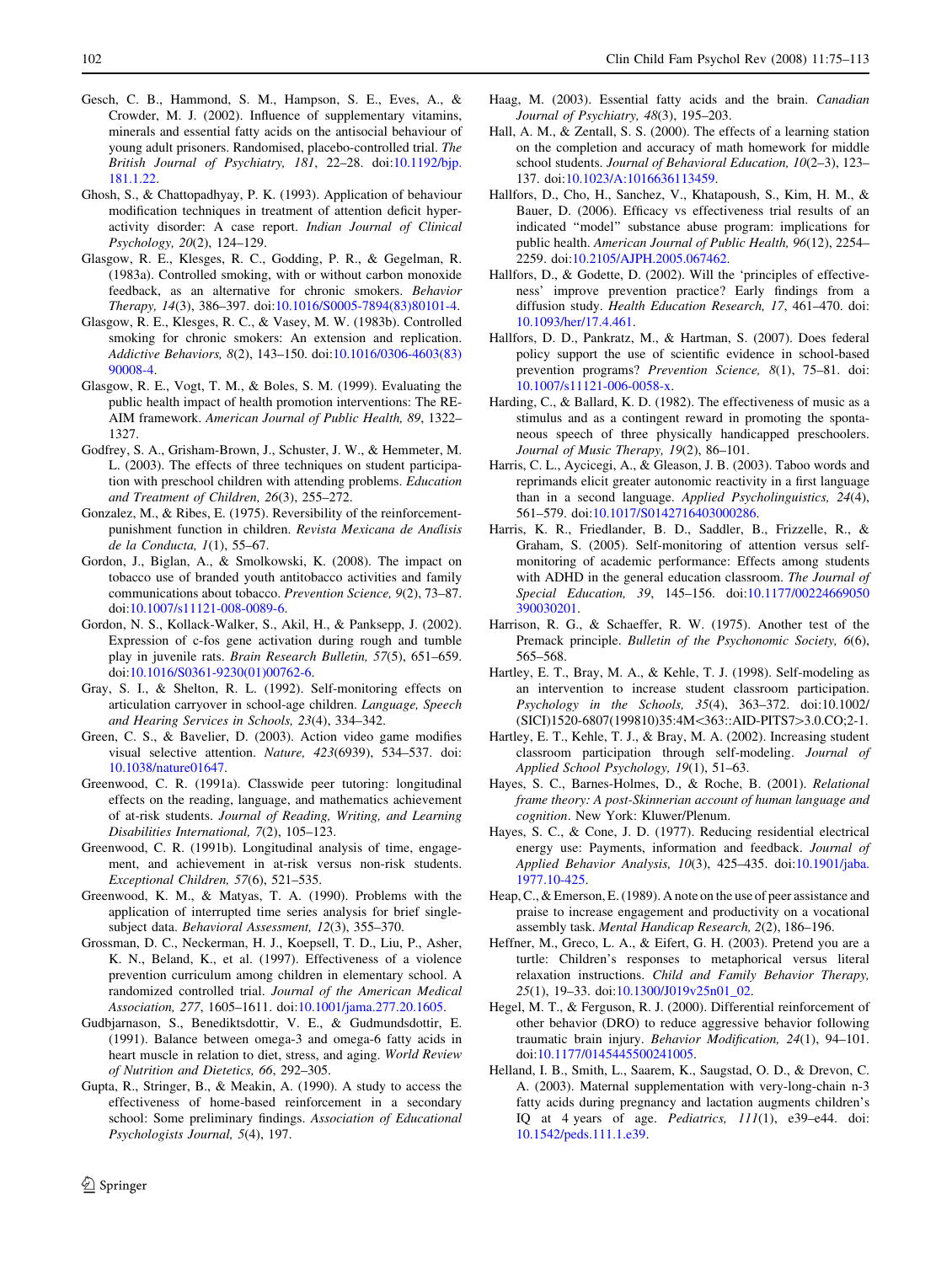- <span id="page-28-0"></span>Henderson, H. S., Jenson, W. R., & Erken, N. F. (1986). Using variable interval schedules to improve on-task behavior in the classroom. Education and Treatment of Children, 9(3), 250–263.
- Hertz, V., & McLaughlin, T. F. (1990). Self-recording: Effects for ontask behavior of mildly handicapped adolescents. Child and Family Behavior Therapy, 12(3), 1–11. doi[:10.1300/J019](http://dx.doi.org/10.1300/J019v12n03_01) [v12n03\\_01](http://dx.doi.org/10.1300/J019v12n03_01).
- Hibbeln, J. R. (1998). Fish consumption and major depression. Lancet, 351(9110), 1213. doi[:10.1016/S0140-6736\(05\)79168-6](http://dx.doi.org/10.1016/S0140-6736(05)79168-6).
- Hibbeln, J. R. (2001). Seafood consumption and homicide mortality. A cross-national ecological analysis. World Review of Nutrition and Dietetics, 88, 41–46. doi[:10.1159/000059747.](http://dx.doi.org/10.1159/000059747)
- Hibbeln, J. R. (2002). Seafood consumption, the DHA content of mothers' milk and prevalence rates of postpartum depression: A cross-national, ecological analysis. Journal of Affective Disorders, 69(1–3), 15–29. doi:[10.1016/S0165-0327\(01\)00374-3](http://dx.doi.org/10.1016/S0165-0327(01)00374-3).
- Hibbeln, J. R., Davis, J. M., Steer, C., Emmett, P., Rogers, I., Williams, C., et al. (2007). Maternal seafood consumption in pregnancy and neurodevelopmental outcomes in childhood (ALSPAC study): An observational cohort study. Lancet, 369, 578–585. doi:[10.1016/S0140-6736\(07\)60277-3](http://dx.doi.org/10.1016/S0140-6736(07)60277-3).
- Hibbeln, J. R., Ferguson, T. A., & Blasbalg, T. L. (2006a). Omega-3 fatty acid deficiencies in neurodevelopment, aggression, and autonomic dysregulation: opportunities for intervention. International Review of Psychiatry (Abingdon, England), 18(2), 107– 118. doi:[10.1080/09540260600582967.](http://dx.doi.org/10.1080/09540260600582967)
- Hibbeln, J. R., Linnoila, M., Umhau, J. C., Rawlings, R., George, D. T., & Salem, N., Jr. (1998). Essential fatty acids predict metabolites of serotonin and dopamine in cerebrospinal fluid among healthy control subjects, and early- and late-onset alcoholics. Biological Psychiatry, 44(4), 235–242. doi[:10.1016/](http://dx.doi.org/10.1016/S0006-3223(98)00141-3) [S0006-3223\(98\)00141-3.](http://dx.doi.org/10.1016/S0006-3223(98)00141-3)
- Hibbeln, J. R., Nieminen, L. R., Blasbalg, T. L., Riggs, J. A., & Lands, W. E. (2006b). Healthy intakes of n-3 and n-6 fatty acids: estimations considering worldwide diversity. The American Journal of Clinical Nutrition, 83(6 Suppl), 1483S–1493S.
- Hibbeln, J. R., & Salem, N., Jr. (1995). Dietary polyunsaturated fatty acids and depression: when cholesterol does not satisfy. The American Journal of Clinical Nutrition, 62(1), 1–9.
- Hickey, K., Imber, S. C., & Ruggiero, E. (1979). Modifying reading behavior of elementary special needs children: A cooperative resource-parent program. Journal of Learning Disabilities, 12: 444–449.
- Hill, J., Brantner, J., & Spreat, S. (1989). The effect of contingent music on the in-seat behavior of a blind young woman with profound mental retardation. Education and Treatment of Children, 12(2), 165–173.
- Hines, M., & Kaufman, F. R. (1994). Androgen and the development of human sex-typical behavior: rough-and-tumble play and sex of preferred playmates in children with congenital adrenal hyperplasia (CAH). Child Development, 65(4), 1042–1053. doi: [10.2307/1131303.](http://dx.doi.org/10.2307/1131303)
- Hirasing, R. A., & Reus, H. (1991). Dry bed training in nocturnal enuresis. Nederlands Tijdschrift voor Geneeskunde, 135(38), 1750–1753.
- Hitchcock, C. H., Dowrick, P. W., & Prater, M. A. (2003). Video selfmodeling intervention in school-based settings: A review. Remedial and Special Education, 24(1), 36–46. doi:[10.1177/074](http://dx.doi.org/10.1177/074193250302400104) [193250302400104.](http://dx.doi.org/10.1177/074193250302400104)
- Hitchcock, C. H., Prater, M. A., & Dowrick, P. W. (2004). Reading comprehension and fluency: Examining the effects of tutoring and video self-modeling on first-grade students with reading difficulties. Learning Disability Quarterly, 27(2), 89–103. doi: [10.2307/1593644.](http://dx.doi.org/10.2307/1593644)
- Hoath, F. E., & Sanders, M. R. (2002). A feasibility study of enhanced group Triple P—positive parenting program for parents of

ahildren with attention-deficit/hyperactivity disorder. Behaviour Change, 19, 191–206.

- Hoigaard, R., Safvenbom, R., & Tonnessen, F. E. (2006). The relationship between group cohesion, group norms, and perceived social loafing in soccer teams. Small Group Research, 37(3), 217–232. doi[:10.1177/1046496406287311.](http://dx.doi.org/10.1177/1046496406287311)
- Holloway, M. S. (1980). A comparison of passive and active music reinforcement to increase preacademic and motor skills in severely retarded children and adolescents. Journal of Music Therapy, 17(2), 58–69.
- Homme, L. E., Debaca, P. C., Devine, J. V., Steinhorst, R., & Rickert, E. J. (1963). Use of the Premack principle in controlling the behavior of nursery school children. Journal of the Experimental Analysis of Behavior, 6(4), 544. doi[:10.1901/jeab.1963.6-544](http://dx.doi.org/10.1901/jeab.1963.6-544).
- Hosford, R. E. (1980). Self-as-a-model: A cognitive social learning technique. The Counseling Psychologist, 9(1), 45–62. doi: [10.1177/001100008000900113](http://dx.doi.org/10.1177/001100008000900113).
- Hosie, T. W., Gentile, J. R., & Carroll, J. D. (1974). Pupil preferences and the Premack principle. American Educational Research Journal, 11(3), 241–247.
- Houghton, S., Wheldall, K., Jukes, R., & Sharpe, A. (1990). The effects of limited private reprimands and increased private praise on classroom behaviour in four British secondary school classes. The British Journal of Educational Psychology, 60(3), 255–265.
- Houlihan, D., Miltenberger, R. G., Trench, B., Larson, M., Larson, S., & Vincent, J. (1995). A video-tape peer/self modeling program to increase community involvement. Child and Family Behavior Therapy, 17(3), 1–11. doi:[10.1300/J019v17n03\\_01.](http://dx.doi.org/10.1300/J019v17n03_01)
- Howard, D. J. (1990). The influence of verbal responses to common greetings on compliance behavior: The foot-in-the-mouth effect. Journal of Applied Social Psychology, 20(14 Pt 2), 1185–1196. doi[:10.1111/j.1559-1816.1990.tb00399.x.](http://dx.doi.org/10.1111/j.1559-1816.1990.tb00399.x)
- Hudson, A., Vincent, J., Wilks, R., & Drabman, R. (1985). ''Beat the buzzer'' for early morning dawdling: Two case illustrations. Behaviour Change, 2(2), 136–142.
- Hughes, C., Copeland, S. R., Agran, M., Wehmeyer, M. L., Rodi, M. S., & Presley, J. A. (2002). Using self-monitoring to improve performance in general education high school classes. Education and Training in Mental Retardation and Developmental Disabilities, 37, 262–272.
- Hume, K. M., & Crossman, J. (1992). Musical reinforcement of practice behaviors among competitive swimmers. Journal of Applied Behavior Analysis, 25(3), 665–670. doi[:10.1901/jaba.](http://dx.doi.org/10.1901/jaba.1992.25-665) [1992.25-665](http://dx.doi.org/10.1901/jaba.1992.25-665).
- Hunkin, N. M., Squires, E. J., Parkin, A. J., & Tidy, J. A. (1998). Are the benefits of errorless learning dependent on implicit memory? Neuropsychologia, 36(1), 25–36. doi:[10.1016/S0028-3932\(97\)](http://dx.doi.org/10.1016/S0028-3932(97)00106-1) [00106-1](http://dx.doi.org/10.1016/S0028-3932(97)00106-1).
- Hutton, J. B. (1983). How to decrease problem behavior at school by rewarding desirable behavior at home. Pointer, 27(4), 25.
- Jacklin, C. N., DiPietro, J. A., & Maccoby, E. E. (1984). Sex-typing behavior and sex-typing pressure in child/parent interaction. Archives of Sexual Behavior, 13(5), 413–425. doi[:10.1007/](http://dx.doi.org/10.1007/BF01541427) [BF01541427](http://dx.doi.org/10.1007/BF01541427).
- Jackson, N. C., & Mathews, R. M. (1995). Using public feedback to increase contributions to a multipurpose senior center. Journal of Applied Behavior Analysis, 28, 449–455. doi[:10.1901/jaba.](http://dx.doi.org/10.1901/jaba.1995.28-449) [1995.28-449](http://dx.doi.org/10.1901/jaba.1995.28-449).
- Jarrett, O. S., Maxwell, D. M., Dickerson, C., Hoge, P., Davies, G., & Yetley, A. (1998). Impact of recess on classroom behavior: Group effects and individual differences. The Journal of Educational Research, 92, 121–126.
- Jarvinen, R., Knekt, P., Rissanen, H., & Reunanen, A. (2006). Intake of fish and long-chain n-3 fatty acids and the risk of coronary heart mortality in men and women. The British Journal of Nutrition, 95(4), 824–829. doi[:10.1079/BJN20051687](http://dx.doi.org/10.1079/BJN20051687).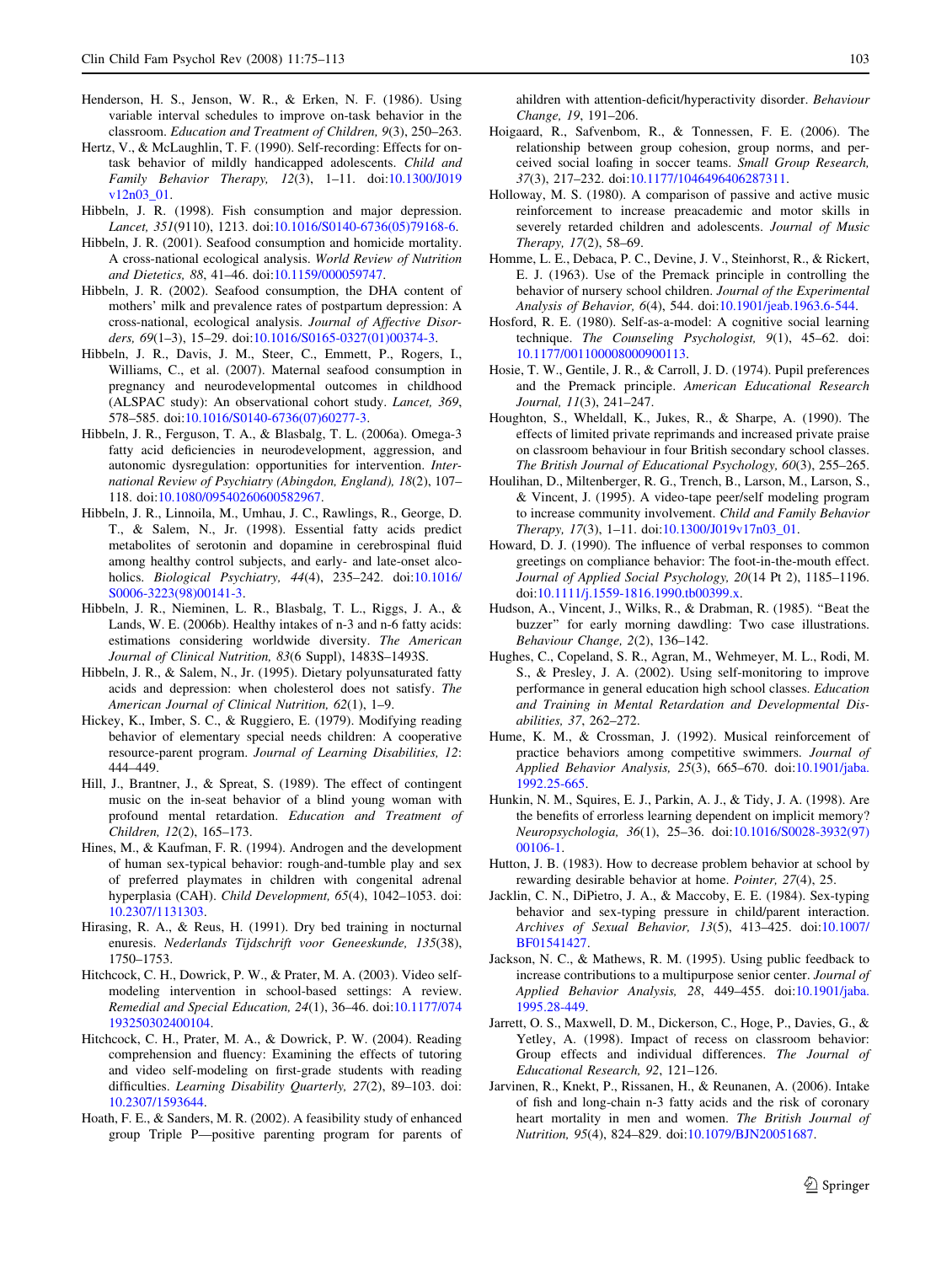- <span id="page-29-0"></span>Jason, L. A., Katz, R., Pokorny, S. B., Engstrom, M., Tegart, G., & Curie, C. (2000). The relationship between youth tobacco control enforcement and crime rates in a Midwestern county. American Journal of Health Promotion, 14(4), 229–231.
- Jason, L. A., & Liotta, R. F. (1982). Pedestrian jaywalking under facilitating and nonfacilitating conditions. Journal of Applied Behavior Analysis, 15(3), 469–473. doi:[10.1901/jaba.1982.](http://dx.doi.org/10.1901/jaba.1982.15-469) [15-469](http://dx.doi.org/10.1901/jaba.1982.15-469).
- Jason, L. A., Neal, A. M., & Marinakis, G. (1985). Altering contingencies to facilitate compliance with traffic light systems. Journal of Applied Behavior Analysis, 18(1), 95–100. doi: [10.1901/jaba.1985.18-95](http://dx.doi.org/10.1901/jaba.1985.18-95).
- Jason, L. A., Pokorny, S. B., Turner, P. L., Freeland, M., Corbin, S., & Driscoll, M. (2005). Decreasing public smoking among youth: A preliminary study. Education and Treatment of Children, 28(3), 299–307.
- Joe, G. W., Dansereau, D. F., Pitre, U., & Simpson, D. D. (1997). Effectiveness of node-link mapping enhanced counseling for opiate addicts: A 12-month post-treatment follow-up. The Journal of Nervous and Mental Disease, 185(5), 306. doi: [10.1097/00005053-199705000-00004.](http://dx.doi.org/10.1097/00005053-199705000-00004)
- Joe, G. W., Dansereau, D. F., & Simpson, D. D. (1994). Node-link mapping for counseling cocaine users in methadone treatment. Journal of Substance Abuse, 6(4), 393. doi:[10.1016/S0899-3289](http://dx.doi.org/10.1016/S0899-3289(94)90320-4) [\(94\)90320-4](http://dx.doi.org/10.1016/S0899-3289(94)90320-4).
- Jones, N. A., Field, T., & Davalos, M. (1998). Massage therapy attenuates right frontal EEG asymmetry in one-month-old infants of depressed mothers. Infant Behavior and Development, 21(3), 527. doi:[10.1016/S0163-6383\(98\)90025-X](http://dx.doi.org/10.1016/S0163-6383(98)90025-X).
- Jorgenson, H. (1974). The use of a contingent music activity to modify behaviors which interfere with learning. Journal of Music Therapy, 11(1), 41–46.
- Jorgensen, F., & Pedersen, H. (2005). Enforcement of speed limits actual policy and drivers' knowledge. Accident; Analysis and Prevention, 37(1), 53–62. doi:[10.1016/j.aap.2004.06.004.](http://dx.doi.org/10.1016/j.aap.2004.06.004)
- Juarez, F. (2002). Tendency and relationships in violent behavior patterns in groups. Revista Argentina de Clínica Psicológica, 11(2), 155–170.
- Kahn, J. S., Kehle, T. J., Jenson, W. R., & Clark, E. (1990). Comparison of cognitive-behavioral, relaxation, and self-modeling interventions for depression among middle-school students. School Psychology Review, 19(2), 196–211.
- Kamps, D. M., Dugan, E. P., Leonard, B. R., & Daoust, P. M. (1994). Enhanced small group instruction using choral responding and student interaction for children with autism and developmental disabilities. American Journal of Mental Retardation, 99(1), 60– 73.
- Kazdin, A. E. (1980). Acceptability of alternative treatments for deviant child behavior. Journal of Applied Behavior Analysis, 13(2), 259–273. doi[:10.1901/jaba.1980.13-259](http://dx.doi.org/10.1901/jaba.1980.13-259).
- Keel, M. C., & Gast, D. L. (1992). Small-group instruction for students with learning disabilities: Observational and incidental learning. Exceptional Children, 58(4), 357–368.
- Kehle, T. J., Bray, M. A., Margiano, S. G., Theodore, L. A., & Zhou, Z. (2002). Self-modeling as an effective intervention for students with serious emotional disturbance: Are we modifying children's memories? Psychology in the Schools, 39(2), 203–207. doi: [10.1002/pits.10031.](http://dx.doi.org/10.1002/pits.10031)
- Kellam, S. G., & Anthony, J. C. (1998). Targeting early antecedents to prevent tobacco smoking: Findings from an epidemiologically based randomized field trial. American Journal of Public Health, 88(10), 1490–1495.
- Kellam, S., Brown, C. H., Poduska, J., Ialongo, N., Wang, W., Toyinbo, P., et al. (2008). Effects of a universal classroom behavior management program in first and second grades on

young adult behavioral, psychiatric, and social outcomes. Drug & Alcohol Dependence (Special Issue), 24.

- Kellam, S. G., Rebok, G. W., Ialongo, N., & Mayer, L. S. (1994). The course and malleability of aggressive behavior from early first grade into middle school: Results of a developmental epidemiology-based preventive trial. Journal of Child Psychology and Psychiatry, and Allied Disciplines, 35, 259–281. doi: [10.1111/j.1469-7610.1994.tb01161.x.](http://dx.doi.org/10.1111/j.1469-7610.1994.tb01161.x)
- Kelley, M. L., Carper, L. B., Witt, J. C., & Elliott, S. N.(1988). Homebased reinforcement procedures. Handbook of behavior therapy in education (p. 419). New York: Plenum.
- Kelley, M. L., & McCain, A. P. (1995). Promoting academic performance in inattentive children. The relative efficacy of school-home notes with and without response cost. Behavior Modification, 19(3), 357–375.
- Kellum, K. K., Carr, J. E., & Dozier, C. L. (2001). Response-card instruction and student learning in a college classroom. Teaching of Psychology (Columbia, Mo.), 28, 101–104. doi: [10.1207/S15328023TOP2802\\_06](http://dx.doi.org/10.1207/S15328023TOP2802_06).
- Kern, L., Dunlap, G., Childs, K. E., & Clarke, S. (1994). Use of a classwide self-management program to improve the behavior of students with emotional and behavioral disorders. Education and Treatment of Children, 17(4), 445–458.
- Khatri, P., Blumenthal, J. A., Babyak, M. A., Craighead, W. E., Herman, S., Baldewicz, T., et al. (2001). Effects of exercise training on cognitive functioning among depressed older men and women. Journal of Aging and Physical Activity, 9(1), 43–57.
- Kivlighan, K. T., & Granger, D. A. (2006). Salivary a-amylase response to competition: Relation to gender, previous experience, and attitudes. Psychoneuroendocrinology, 31, 703–714. doi[:10.1016/j.psyneuen.2006.01.007](http://dx.doi.org/10.1016/j.psyneuen.2006.01.007).
- Knapp, T. J. (1976). The Premack principle in human experimental and applied settings. Behaviour Research and Therapy, 14(2), 133–147. doi:[10.1016/0005-7967\(76\)90067-X.](http://dx.doi.org/10.1016/0005-7967(76)90067-X)
- Koepp, M. J., Gunn, R. N., Lawrence, A. D., Cunningham, V. J., Dagher, A., Jones, T., et al. (1998). Evidence for striatal dopamine release during a video game. Nature, 393, 266–268. doi[:10.1038/30498](http://dx.doi.org/10.1038/30498).
- Koffman, D. M., Lee, J. W., Hopp, J. W., & Emont, S. L. (1998). The impact of including incentives and competition in a workplace smoking cessation program on quit rates. American Journal of Health Promotion, 13(2), 105–111.
- Krantz, P. J., & Risley, T. R. (1977). Behavioral ecology in the classroom. In K. D. O'Leary & S. G. O'Leary (Eds.), Classroom management: The successful use of behavior modification (2nd ed., pp. 349–367). New York: Pergamon.
- Krevor, B., Capitman, J. A., Oblak, L., Cannon, J. B., & Ruwe, M. (2003). Preventing illegal tobacco and alcohol sales to minors through electronic age-verification devices: A field effectiveness study. Journal of Public Health Policy, 24(3–4), 251–268. doi: [10.2307/3343372.](http://dx.doi.org/10.2307/3343372)
- Krug, E. G., Brener, N. D., Dahlberg, L. L., Ryan, G. W., & Powell, K. E. (1997). The impact of an elementary school-based violence prevention program on visits to the school nurse. American Journal of Preventive Medicine, 13(6), 459–463.
- Kubesch, S., Bretschneider, V., Freudenmann, R., Weidenhammer, N., Lehmann, M., Spitzer, M., et al. (2003). Aerobic endurance exercise improves executive functions in depressed patients. The Journal of Clinical Psychiatry, 64(9), 1005–1012.
- La Greca, A. M., & Santogrossi, D. A. (1980). Social skills training with elementary school students: A behavioral group approach. Journal of Consulting and Clinical Psychology, 48(2), 220. doi: [10.1037/0022-006X.48.2.220](http://dx.doi.org/10.1037/0022-006X.48.2.220).
- Lakes, K. D., & Hoyt, W. T. (2004). Promoting self-regulation through school-based martial arts training. Journal of Applied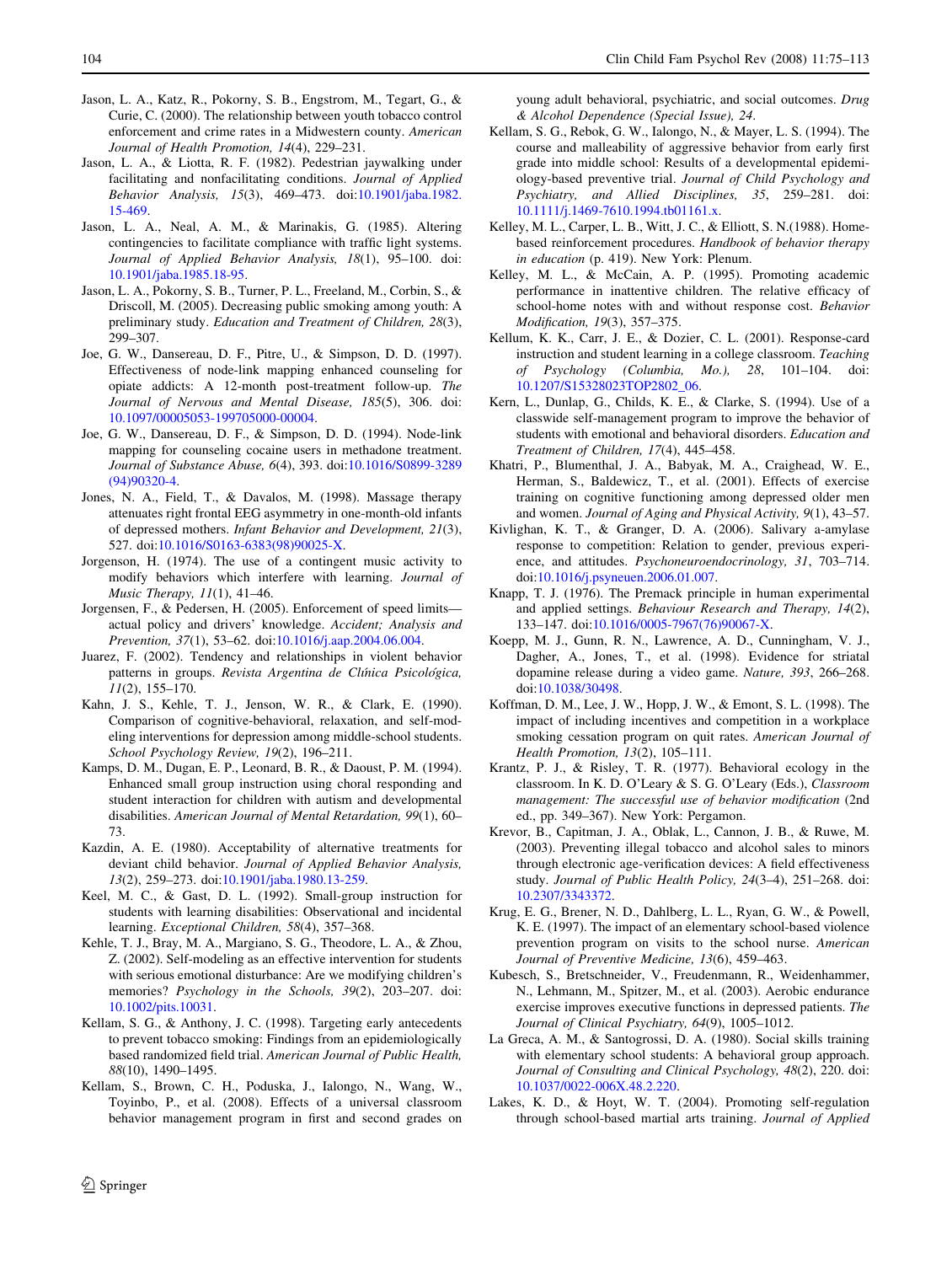<span id="page-30-0"></span>Developmental Psychology, 25(3), 283–302. doi:[10.1016/j.](http://dx.doi.org/10.1016/j.appdev.2004.04.002) [appdev.2004.04.002](http://dx.doi.org/10.1016/j.appdev.2004.04.002).

- Lalramnghinglova, H. (1999). Ethnobiology in Mizoram state: folklore medico-zoology. Bulletin of the Indian Institute of History of Medicine (Hyderabad), 29(2), 123–148.
- Lambert, J. L. (1979). Experiments with errorless discrimination learning. Enfance, 2, 107–132.
- Larson, K., & Ayllon, T. (1990). The effects of contingent music and differential reinforcement on infantile colic. Behaviour Research and Therapy, 28(2), 119–125. doi[:10.1016/0005-7967\(90\)](http://dx.doi.org/10.1016/0005-7967(90)90024-D) [90024-D](http://dx.doi.org/10.1016/0005-7967(90)90024-D).
- Larsson, B., Carlsson, J., Fichtel, S., & Melin, L. (2005). Relaxation treatment of adolescent headache sufferers: Results from a school-based replication series. Headache: The Journal of Head and Face Pain, 45(6), 692–704. doi:[10.1111/j.1526-4610.](http://dx.doi.org/10.1111/j.1526-4610.2005.05138.x) [2005.05138.x.](http://dx.doi.org/10.1111/j.1526-4610.2005.05138.x)
- Larun, L., Nordheim, L. V., Ekeland, E., Hagen, K. B., & Heian, F. (2006). Exercise in prevention and treatment of anxiety and depression among children and young people. Cochrane Database of Systematic Reviews, 3, article number: CD004691. doi: [10.1002/14651858.CD004691.pub2](http://dx.doi.org/10.1002/14651858.CD004691.pub2).
- Law, B., & Ste-Marie, D. M. (2005). Effects of self-modeling on figure skating jump performance and psychological variables. European Journal of Sport Science, 5, 143–152. doi[:10.1080/](http://dx.doi.org/10.1080/17461390500159273) [17461390500159273](http://dx.doi.org/10.1080/17461390500159273).
- Lawshe, C. H. (1940). Studies in automobile speed on the highway II. Approach speeds and changes in sign size and location on the highway. The Journal of Applied Psychology, 24, 308–317. doi: [10.1037/h0057756.](http://dx.doi.org/10.1037/h0057756)
- Leblanc, M.-P., Ricciardi, J. N., & Luiselli, J. K. (2005). Improving discrete trial instruction by paraprofessional staff through an abbreviated performance feedback intervention. Education and Treatment of Children, 28(1), 76–82.
- Leclerc, R., & Thurston, C. (2003). Applications of the Premack principle by the parents of an autistic child. Revue Francophone de la De´ficience Intellectuelle, 14(2), 139–150.
- Leff, S. S., Costigan, T., & Power, T. J. (2004). Using participatory research to develop a playground-based prevention program. Journal of School Psychology, 42(1), 3. doi:[10.1016/j.jsp.2003.](http://dx.doi.org/10.1016/j.jsp.2003.08.005) [08.005](http://dx.doi.org/10.1016/j.jsp.2003.08.005).
- Leibowitz, J. M. (1975). Differential reinforcement effectiveness as a function of schedule of reinforcement and reinforcement history. The Psychological Record, 25(3), 343–354.
- Lennox, D. B., Miltenberger, R. G., Spengler, P., & Erfanian, N. (1988). Decelerative treatment practices with persons who have mental retardation: a review of five years of the literature. American Journal of Mental Retardation, 92(6), 492–501.
- Libb, J. W., Sachs, C., & Boyd, W. (1973). Reinforcement strategies for token economies in a special classroom setting. Psychological Reports, 32(3 Pt 1), 831–834.
- Liberman, R. P., Ferris, C., Salgado, P., & Salgado, J. (1975). Replication of the achievement place model in California. Journal of Applied Behavior Analysis, 8(3), 287–299. doi: [10.1901/jaba.1975.8-287](http://dx.doi.org/10.1901/jaba.1975.8-287).
- Lieber, C. S., Spritz, N., & DeCarli, L. M. (1969). Fatty liver produced by dietary deficiencies: Its pathogenesis and potentiation by ethanol. Journal of Lipid Research, 10(3), 283–287.
- Lipsey, M. W., Dodge, K. A., Dishion, T. J., & Lansford, J. E. (2006). The effects of community-based group treatment for delinquency: A meta-analytic search for cross-study generalizations. Deviant peer influences in programs for youth: Problems and solutions (pp. 162–184). New York: Guilford.
- Liu, J., Raine, A., Venables, P. H., & Mednick, S. A. (2004). Malnutrition at age 3 years and externalizing behavior problems at ages 8, 11, and 17 years. The American Journal of Psychiatry, 161(11), 2005–2013. doi[:10.1176/appi.ajp.161.11.2005.](http://dx.doi.org/10.1176/appi.ajp.161.11.2005)
- Lonnecker, C., Brady, M. P., McPherson, R., & Hawkins, J. (1994). Video self-modeling and cooperative classroom behavior in children with learning and behavior problems: Training and generalization effects. Behavioral Disorders, 20(1), 24–34.
- Lősel, F., & Beelmann, A. (2003). Effects of child skills training in preventing antisocial behavior: A systematic review of randomized evaluations. The Annals of the American Academy of Political and Social Science, 587, 84–109. doi[:10.1177/](http://dx.doi.org/10.1177/0002716202250793) [0002716202250793.](http://dx.doi.org/10.1177/0002716202250793)
- Lowe, T. O., & McLaughlin, E. C. (1974). The use of verbal reinforcement by paraprofessionals in the treatment of underachieving elementary school students. Journal of the Student Personnel Association for Teacher Education, 12(3), 95.
- Lowndes, M., & Dawes, J. (2001). Do distinct SERVQUAL dimensions emerge from mystery shopping data? A test of convergent validity. The Canadian Journal of Program Evaluation, 16(2), 41–53.
- Luciano, M. C., Herruzo, J., & Barnes-Holmes, D. (2001). Generalization of say-do correspondence. The Psychological Record, 51(1), 111–130.
- Luciano-Soriano, M. C., Molina-Cobos, F. J., & Gomez-Becerra, I. (2000). Say-do-report training to change chronic behaviors in mentally retarded subjects. Research in Developmental Disabilities, 21(5), 355–366. doi[:10.1016/S0891-4222\(00\)00048-2](http://dx.doi.org/10.1016/S0891-4222(00)00048-2).
- Ludington-Hoe, S. M., Anderson, G. C., Swinth, J. Y., Thompson, C., & Hadeed, A. J. (2004). Randomized controlled trial of kangaroo care: cardiorespiratory and thermal effects on healthy preterm infants. Neonatal Network—Journal of Neonatal Nursing, 23(3), 39–48.
- Luiselli, J. K., & Greenidge, A. (1982). Behavioral treatment of highrate aggression in a rubella child. Journal of Behavior Therapy and Experimental Psychiatry, 13(2), 152–157. doi[:10.1016/](http://dx.doi.org/10.1016/0005-7916(82)90059-3) [0005-7916\(82\)90059-3](http://dx.doi.org/10.1016/0005-7916(82)90059-3).
- Maag, J. W., Rutherford, R. B., Wolchik, S. A., & Parks, B. T. (1986). Comparison of two short overcorrection procedures on the stereotypic behavior of autistic children. Journal of Autism and Developmental Disorders, 16(1), 83–87. doi[:10.1007/BF015](http://dx.doi.org/10.1007/BF01531581) [31581](http://dx.doi.org/10.1007/BF01531581).
- Madaus, M. M. R., Kehle, T. J., Madaus, J., & Bray, M. A. (2003). Mystery motivator as an intervention to promote homework completion and accuracy. School Psychology International, 24(4), 369–377. doi[:10.1177/01430343030244001](http://dx.doi.org/10.1177/01430343030244001).
- Madsen, C. K. (1982). The effect of contingent teacher approval and withholding music performance on improving attentiveness. Psychology of Music, Special Issue, 76–81.
- Maglieri, K. A., DeLeon, I. G., Rodriguez-Catter, V., & Sevin, B. M. (2000). Treatment of covert food stealing in an individual with Prader-Willi syndrome. Journal of Applied Behavior Analysis, 33(4), 615–618. doi[:10.1901/jaba.2000.33-615.](http://dx.doi.org/10.1901/jaba.2000.33-615)
- Maheady, L., Harper, G. F., & Sacca, K. (1988a). A classwide peer tutoring system in a secondary, resource room program for the mildly handicapped. Journal of Research and Development in Education, 21(3), 76–83.
- Maheady, L., Sacca, M. K., & Harper, G. F. (1988b). Classwide peer tutoring with mildly handicapped high school students. Exceptional Children, 55(1), 52–59.
- Majovski, L. V., & Clement, P. W. (1977). Children's lever-pulling rates under variable-interval percentage schedules. Journal of Experimental Child Psychology, 23(2), 212–225. doi: [10.1016/0022-0965\(77\)90100-X.](http://dx.doi.org/10.1016/0022-0965(77)90100-X)
- Manger, T. A., & Motta, R. W. (2005). The impact of an exercise program on posttraumatic stress disorder, anxiety, and depression. International Journal of Emergency Mental Health, 7(1), 49–57.
- Marchant, M., & Young, K. R. (2001). The effects of a parent coach on parents' acquisition and implementation of parenting skills. Education and Treatment of Children, 24(3), 351–373.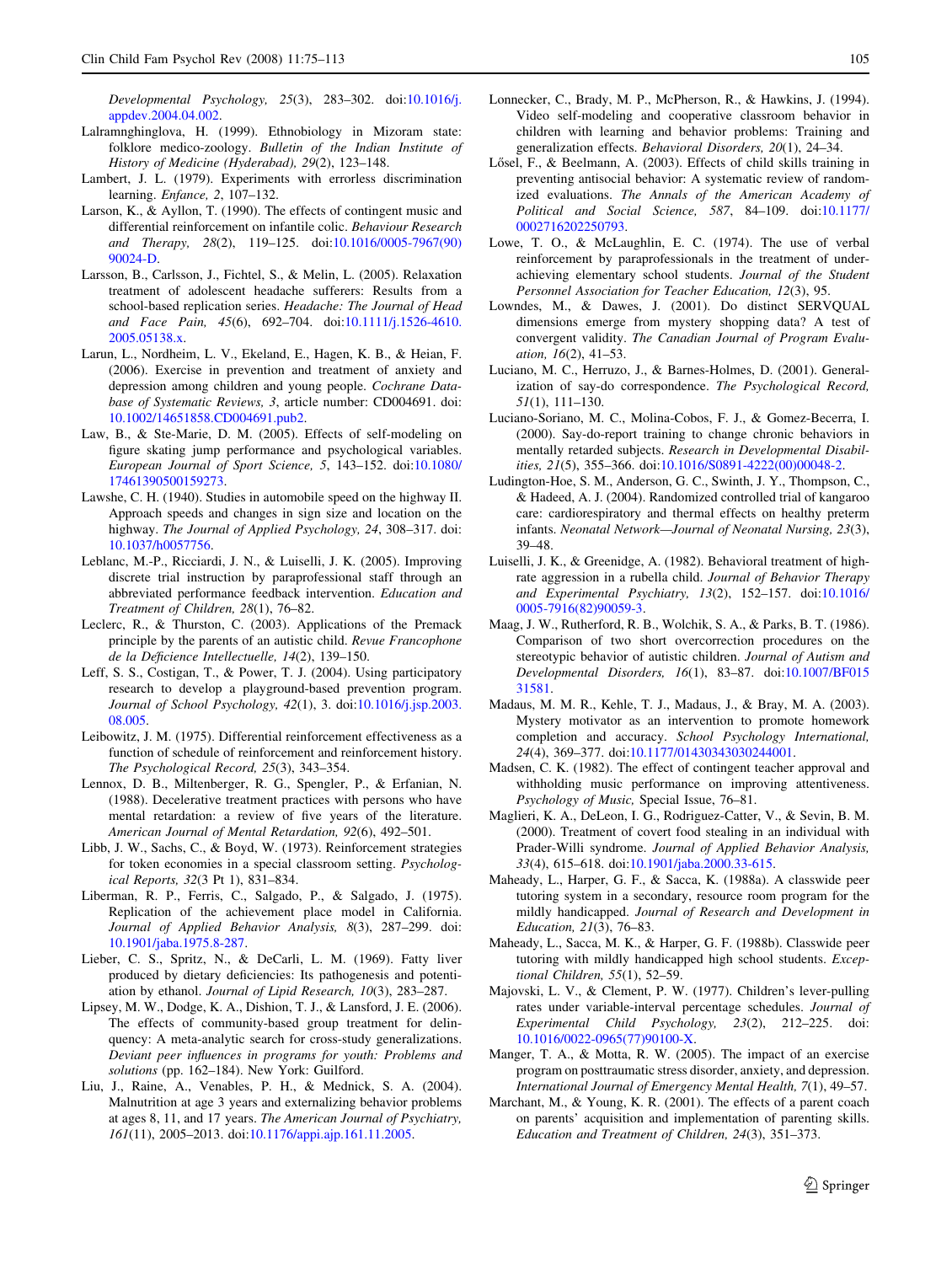- <span id="page-31-0"></span>Marchant, M., Young, K. R., & West, R. P. (2004). The effects of parental teaching on compliance behavior of children. Psychology in the Schools, 41(3), 337–350. doi[:10.1002/pits.10165.](http://dx.doi.org/10.1002/pits.10165)
- Marin, H., & Menza, M. A. (2005). The management of fatigue in depressed patients. Essential Psychopharmacology, 6(4), 185– 192.
- Marion, M., & Muza, R. (1998). Positive discipline: Six strategies for guiding behavior. Texas Child Care, 22(2), 6–11.
- Marshall, S. W., Runyan, C. W., Yang, J., Coyne-Beasley, T., Waller, A. E., Johnson, R. M., et al. (2005). Prevalence of selected risk and protective factors for falls in the home. American Journal of Preventive Medicine, 28(1), 95–101. doi:[10.1016/j.amepre.2004.](http://dx.doi.org/10.1016/j.amepre.2004.09.015) [09.015](http://dx.doi.org/10.1016/j.amepre.2004.09.015).
- Martella, R. C., Leonard, I. J., Marchand-Martella, N. E., & Agran, M. (1993). Self-monitoring negative statements. Journal of Behavioral Education, 3(1), 77–86. doi:[10.1007/BF00947146](http://dx.doi.org/10.1007/BF00947146).
- Martens, B. K., Hiralall, A. S., & Bradley, T. A. (1997). A note to teacher: Improving student behavior through goal setting and feedback. School Psychology Quarterly, 12(1), 33-41. doi: [10.1037/h0088945.](http://dx.doi.org/10.1037/h0088945)
- Mathes, M. Y., & Bender, W. N. (1997). The effects of selfmonitoring on children with attention deficit/hyperactivity disorder who are receiving pharmacological interventions. Remedial and Special Education, 18(2), 121–128.
- Mathes, P. G., Fuchs, D., Fuchs, L. S., Henley, A. M., et al. (1994). Increasing strategic reading practice with peabody classwide peer tutoring. Learning Disabilities Research and Practice, 9(1), 44–48.
- Matheson, A. S., & Shriver, M. D. (2005). Training teachers to give effective commands: effects on student compliance and academic behaviors. School Psychology Review, 34, 202–219.
- Mayer, G. R., Butterworth, T., Nafpaktitis, M., & Sulzer-Azaroff, B. (1983). Preventing school vandalism and improving discipline: A three-year study. Journal of Applied Behavior Analysis, 16(4), 355–369. doi:[10.1901/jaba.1983.16-355](http://dx.doi.org/10.1901/jaba.1983.16-355).
- Mayer, G. R., Mitchell, L. K., Clementi, T., Clement-Robertson, E., Myatt, R., & Bullara, D. T. (1993). A dropout prevention program for at-risk high school students: Emphasizing consulting to promote positive classroom climates. Education and Treatment of Children, 16(2), 135.
- Mazur, J. E. (1975). The matching law and quantifications related to Premack's principle. Journal of Experimental Psychology. Animal Behavior Processes, 1(4), 374–386. doi[:10.1037/0097-](http://dx.doi.org/10.1037/0097-7403.1.4.374) [7403.1.4.374](http://dx.doi.org/10.1037/0097-7403.1.4.374).
- McCain, A. P., & Kelley, M. L. (1993). Managing the classroom behavior of an ADHD preschooler: The efficacy of a schoolhome note intervention. Child and Family Behavior Therapy, 15(3), 33. doi:[10.1300/J019v15n03\\_03.](http://dx.doi.org/10.1300/J019v15n03_03)
- McCambridge, J., & Strang, J. (2004). The efficacy of single-session motivational interviewing in reducing drug consumption and perceptions of drug-related risk and harm among young people: results from a multi-site cluster randomized trial. Addiction (Abingdon, England), 99(1), 39–52. doi:[10.1111/j.1360-0443.](http://dx.doi.org/10.1111/j.1360-0443.2004.00564.x) [2004.00564.x.](http://dx.doi.org/10.1111/j.1360-0443.2004.00564.x)
- McCarl, J. J., Svobodny, L., & Beare, P. L. (1991). Self-recording in a classroom for students with mild to moderate mental handicaps: Effects on productivity and on-task behavior. Education and Training of the Mentally Retarded, 26(1), 79–88.
- McCarty, B. C., McElfresh, C. T., Rice, S. V., & Wilson, S. J. (1978). The effect of contingent background music on inappropriate bus behavior. Journal of Music Therapy, 15, 150–156.
- McDiarmid, A. K. (2008). The impact of traditional Taekwondo on self-control for middle school students.Dissertation Abstracts International Section A: Humanities and Social Sciences, 68 (8-A), 3282.
- McDonnell, L., & Bowden, M. L. (1989). Breathing management: A simple stress and pain reduction strategy for use on a pediatric service. Issues in Comprehensive Pediatric Nursing, 12(5), 339– 344. doi[:10.3109/01460868909038042.](http://dx.doi.org/10.3109/01460868909038042)
- McDougall, D., & Brady, M. P. (1995). Using audio-cued selfmonitoring for students with severe behavior disorders. The Journal of Educational Research, 88(5), 309–317.
- McGee, R., Williams, S., Anderson, J., McKenzie-Parnell, J. M., & Silva, P. A. (1990). Hyperactivity and serum and hair zinc levels in 11-year-old children from the general population. Biological Psychiatry, 28(2), 165–168. doi[:10.1016/0006-3223\(90\)90634-E](http://dx.doi.org/10.1016/0006-3223(90)90634-E).
- McGoey, K. E., & DuPaul, G. J. (2000). Token reinforcement and response cost procedures: Reducing the disruptive behavior of preschool children with attention-deficit/hyperactivity disorder. School Psychology Quarterly, 15(3), 330–343. doi[:10.1037/](http://dx.doi.org/10.1037/h0088790) [h0088790](http://dx.doi.org/10.1037/h0088790).
- McGrath, M. L., Dorsett, P. G., Calhoun, M. E., & Drabman, R. S. (1987). ''Beat-the-buzzer'': A method for decreasing parentchild morning conflicts. Child and Family Behavior Therapy, 9(3–4), 35–48.
- McGrath-Hanna, N. K., Greene, D. M., Tavernier, R. J., & Bult-Ito, A. (2003). Diet and mental health in the Arctic: Is diet an important risk factor for mental health in circumpolar peoples? A review. International Journal of Circumpolar Health, 62(3), 228–241.
- McLaughlin, T. F., & Helm, J. L. (1993). Use of contingent music to increase academic performance of middle-school students. Psychological Reports, 72(2), 658.
- McLaughlin, T. F., Krappman, V. F., & Welsh, J. M. (1985). The effects of self-recording for on-task behavior of behaviorally disordered special education students. RASE: Remedial and Special Education, 6(4), 42–45.
- McMorrow, M. J., Cullinan, D., & Epstein, M. H. (1978). The use of the Premack principle to motivate patient activity attendance. Perspectives in Psychiatric Care, 16(1), 14–18.
- Meadow, R. (1977). How to use buzzer alarms to cure bed-wetting. British Medical Journal, 2(6094), 1073–1075.
- Medland, M. B., & Stachnik, T. J. (1972). Good-behavior game: A replication and systematic analysis. Journal of Applied Behavior Analysis, 5(1), 45–51. doi[:10.1901/jaba.1972.5-45](http://dx.doi.org/10.1901/jaba.1972.5-45).
- Meharg, S. S., & Lipsker, L. E. (1991). Parent training using videotape self-modeling. Child and Family Behavior Therapy, 13(4), 1–27. doi:[10.1300/J019v13n04\\_01.](http://dx.doi.org/10.1300/J019v13n04_01)
- Meharg, S. S., & Woltersdorf, M. A. (1990). Therapeutic use of videotape self-modeling: A review. Advances in Behaviour Research and Therapy, 12(2), 85–99. doi:[10.1016/0146-6402](http://dx.doi.org/10.1016/0146-6402(90)90008-E) [\(90\)90008-E](http://dx.doi.org/10.1016/0146-6402(90)90008-E).
- Melchiori, L. E., Souza, D. G., & Rose, J. C. (1992). Reading acquisition through an errorless discrimination procedure (exclusion): A replication with preschoolers. Psicologia: Teoria e Pesquisa (Brasılia),  $8(1)$ ,  $101-111$ .
- Melville, C. L., Davis, C. S., Matzenbacher, D. L., & Clayborne, J. (2004). Node-link-mapping-enhanced group treatment for pathological gambling. Addictive Behaviors, 29(1), 73. doi: [10.1016/S0306-4603\(03\)00091-1.](http://dx.doi.org/10.1016/S0306-4603(03)00091-1)
- Merrett, J., & Merrett, F. (1997). Correspondence training as a means of improving study skills. Educational Psychology, 17(4), 469– 482. doi[:10.1080/0144341970170407.](http://dx.doi.org/10.1080/0144341970170407)
- Merrett, F., & Tang, W. M. (1994). The attitudes of British primary school pupils to praise, reward, punishments and reprimands. The British Journal of Educational Psychology, 64, 91–103.
- Mickleborough, T. D., Lindley, M. R., Ionescu, A. A., & Fly, A. D. (2006). Protective effect of fish oil supplementation on exerciseinduced bronchoconstriction in asthma. Chest, 129(1), 39–49. doi[:10.1378/chest.129.1.39.](http://dx.doi.org/10.1378/chest.129.1.39)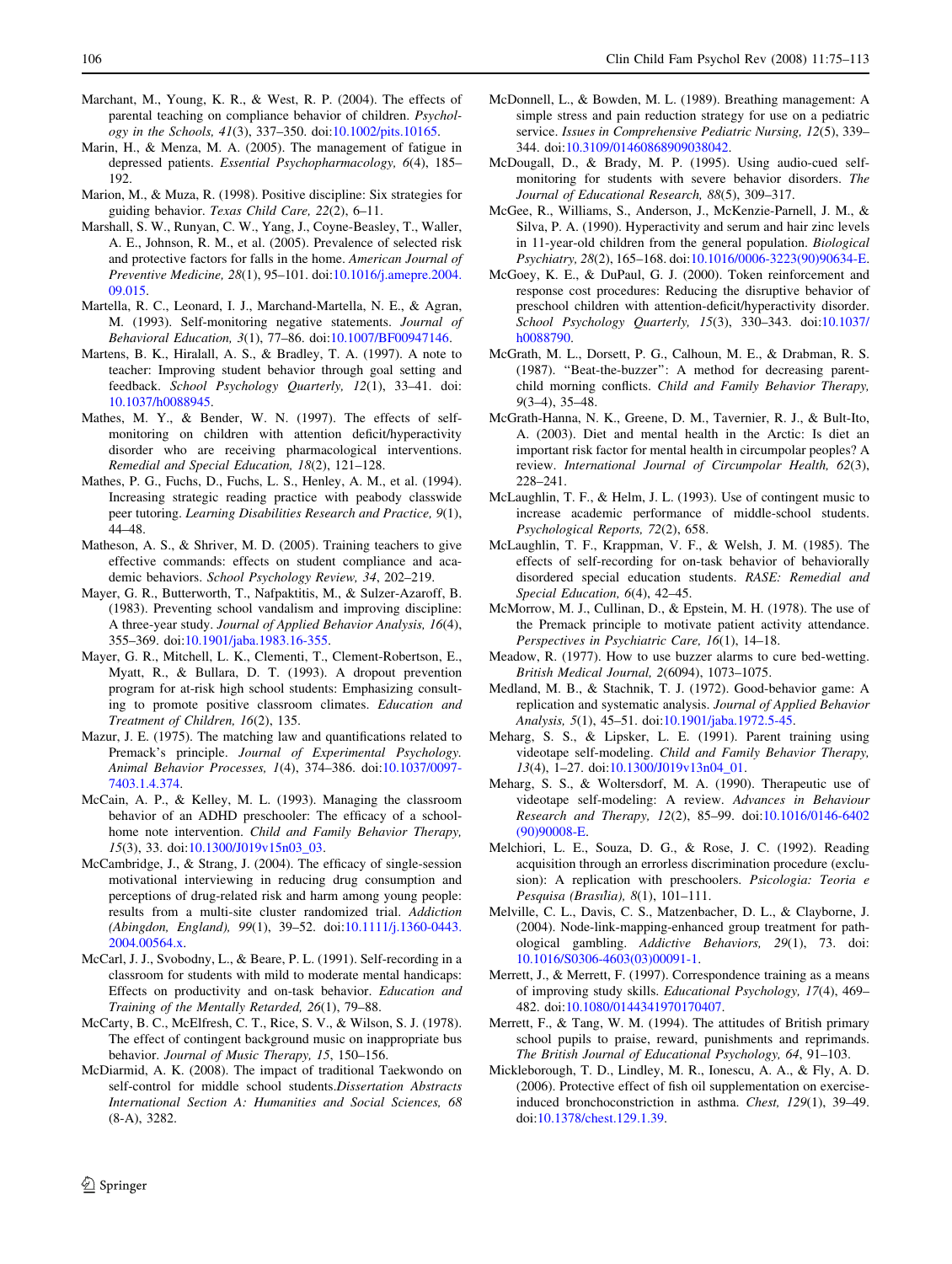- <span id="page-32-0"></span>Mikami, A. Y., Boucher, M. A., & Humphreys, K. (2005). Prevention of peer rejection through a classroom-level intervention in middle school. The Journal of Primary Prevention, 26, 5–23. doi[:10.1007/s10935-004-0988-7.](http://dx.doi.org/10.1007/s10935-004-0988-7)
- Miller, W. R., Sovereign, R. G., & Krege, B. (1988). Motivational interviewing with problem drinkers: II. The Drinker's check-up as a preventive intervention. Behavioural Psychotherapy, 16(4), 251–268.
- Mischoulon, D., & Fava, M. (2000). Docosahexanoic acid and omega-3 fatty acids in depression. The Psychiatric Clinics of North America, 23(4), 785–794. doi:[10.1016/S0193-953X](http://dx.doi.org/10.1016/S0193-953X(05)70197-0) [\(05\)70197-0](http://dx.doi.org/10.1016/S0193-953X(05)70197-0).
- Mishima, K. (2003). How children address each other in class and in peer relations: power balance and group membership. Japanese Journal of Educational Psychology, 51(2), 121–129.
- Monti, P. M., Colby, S. M., Barnett, N. P., Spirito, A., Rohsenow, D. J., Myers, M., et al. (1999). Brief intervention for harm reduction with alcohol-positive older adolescents in a hospital emergency department. Journal of Consulting and Clinical Psychology, 67(6), 989–994. doi[:10.1037/0022-006X.67.6.989](http://dx.doi.org/10.1037/0022-006X.67.6.989).
- Moore, S. (1984). Unleashing the mystery shopper. Contemporary Administrator for Long-Term Care, 7(9), 73–76.
- Moore, L. A., Waguespack, A. M., Wickstrom, K. F., Witt, J. C., et al. (1994). Mystery motivator: An effective and time efficient intervention. School Psychology Review, 23(1), 106–118.
- Morrison, R. S., Sainato, D. M., Benchaaban, D., & Endo, S. (2002). Increasing play skills of children with autism using activity schedules and correspondence training. Journal of Early Inter-vention, 25(1), 58-72. doi:[10.1177/105381510202500106.](http://dx.doi.org/10.1177/105381510202500106)
- Murphy, H. A., Hutchison, J. M., & Bailey, J. S. (1983). Behavioral school psychology goes outdoors: The effect of organized games on playground aggression. Journal of Applied Behavior Analysis, 16(1), 29. doi:[10.1901/jaba.1983.16-29](http://dx.doi.org/10.1901/jaba.1983.16-29).
- Nakano, K. (1990). Operant self-control procedure in modifying type A behavior. Journal of Behavior Therapy and Experimental Psychiatry, 21(4), 249–255. doi:[10.1016/0005-7916\(90\)90025-G](http://dx.doi.org/10.1016/0005-7916(90)90025-G).
- Naveen, K. V., Nagarathna, R., Nagendra, H. R., & Telles, S. (1997). Yoga breathing through a particular nostril increases spatial memory scores without lateralized effects. Psychological Reports, 81(2), 555–561.
- Neave, N., & Wolfson, S. (2003). Testosterone, territoriality, and the 'home advantage.' Physiology and Behavior, 78(2), 269–275. doi[:10.1016/S0031-9384\(02\)00969-1.](http://dx.doi.org/10.1016/S0031-9384(02)00969-1)
- Nedas, N. D., Balcar, G. P., & Macy, P. R. (1982). Road markings as an alcohol countermeasure for highway safety: Field study of standard and wide edgelines. Abridged. [http://pubsindex.trb.org/](http://pubsindex.trb.org/document/view/default.asp?lbid=182183) [document/view/default.asp?lbid=182183](http://pubsindex.trb.org/document/view/default.asp?lbid=182183).
- Nemets, B., Stahl, Z., & Belmaker, R. H. (2002). Addition of omega-3 fatty acid to maintenance medication treatment for recurrent unipolar depressive disorder. The American Journal of Psychiatry, 159(3), 477–479. doi:[10.1176/appi.ajp.159.3.477](http://dx.doi.org/10.1176/appi.ajp.159.3.477).
- Newbern, D., Dansereau, D. F., Czuchry, M., & Simpson, D. (2005). Node-link mapping in individual counseling: Treatment impact on clients with ADHD-related behaviors. Journal of Psychoactive Drugs, 37(1), 93.
- Newbern, D., Dansereau, D. F., & Pitre, U. (1999). Positive effects on life skills motivation and self-efficacy: Node-link maps in a modified therapeutic community. The American Journal of Drug and Alcohol Abuse, 25(3), 407. doi:[10.1081/ADA-10010](http://dx.doi.org/10.1081/ADA-100101869) [1869.](http://dx.doi.org/10.1081/ADA-100101869)
- Nicol, N., & Hantula, D. A. (2001). Decreasing delivery drivers' departure times. Journal of Organizational Behavior Manage-ment, 21, 105-116. doi:[10.1300/J075v21n04\\_07.](http://dx.doi.org/10.1300/J075v21n04_07)
- Ninness, H. A. C., Fuerst, J., & Rutherford, R. (1995). A descriptive analysis of disruptive behavior during pre- and post-unsupervised self-management by students with serious emotional

disturbance: A within-study replication. Journal of Emotional and Behavioral Disorders, 3(4), 230–240.

- Ninness, H. C., Fuerst, J., Rutherford, R. D., & Glenn, S. S. (1991). Effects of self-management training and reinforcement on the transfer of improved conduct in the absence of supervision. Journal of Applied Behavior Analysis, 24(3), 499–508. doi: [10.1901/jaba.1991.24-499](http://dx.doi.org/10.1901/jaba.1991.24-499).
- Nordstrom, R., Hall, R. V., Lorenzi, P., & Delquadri, J. (1988). Organizational behavior management in the public sector: Three field experiments. Journal of Organizational Behavior Management, 9, 91–112.
- Nordstrom, R., Lorenzi, P., & Hall, V. (1990). A review of public posting of performance feedback in work settings. Journal of Organizational Behavior Management, 11, 101–121. doi: [10.1300/J075v11n02\\_07](http://dx.doi.org/10.1300/J075v11n02_07).
- Norlander, T., Moas, L., & Archer, T. (2005). Noise and stress in primary and secondary school children: noise reduction and increased concentration ability through a short but regular exercise and relaxation program. School Effectiveness and School Improvement, 16, 91–99. doi:[10.1080/092434505000114173.](http://dx.doi.org/10.1080/092434505000114173)
- Norris, P. T. (2002). Purchasing restricted medicines in New Zealand pharmacies: Results from a "mystery shopper" study. Pharmacy World & Science, 24(4), 149–153. doi:[10.1023/A:10195](http://dx.doi.org/10.1023/A:1019506120713) [06120713](http://dx.doi.org/10.1023/A:1019506120713).
- Ogden, T., & Halliday-Boykins, C. A. (2004). Multisystemic treatment of antisocial adolescents in Norway: Replication of clinical outcomes outside of the US. Child and Adolescent Mental Health Care, 9, 77–83. doi:[10.1111/j.1475-3588.2004.](http://dx.doi.org/10.1111/j.1475-3588.2004.00085.x) [00085.x.](http://dx.doi.org/10.1111/j.1475-3588.2004.00085.x)
- Olafsdottir, A. S., Magnusardottir, A. R., Thorgeirsdottir, H., Hauksson, A., Skuladottir, G. V., & Steingrimsdottir, L. (2005). Relationship between dietary intake of cod liver oil in early pregnancy and birthweight. BJOG: an International Journal of Obstetrics and Gynaecology, 112(4), 424–429. doi: [10.1111/j.1471-0528.2005.00477.x.](http://dx.doi.org/10.1111/j.1471-0528.2005.00477.x)
- O'Reilly, M., Tiernan, R., Lancioni, G., Lacey, C., Hillery, J., & Gardiner, M. (2002). Use of self-motivating and delayed feedback to increase on-task behavior in a post-institutionalized child within regular classroom settings. Education and Treatment of Children, 25(1), 91–102.
- Ostrower, C., & Ziv, A. (1982). Soft reprimands and self-control as ways of behavior modification in the classroom. Israeli Journal of Psychology and Counseling in Education, 15, 21–28.
- Owusu-Bempah, J., & Howitt, D. L. (1983). Self-modeling and weight control. The British Journal of Medical Psychology, 56(2), 157–165.
- Owusu-Bempah, J., & Howitt, D. (1985). The effects of self-modeling on cigarette smoking behavior. Current Psychological Research and Reviews, 4(2), 133–142. doi[:10.1007/BF02686580.](http://dx.doi.org/10.1007/BF02686580)
- Palermo, M. T., Di Luigi, M., Dal Forno, G., Dominici, C., Vicomandi, D., Sambucioni, A., et al. (2006). Externalizing and oppositional behaviors and Karate-do: The way of crime prevention: A pilot study. International Journal of Offender Therapy and Comparative Criminology, 50(6), 654–660. doi: [10.1177/0306624X06293522.](http://dx.doi.org/10.1177/0306624X06293522)
- Palmgreen, P., Lorch, E. P., Donohew, L., & Harrington, N. G. (1995). Reaching at-risk populations in a mass media drug abuse prevention campaign: Sensation seeking as a targeting variable. Drugs and Society, 8, 29–45. doi:[10.1300/J023v08n03\\_04.](http://dx.doi.org/10.1300/J023v08n03_04)
- Panksepp, J., Burgdorf, J., Turner, C., & Gordon, N. (2003). Modeling ADHD-type arousal with unilateral frontal cortex damage in rats and beneficial effects of play therapy. Brain and Cognition, 52(1), 97–105. doi[:10.1016/S0278-2626\(03\)00013-7](http://dx.doi.org/10.1016/S0278-2626(03)00013-7).
- Paquette, D. (2004). Theorizing the father-child relationship: Mechanisms and developmental outcomes. Human Development, 47(4), 193–219. doi[:10.1159/000078723](http://dx.doi.org/10.1159/000078723).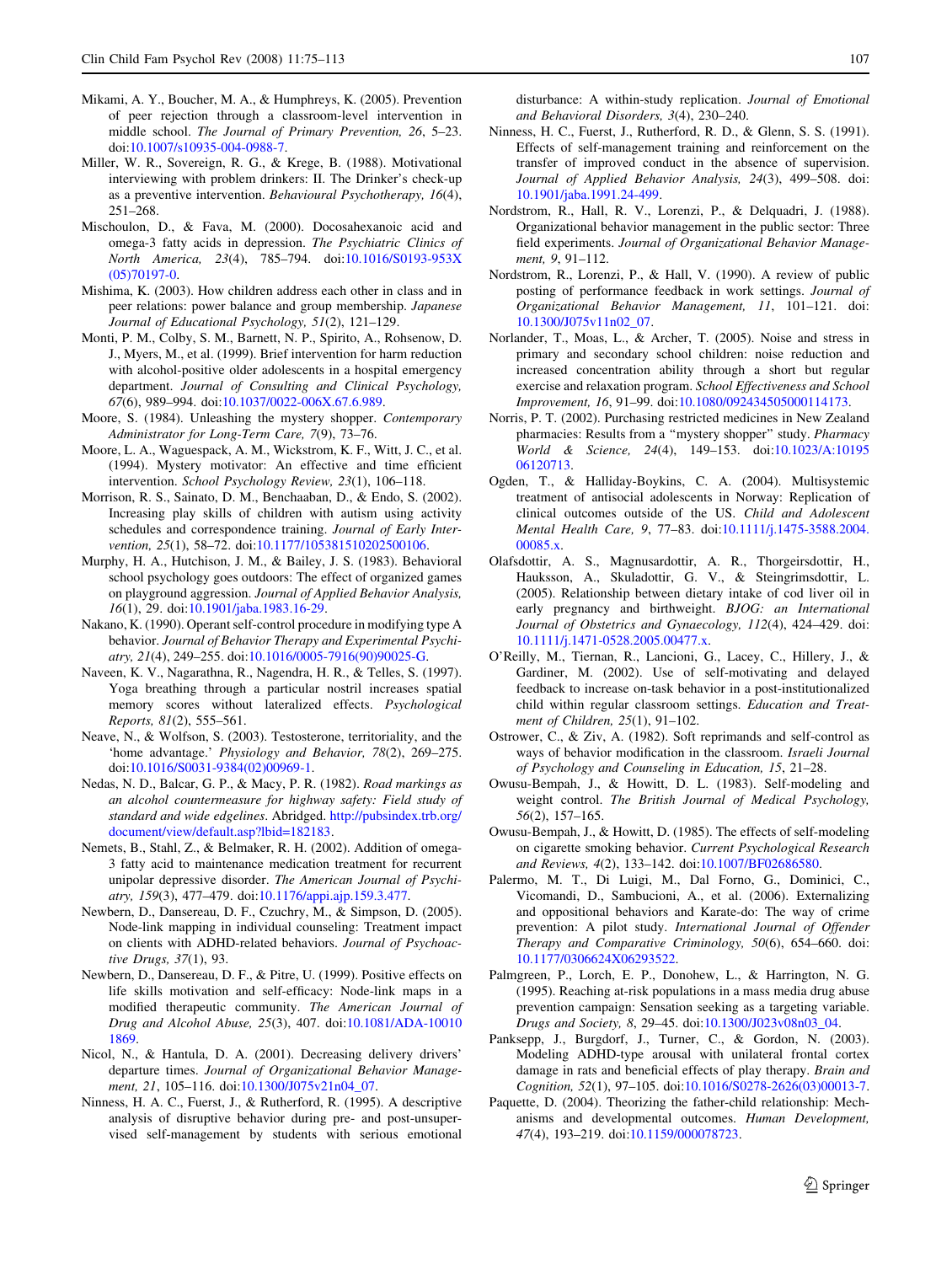- <span id="page-33-0"></span>Parsons, H. M. (1982). More on the Hawthorne effect. The American Psychologist, 37, 856–857. doi:[10.1037/0003-066X.37.7.856.b](http://dx.doi.org/10.1037/0003-066X.37.7.856.b).
- Parsons, H. M. (1992). Hawthorne: An early OBM experiment. Journal of Organizational Behavior Management, 12(1), 27. doi: [10.1300/J075v12n01\\_03](http://dx.doi.org/10.1300/J075v12n01_03).
- Pawlow, L. A., & Jones, G. E. (2005). The impact of abbreviated progressive muscle relaxation on salivary cortisol and salivary immunoglobulin a (sIgA). Applied Psychophysiology and Biofeedback, 30(4), 375–387. doi[:10.1007/s10484-005-8423-2](http://dx.doi.org/10.1007/s10484-005-8423-2).
- Pechmann, C. (2001). A comparison of health communication models: Risk learning versus stereotype priming. Media Psychology, 3(2), 189–210. doi:[10.1207/S1532785XMEP0302\\_04](http://dx.doi.org/10.1207/S1532785XMEP0302_04).
- Pechmann, C., & Knight, S. J. (2002). An experimental investigation of the joint effects of advertising and peers on adolescents' beliefs and intentions about cigarette consumption. Journal of Consumer Research. Inc, 29, 5–19.
- Pechmann, C., & Ratneshwar, S. (1994). The effects of antismoking and cigarette advertising on young adolescents' perceptions of peers who smoke. The Journal of Consumer Research, 21(2), 236–251. doi:[10.1086/209395](http://dx.doi.org/10.1086/209395).
- Pechmann, C., Zhao, G., Goldberg, M. E., & Reibling, E. T. (2003). What to convey in antismoking advertisements for adolescents: The use of protection motivation theory to identify effective message themes. Journal of Marketing, 67, 1–18. doi[:10.1509/](http://dx.doi.org/10.1509/jmkg.67.2.1.18607) [jmkg.67.2.1.18607](http://dx.doi.org/10.1509/jmkg.67.2.1.18607).
- Peck, H. L., Kehle, T. J., Bray, M. A., & Theodore, L. A. (2005). Yoga as an intervention for children with attention problems. School Psychology Review, 34(3), 415–424.
- Pellegrini, A. D. (1992). Rough-and-tumble play and social problem solving flexibility. Creativity Research Journal, 5(1), 13–26.
- Pellegrini, A. D., & Smith, P. K. (1998). Physical activity play: Consensus and debate. Child Development, 69(3), 609–610. doi: [10.2307/1132192.](http://dx.doi.org/10.2307/1132192)
- Perna, G., Ieva, A., Caldirola, D., Bertani, A., & Bellodi, L. (2002). Respiration in children at risk for panic disorder. Archives of General Psychiatry, 59(2), 185–186. doi:[10.1001/archpsyc.](http://dx.doi.org/10.1001/archpsyc.59.2.185) [59.2.185.](http://dx.doi.org/10.1001/archpsyc.59.2.185)
- Petry, N. M., & Martin, B. (2002). Low-cost contingency management for treating cocaine- and opioid-abusing methadone patients. Journal of Consulting and Clinical Psychology, 70(2), 398–405. doi:[10.1037/0022-006X.70.2.398](http://dx.doi.org/10.1037/0022-006X.70.2.398).
- Petry, N. M., Martin, B., Cooney, J. L., & Kranzler, H. R. (2000). Give them prizes and they will come: Contingency management for treatment of alcohol dependence. Journal of Consulting and Clinical Psychology, 68(2), 250–257. doi:[10.1037/0022-006X.](http://dx.doi.org/10.1037/0022-006X.68.2.250) [68.2.250.](http://dx.doi.org/10.1037/0022-006X.68.2.250)
- Petry, N. M., Martin, B., & Finocche, C. (2001a). Contingency management in group treatment: A demonstration project in an HIV drop-in center. Journal of Substance Abuse Treatment, 21(2), 89–96. doi:[10.1016/S0740-5472\(01\)00184-2](http://dx.doi.org/10.1016/S0740-5472(01)00184-2).
- Petry, N. M., Petrakis, I., Trevisan, L., Wiredu, G., Boutros, N. N., Martin, B., et al. (2001b). Contingency management interventions: From research to practice. The American Journal of Psychiatry, 158(5), 694–702. doi:[10.1176/appi.ajp.158.5.694.](http://dx.doi.org/10.1176/appi.ajp.158.5.694)
- Petry, N. M., Tedford, J., & Martin, B. (2001c). Reinforcing compliance with non-drug-related activities. Journal of Substance Abuse Treatment, 20(1), 33–44. doi:[10.1016/S0740-](http://dx.doi.org/10.1016/S0740-5472(00)00143-4) [5472\(00\)00143-4](http://dx.doi.org/10.1016/S0740-5472(00)00143-4).
- Petry, N. M., Peirce, J. M., Stitzer, M. L., Blaine, J., Roll, J. M., Cohen, A., et al. (2005). Effect of prize-based incentives on outcomes in stimulant abusers in outpatient psychosocial treatment programs: A national drug abuse treatment clinical trials network study. Archives of General Psychiatry, 62(10), 1148– 1156. doi[:10.1001/archpsyc.62.10.1148](http://dx.doi.org/10.1001/archpsyc.62.10.1148).
- Petry, N. M., & Simcic, F., Jr. (2002). Recent advances in the dissemination of contingency management techniques: Clinical

and research perspectives. Journal of Substance Abuse Treat-ment, 23(2), 81-86. doi[:10.1016/S0740-5472\(02\)00251-9.](http://dx.doi.org/10.1016/S0740-5472(02)00251-9)

- Petry, N. M., Tedford, J., Austin, M., Nich, C., Carroll, K. M., & Rounsaville, B. J. (2004). Prize reinforcement contingency management for treating cocaine users: how low can we go, and with whom? Addiction (Abingdon, England), 99(3), 349–360. doi[:10.1111/j.1360-0443.2003.00642.x](http://dx.doi.org/10.1111/j.1360-0443.2003.00642.x).
- Petscher, E. S., & Bailey, J. S. (2006). Effects of training, prompting, and self-monitoring on staff behavior in a classroom for students with disabilities. Journal of Applied Behavior Analysis, 39(2), 215–226. doi:[10.1901/jaba.2006.02-05](http://dx.doi.org/10.1901/jaba.2006.02-05).
- Pfiffner, L. J., O'Leary, S. G., Rosen, L. A., & Sanderson, W. C. (1985). A comparison of the effects of continuous and intermittent response cost and reprimands in the classroom. Journal of Clinical Child Psychology, 14(4), 348–352. doi[:10.1207/](http://dx.doi.org/10.1207/s15374424jccp1404_14) [s15374424jccp1404\\_14](http://dx.doi.org/10.1207/s15374424jccp1404_14).
- Phillips, W. T., Kiernan, M., & King, A. C. (2003). Physical activity as a nonpharmacological treatment for depression: A review. Complementary Health Practice Review, 8, 139–152. doi: [10.1177/1076167502250792.](http://dx.doi.org/10.1177/1076167502250792)
- Piazza, C. C., Bowman, L. G., Contrucci, S. A., Delia, M. D., Adelinis, J. D., & Goh, H.-L. (1999). An evaluation of the properties of attention as reinforcement for destructive and appropriate behavior. Journal of Applied Behavior Analysis, 32(4), 437–449. doi[:10.1901/jaba.1999.32-437.](http://dx.doi.org/10.1901/jaba.1999.32-437)
- Pine, D. S., Coplan, J. D., Papp, L. A., Klein, R. G., Martinez, J. M., Kovalenko, P., et al. (1998). Ventilatory physiology of children and adolescents with anxiety disorders. Archives of General Psychiatry, 55(2), 123–129. doi:[10.1001/archpsyc.55.2.123](http://dx.doi.org/10.1001/archpsyc.55.2.123).
- Pitre, U., Dansereau, D. F., & Joe, G. W. (1996). Client education levels and the effectiveness of node-link maps. Journal of Addictive Diseases, 15(3), 27. doi[:10.1300/J069v15n03\\_02](http://dx.doi.org/10.1300/J069v15n03_02).
- Pitre, U., Dansereau, D. F., Newbern, D., & Simpson, D. D. (1998). Residential drug abuse treatment for probationers: Use of nodelink mapping to enhance participation and progress. Journal of Substance Abuse Treatment, 15(6), 535. doi:[10.1016/S0740-](http://dx.doi.org/10.1016/S0740-5472(97)00313-9) [5472\(97\)00313-9](http://dx.doi.org/10.1016/S0740-5472(97)00313-9).
- Pitre, U., Dansereau, D. F., & Simpson, D. D. (1997). The role of node-link maps in enhancing counseling efficiency. Journal of Addictive Diseases, 16(3), 39.
- Plummer, S., Baer, D. M., & LeBlanc, J. M. (1977). Functional considerations in the use of procedural timeout and in effective alternative. Journal of Applied Behavior Analysis, 10(4), 689– 705. doi[:10.1901/jaba.1977.10-689](http://dx.doi.org/10.1901/jaba.1977.10-689).
- Porterfield, J. K., Herbert-Jackson, E., & Risley, T. R. (1976). Contingent observation: an effective and acceptable procedure for reducing disruptive behavior of young children in a group setting. Journal of Applied Behavior Analysis, 9(1), 55–64. doi: [10.1901/jaba.1976.9-55.](http://dx.doi.org/10.1901/jaba.1976.9-55)
- Possell, L. E., Kehle, T. J., McLoughlin, C. S., & Bray, M. A. (1999). Self-modeling as an intervention to reduce disruptive classroom behavior. Cognitive and Behavioral Practice, 6(2), 99-105. doi: [10.1016/S1077-7229\(99\)80017-0.](http://dx.doi.org/10.1016/S1077-7229(99)80017-0)
- Premack, D. (1962). Reversibility of the reinforcement relation. Science, 136(3512), 255–257. doi[:10.1126/science.136.3512.255](http://dx.doi.org/10.1126/science.136.3512.255).
- Prinz, R. J., Sanders, M. R., Shapiro, C. J., Whitaker, D. J., & Lutzker, J. R. (accepted). Population-based prevention of child maltreatment: The U.S. Triple P System Population Trial. Prevention Science.
- Priya, J. J. (2004). Kangaroo care for low birth weight babies. Nursing Journal of India, 95(9), 209–212.
- Putnam, R. F., Handler, M. W., Ramirez-Platt, C. M., & Luiselli, J. K. (2003). Improving student bus-riding behavior through a wholeschool intervention. Journal of Applied Behavior Analysis, 36(4), 583. doi[:10.1901/jaba.2003.36-583.](http://dx.doi.org/10.1901/jaba.2003.36-583)
- Ragnarsson, R. S., & Bjorgvinsson, T. (1991). Effects of public posting on driving speed in Icelandic traffic. Journal of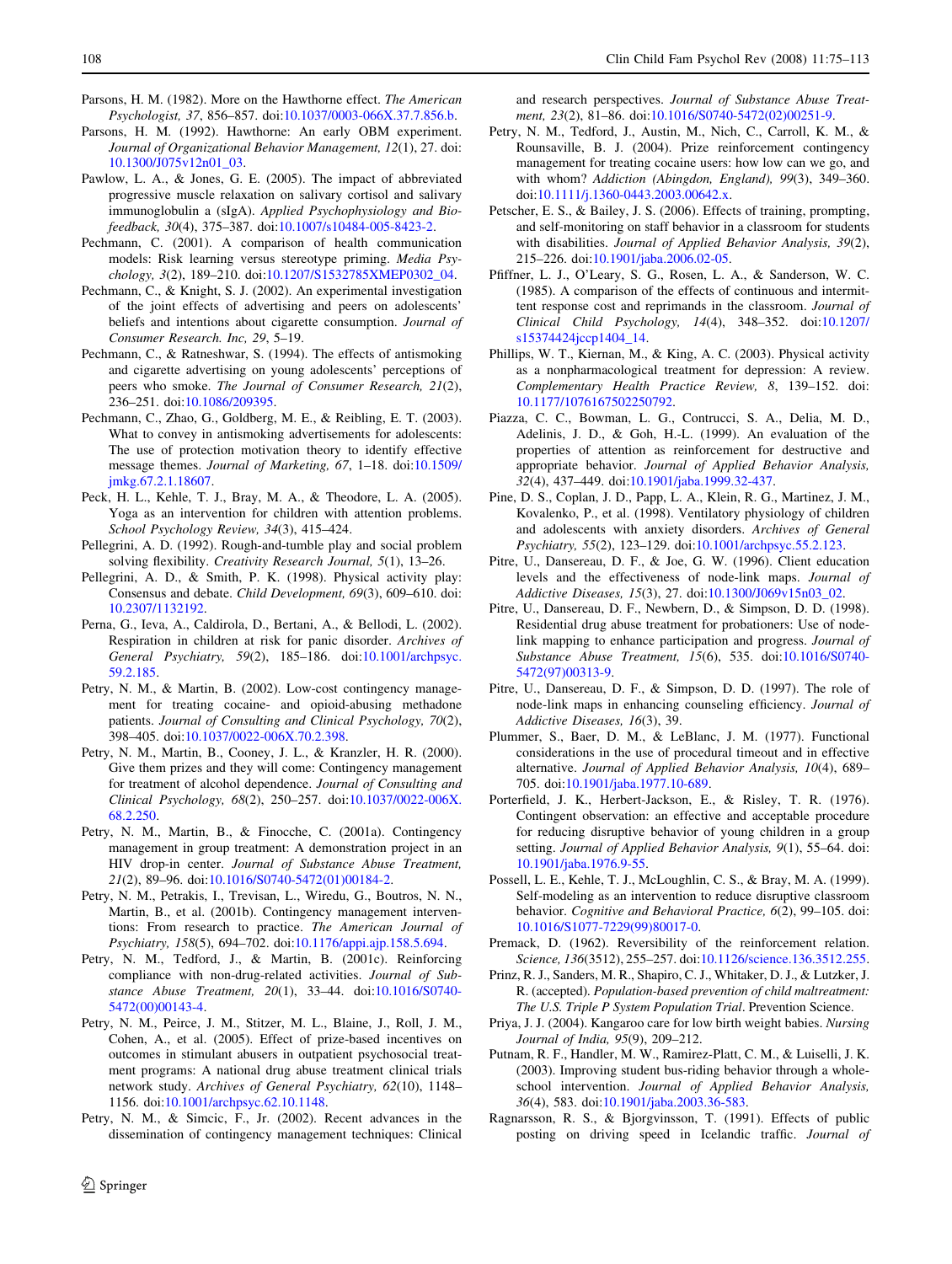<span id="page-34-0"></span>Applied Behavior Analysis, 24, 53–58. doi:[10.1901/jaba.1991.](http://dx.doi.org/10.1901/jaba.1991.24-53) [24-53.](http://dx.doi.org/10.1901/jaba.1991.24-53)

- Rajan, S., Sethuraman, M., & Mukherjee, P. K. (2002). Ethnobiology of the Nilgiri Hills, India. Phytotherapy Research, 16(2), 98– 116. doi:[10.1002/ptr.1098](http://dx.doi.org/10.1002/ptr.1098).
- Ram, N., & McCullagh, P. (2003). Self-modeling: Influence on psychological responses and physical performance. The Sport Psychologist, 17(2), 220–241.
- Rawson, R. A., McCann, M. J., Flammino, F., Shoptaw, S., Miotto, K., Reiber, C., et al. (2006). A comparison of contingency management and cognitive-behavioral approaches for stimulantdependent individuals. Addiction (Abingdon, England), 101(2), 267–274. doi:[10.1111/j.1360-0443.2006.01312.x.](http://dx.doi.org/10.1111/j.1360-0443.2006.01312.x)
- Reagles, K. W., & O'Neill, J. (1977). Single-subject design for client groups: Implications for program evaluation. Rehabilitation Counseling Bulletin, 21(1), 13–22.
- Reamer, R. B., Brady, M. P., & Hawkins, J. (1998). The effects of video self-modeling on parents' interactions with children with developmental disabilities. Education and Training in Mental Retardation and Developmental Disabilities, 33(2), 131–143.
- Reed, T., & Brown, M. (2001). The expression of care in the rough and tumble play of boys. Journal of Research in Childhood Education, 15(1), 104–116.
- Resnicow, K., Jackson, A., Wang, T., De, A. K., McCarty, F., Dudley, W. N., et al. (2001). A motivational interviewing intervention to increase fruit and vegetable intake through black churches: Results of the Eat for Life trial. American Journal of Public Health, 91, 1686–1693.
- Richards, J. M., Beal, W. E., Seagal, J. D., & Pennebaker, J. W. (2000). Effects of disclosure of traumatic events on illness behavior among psychiatric prison inmates. Journal of Abnormal Psychology, 109, 156–160. doi:[10.1037/0021-843X.109.1.156](http://dx.doi.org/10.1037/0021-843X.109.1.156).
- Richardson, A. J. (2006). Omega-3 fatty acids in ADHD and related neurodevelopmental disorders. International Review of Psychiatry (Abingdon, England), 18(2), 155–172. doi[:10.1080/0954](http://dx.doi.org/10.1080/09540260600583031) [0260600583031](http://dx.doi.org/10.1080/09540260600583031).
- Rickards-Schlichting, K. A., Kehle, T. J., & Bray, M. A. (2004). A self-modeling intervention for high school students with public speaking anxiety. Journal of Applied School Psychology, 20(2), 47–60.
- Rickel, A. U., & Fields, R. B. (1983). Storybook models and achievement behavior of preschool children. Psychology in the Schools, 20(1), 105. doi:10.1002/1520-6807(198301)20:1<105:: AID-PITS2310200121>3.0.CO;2-G
- Ridgway, A., Northup, J., Pellegrin, A., LaRue, R., & Hightsoe, A. (2003). Effects of recess on the classroom behavior of children with and without attention-deficit hyperactivity disorder. School Psychology Quarterly, 18(3), 253–268. doi:[10.1521/scpq.18.3.](http://dx.doi.org/10.1521/scpq.18.3.253.22578) [253.22578](http://dx.doi.org/10.1521/scpq.18.3.253.22578).
- Ringwalt, C. L., Ennett, S., Johnson, R., Rohrbach, L. A., Simons-Rudolph, A., Vincus, A., et al. (2003). Factors associated with fidelity to substance use prevention curriculum guides in the nation's middle schools. Health Education & Behavior, 30, 375– 391. doi:[10.1177/1090198103030003010](http://dx.doi.org/10.1177/1090198103030003010).
- Risley, T. (2005). Montrose M. Wolf (1935–2004). Journal of Applied Behavior Analysis, 38(2), 279–287. doi:[10.1901/jaba.](http://dx.doi.org/10.1901/jaba.2005.165-04) [2005.165-04](http://dx.doi.org/10.1901/jaba.2005.165-04).
- Roberts, M. C., & Fanurik, D. (1986). Rewarding elementary schoolchildren for their use of safety belts. Health Psychology, 5(3), 185. doi:[10.1037/0278-6133.5.3.185](http://dx.doi.org/10.1037/0278-6133.5.3.185).
- Robertson, L. S. (1975). Safety belt use in automobiles with starterinterlock and buzzer-light reminder systems. American Journal of Public Health, 65(12), 1319–1325.
- Robertson, L. S., & Haddon, W., Jr. (1974). The buzzer-light reminder system and safety belt use. American Journal of Public Health, 64(8), 814–815.
- Robin, A., Schneider, M., & Dolnick, M. (1976). The turtle technique: An extended case study of self-control in the classroom. Psychology in the Schools, 13(4), 449–453. doi:10.1002/1520- 6807(197610)13:4<449::AID-PITS2310130420>3.0.CO;2-W.
- Robinson, T. N., Borzekowski, D. L. G., Matheson, D. M., & Kraemer, H. C. (2007). Effects of fast food branding on young children's taste preferences. Archives of Pediatrics and Adolescent Medicine, 161(8), 792–797. doi[:10.1001/archpedi.161.8.792](http://dx.doi.org/10.1001/archpedi.161.8.792).
- Robinson, C. M., & Robinson, L. W. (1979). Involving parents in the treatment of behaviorally disordered children. Clinical Social Work Journal, 7(3), 182–193. doi:[10.1007/BF00760495.](http://dx.doi.org/10.1007/BF00760495)
- Robinson, K. E., & Sheridan, S. M. (2000). Using the Mystery Motivator to improve child bedtime compliance. Child and Family Behavior Therapy, 22(1), 29–49.
- Roca, J. V., & Gross, A. M. (1996). Report-do-report: Promoting setting and setting-time generalization. Education and Treatment of Children, 19(4), 408–424.
- Rock, M. L. (2005). Use of strategic self-monitoring to enhance academic engagement, productivity, and accuracy of students with and without exceptionalities. Journal of Positive Behavior Interventions, 7(1), 3–17. doi[:10.1177/10983007050070010201.](http://dx.doi.org/10.1177/10983007050070010201)
- Rodrigues, E. (2006). Plants and animals utilized as medicines in the Jau National Park (JNP), Brazilian Amazon. Phytotherapy Research, 20(5), 378–391. doi:[10.1002/ptr.1866](http://dx.doi.org/10.1002/ptr.1866).
- Rogers, E. M. (1995). Diffusion of innovations (4th ed.). New York: The Free Press.
- Rolider, A., & Van Houten, R. (1984). The effects of DRO alone and DRO plus reprimands on the undesirable behavior of three children in home settings. Education and Treatment of Children, 7(1), 17–31.
- Roos, S. (2005). Blind trust: Large groups and their leaders in times of crisis and terror. Gestalt Review, 9(1), 129–135.
- Rosenkoetter, S. E., & Fowler, S. A. (1986). Teaching mainstreamed children to manage daily transitions. Teaching Exceptional Children, 19(1), 20–23.
- Rudin, D. O. (1981). The major psychoses and neuroses as omega-3 essential fatty acid deficiency syndrome: Substrate pellagra. Biological Psychiatry, 16(9), 837–850.
- Rusch, N., & Corrigan, P. W. (2002). Motivational interviewing to improve insight and treatment adherence in schizophrenia. Psychiatric Rehabilitation Journal, 26(1), 23–32. doi: [10.2975/26.2002.23.32.](http://dx.doi.org/10.2975/26.2002.23.32)
- Rutter, M. (1981). School influences on children's behavior and development: The 1979 Kenneth Blackfan Lecture, Children's Hospital Medical Center, Boston. Annual Progress in Child Psychiatry and Child Development, 170, 197.
- Saari, L. M., & Latham, G. P. (1982). Employee reaction to continuous and variable ratio reinforcement schedules involving a monetary incentive. The Journal of Applied Psychology, 67, 506. doi[:10.1037/0021-9010.67.4.506](http://dx.doi.org/10.1037/0021-9010.67.4.506).
- Sampson, R. J., & Laub, J. H. (1994). Urban poverty and the family context of delinquency: A new look at structure and process in a classic study. Child Development, 65, 523–540. doi: [10.2307/1131400.](http://dx.doi.org/10.2307/1131400)
- Sanchez, V., Steckler, A., Nitirat, P., Hallfors, D., Cho, H., & Brodish, P. (2007). Fidelity of implementation in a treatment effectiveness trial of reconnecting youth. Health Education Research, 22(1), 95–107. doi:[10.1093/her/cyl052.](http://dx.doi.org/10.1093/her/cyl052)
- Sanders, M. R., Bor, W., & Dadds, M. R. (1984). Modifying bedtime disruptions in children using stimulus control and contingency management techniques. Behavioural Psychotherapy, 12, 130– 141.
- Sanders, M. R., Cann, W., & Markie-Dadds, C. (2003). Why a universal population-level approach to the prevention of child abuse is essential. Child Abuse Review, 12, 145–154. doi: [10.1002/car.797](http://dx.doi.org/10.1002/car.797).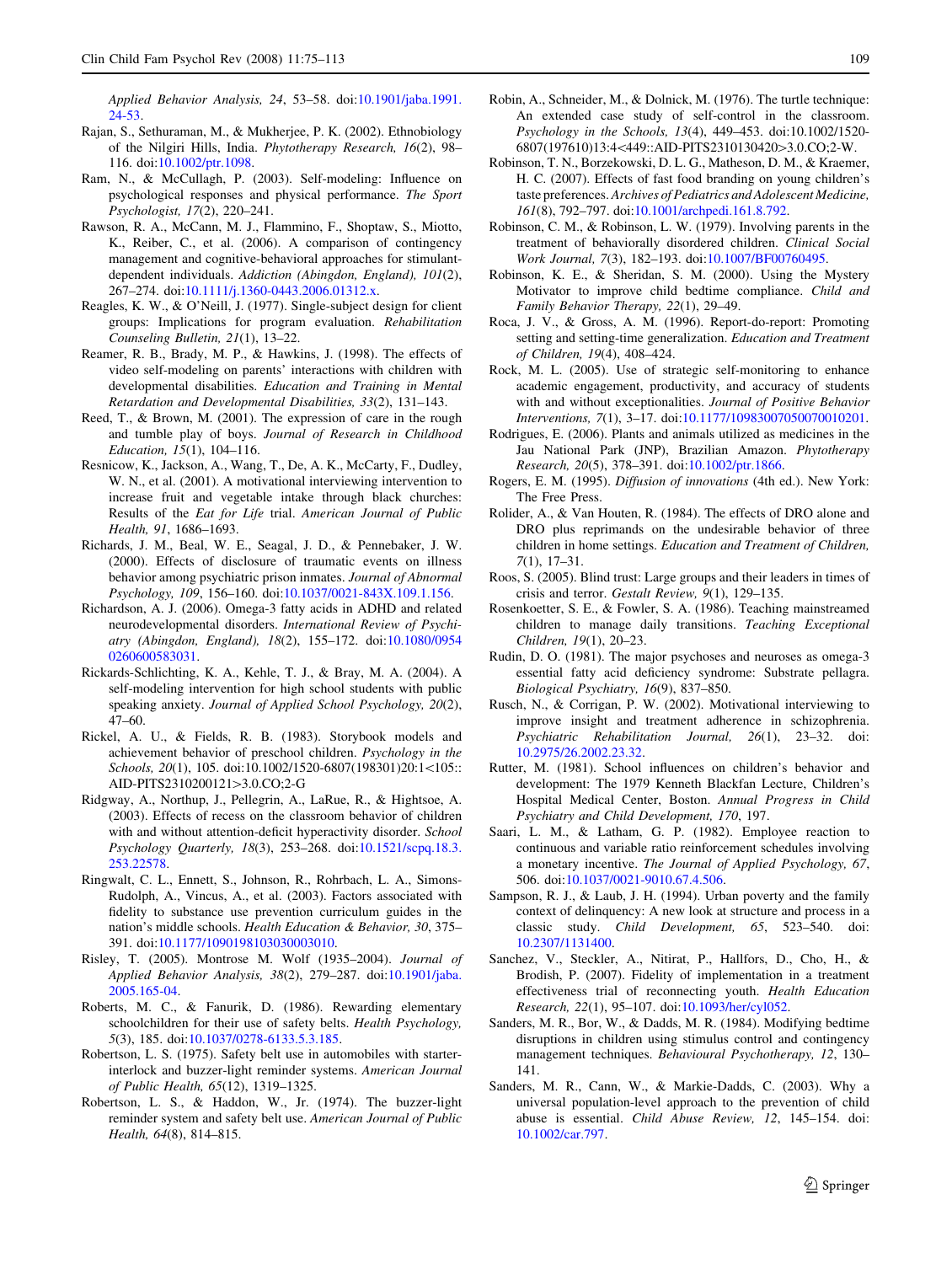- <span id="page-35-0"></span>Sanders, M. R., Markie-Dadds, C. (1996). Triple P: A multilevel family intervention program for children with disruptive behaviour disorders. Early intervention and prevention in mental health (7th ed., pp. 59–85). Carlton, South VIC: Australian Psychological Society.
- Sanders, M. R., Montgomery, D. T., & Brechman-Toussaint, M. L. (2000). The mass media and the prevention of child behavior problems: The evaluation of a television series to promote positive outcomes for parents and their children. Journal of Child Psychology and Psychiatry, and Allied Disciplines, 41, 939–948. doi:[10.1017/S0021963099006198](http://dx.doi.org/10.1017/S0021963099006198).
- Sandyk, R. (1990). Zinc deficiency in attention-deficit hyperactivity disorder. The International Journal of Neuroscience, 52(3–4), 239–241.
- Saunders, C. M. (2005). Effectiveness of the toll-free line for public insurance programs. Evaluation and the Health Professions, 28(1), 27–39. doi:[10.1177/0163278704273082](http://dx.doi.org/10.1177/0163278704273082).
- Scafidi, F., & Field, T. (1996). Massage therapy improves behavior in neonates born to HIV-positive mothers. Journal of Pediatric Psychology, 21(6), 889. doi[:10.1093/jpepsy/21.6.889](http://dx.doi.org/10.1093/jpepsy/21.6.889).
- Scheckner, S., Rollin, S. A., Kaiser-Ulrey, C., Wagner, R., & Gerler, E. R., Jr. (2004). School violence in children and adolescents: A meta-analysis of the effectiveness of current interventions. Handbook of school violence (pp. 81–113). New York: Haworth Press.
- Schilling, D. L., Washington, K., Billingsley, F. F., & Deitz, J. (2003). Classroom seating for children with attention deficit hyperactivity disorder: Therapy balls versus chairs. The American Journal of Occupational Therapy., 57, 534–541.
- Schilmoeller, G. L., Schilmoeller, K. J., Etzel, B. C., & LeBlanc, J. M. (1979). Conditional discrimination after errorless and trialand-error training. Journal of the Experimental Analysis of Behavior, 31(3), 405–420. doi[:10.1901/jeab.1979.31-405.](http://dx.doi.org/10.1901/jeab.1979.31-405)
- Schloss, P. J., Schloss, C. N., & Harris, L. (1984). A multiple baseline analysis of an interpersonal skills training program for depressed youth. Behavioral Disorders, 9(3), 182–188.
- Scholer, S. J., Nix, R. L., & Patterson, B. (2006). Gaps in pediatricians' advice to parents regarding early childhood aggression. Clinical Pediatrics, 45(1), 23–28. doi[:10.1177/](http://dx.doi.org/10.1177/000992280604500104) [000992280604500104](http://dx.doi.org/10.1177/000992280604500104).
- Schunk, D. H., & Hanson, A. R. (1989). Self-modeling and children's cognitive skill learning. Journal of Educational Psychology, 81(2), 155–163. doi[:10.1037/0022-0663.81.2.155.](http://dx.doi.org/10.1037/0022-0663.81.2.155)
- Schwartz, C., Houlihan, D., Krueger, K. F., & Simon, D. A. (1997). The behavioral treatment of a young adult with post-traumatic stress disorder and a fear of children. Child and Family Behavior Therapy, 19(1), 37–49. doi:[10.1300/J019v19n01\\_03.](http://dx.doi.org/10.1300/J019v19n01_03)
- Scott, E., & Panksepp, J. (2003). Rough-and-tumble play in human children. Aggressive Behavior, 29(6), 539–551. doi[:10.1002/](http://dx.doi.org/10.1002/ab.10062) [ab.10062](http://dx.doi.org/10.1002/ab.10062).
- Scott, S., Spender, Q., Doolan, M., Jacobs, B., & Aspland, H. (2001). Multicentre controlled trial of parenting groups for childhood antisocial behaviour in clinical practice. British Medical Journal, 323, 194. doi:[10.1136/bmj.323.7306.194](http://dx.doi.org/10.1136/bmj.323.7306.194).
- Selznick, L., & Savage, R. C. (2000). Using self-monitoring procedures to increase on-task behavior with three adolescent boys with brain injury. Behavioral Interventions, 15, 243–260. doi:10.1002/1099-078X(200007/09)15:3<243::AID-BIN59>3.0. CO;2-1.
- Shabani, D. B., & Carr, J. E. (2004). An evaluation of response cards as an adjunct to standard instruction in university classrooms: A systematic replication and extension. North American Journal of Psychology, 6, 85–100.
- Shabani, D. B., Wilder, D. A., & Flood, W. A. (2001). Reducing stereotypic behavior through discrimination training, differential

reinforcement of other behavior, and self monitoring. Behavioral Interventions, 16(4), 279–286. doi[:10.1002/bin.96](http://dx.doi.org/10.1002/bin.96).

- Shannon, J. D., Tamis-LeMonda, C. S., London, K., & Cabrera, N. (2002). Beyond rough and tumble: Low-income fathers' interactions and children's cognitive development at 24 months. Parenting, Science and Practice, 2(2), 77–104. doi[:10.1207/](http://dx.doi.org/10.1207/S15327922PAR0202_01) [S15327922PAR0202\\_01.](http://dx.doi.org/10.1207/S15327922PAR0202_01)
- Sharma, N. R., Yadava, A., & Hooda, D. (2005). Effect of yoga on psychophysical functions. Journal of Indian Psychology, 23(1), 37–42.
- Sherif, M. (1958). Superordinate goals in the reduction of intergroup conflict. American Journal of Sociology, 63, 349. doi[:10.1086/](http://dx.doi.org/10.1086/222258) [222258.](http://dx.doi.org/10.1086/222258)
- Sherif, M. (1968). If the social scientist is to be more than a mere technician. The Journal of Social Issues, 24(1), 41.
- Sherif, M. (1970). On the relevance of social psychology. The American Psychologist, 25(2), 144. doi[:10.1037/h0029429](http://dx.doi.org/10.1037/h0029429).
- Sherif, M., Hogg, M. A., & Abrams, D.(2001). Superordinate goals in the reduction of intergroup conflict. Intergroup relations: Essential readings (p. 64). New York: Psychology Press.
- Sherif, M., White, B. J., & Harvey, O. J. (1955). Status in experimentally produced groups. American Journal of Sociology, 60, 370. doi:[10.1086/221569.](http://dx.doi.org/10.1086/221569)
- Shimabukuro, S. M., Prater, M. A., Jenkins, A., & Edelen-Smith, P. (1999). The effects of self-monitoring of academic performance on students with learning disabilities and ADD/ADHD. Education and Treatment of Children, 22(4), 397–414.
- Sideridis, G. D., Utley, C., Greenwood, C. R., Delquadri, J., Dawson, H., Palmer, P., et al. (1997). Classwide peer tutoring: Effects on the spelling performance and social interactions of students with mild disabilities and their typical peers in an integrated instructional setting. Journal of Behavioral Education, 7, 435– 462. doi[:10.1023/A:1022855218347](http://dx.doi.org/10.1023/A:1022855218347).
- Sidman, M. (1960). Tactics of scientific research. Oxford, UK: Basic Books.
- Silva, F. J. (1999). Beyond the ''hot-and-cold'' game'': A demonstration of computer-controlled shaping. Behavior Research Methods, Instruments and Computers, 31(1), 63–73.
- Singh, N. N. (1987). Overcorrection of oral reading errors. A comparison of individual- and group-training formats. Behavior Modification, 11(2), 165–181. doi[:10.1177/01454455870112003](http://dx.doi.org/10.1177/01454455870112003).
- Singh, N. N., & Singh, J. (1988). Increasing oral reading proficiency through overcorrection and phonic analysis. American Journal of Mental Retardation, 93(3), 312–319.
- Sisson, L. A., Van Hasselt, V. B., & Hersen, M. (1993). Behavioral interventions to reduce maladaptive responding in youth with dual sensory impairment. An analysis of direct and concurrent effects. Behavior Modification, 17(2), 164–188. doi: [10.1177/01454455930172005](http://dx.doi.org/10.1177/01454455930172005).
- Siviy, S. M., Fleischhauer, A. E., Kerrigan, L. A., & Kuhlman, S. J. (1996). D-sub-2 dopamine receptor involvement in the roughand-tumble play behavior of juvenile rats. Behavioral Neuroscience, 110(5), 1168–1176. doi[:10.1037/0735-7044.110.5.1168](http://dx.doi.org/10.1037/0735-7044.110.5.1168).
- Skinner, C. H., Cashwell, T. H., & Skinner, A. L. (2000). Increasing tootling: The effects of a peer-monitored group contingency program on students' reports of peers' prosocial behaviors. Psychology in the Schools, 37(3), 263–270. doi:10.1002/ (SICI)1520-6807(200005)37:3<263::AID-PITS6>3.0.CO;2-C.
- Smith, D. K. (2004). Risk, reinforcement, retention in treatment, and reoffending for boys and girls in multidimensional treatment Foster care. Journal of Emotional and Behavioral Disorders, 12(1), 38–48. doi:[10.1177/10634266040120010501](http://dx.doi.org/10.1177/10634266040120010501).
- Smyth, J. M., Stone, A. A., Hurewitz, A., & Kaell, A. (1999). Effects of writing about stressful experiences on symptom reduction in patients with asthma or rheumatoid arthritis: A randomized trial.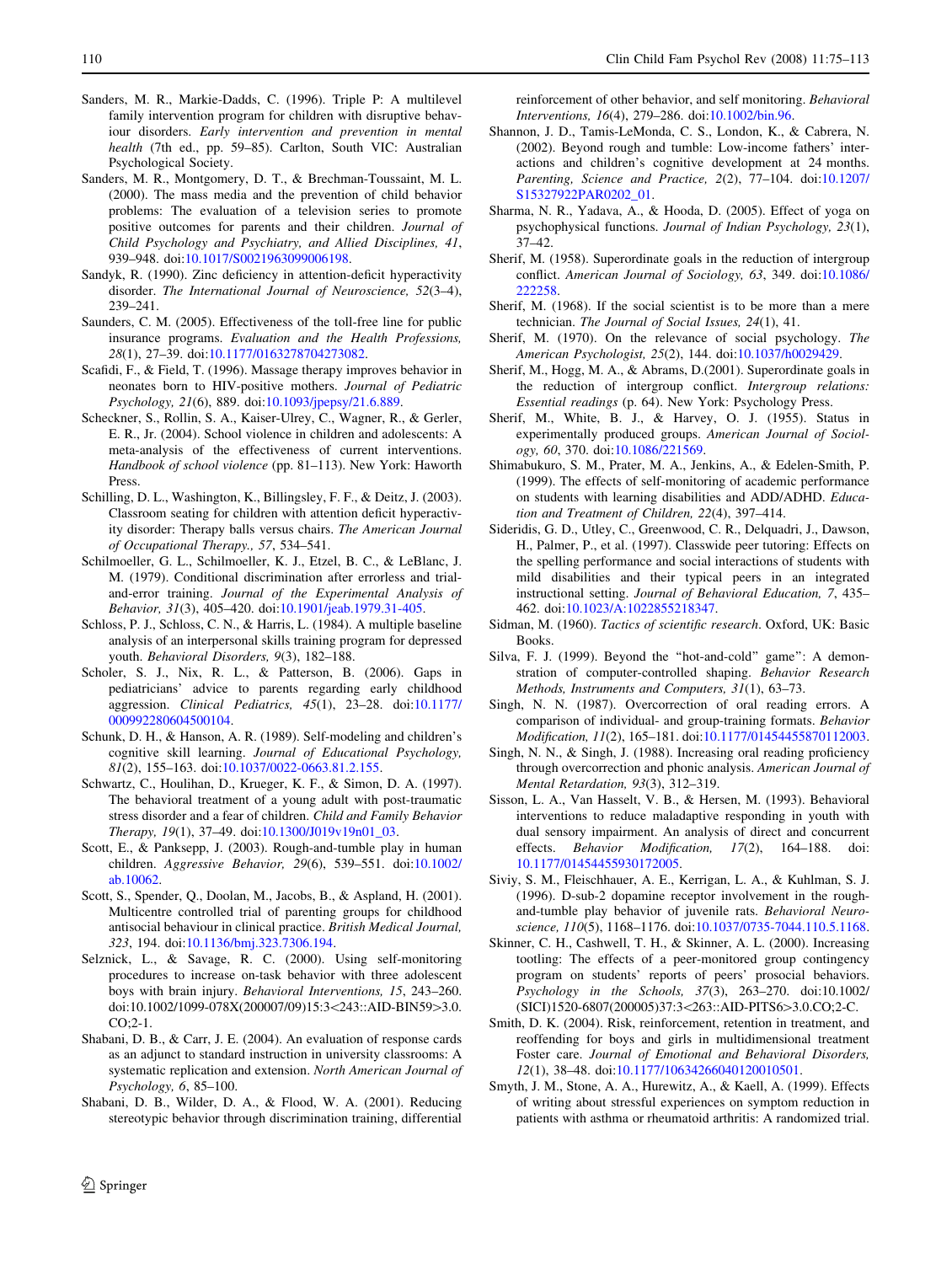<span id="page-36-0"></span>JAMA: Journal of the American Medical Association, 281, 1304–1309. doi[:10.1001/jama.281.14.1304](http://dx.doi.org/10.1001/jama.281.14.1304).

- Snell, R., & Cole, M. (1976). The use of a VI schedule of token reinforcement to effect all-day control of thumbsucking in the classroom. SALT: School Applications of Learning Theory, 9(2), 14–21.
- Sobell, L. C., Agrawal, S., Sobell, M. B., Leo, G. I., Young, L. J., Cunningham, J. A., et al. (2003). Comparison of a quick drinking screen with the timeline followback for individuals with alcohol problems. Journal of Studies on Alcohol, 64(6), 858–861.
- Sorock, G. S. (1988). Falls among the elderly: Epidemiology and prevention. American Journal of Preventive Medicine, 4(5), 282–288.
- Spencer, V. G., Scruggs, T. E., & Mastropieri, M. A. (2003). Content area learning in middle school social studies classrooms and students with emotional or behavioral disorders: A comparison of strategies. Behavioral Disorders, 28(2), 77–93.
- Spera, S. P., Buhrfeind, E. D., & Pennebaker, J. W. (1994). Expressive writing and coping with job loss. Academy of Management Journal, 37, 722–733. doi:[10.2307/256708.](http://dx.doi.org/10.2307/256708)
- Spindler, K. (1995). The man in the ice: The discovery of a 5,000year-old body reveals the secrets of the Stone Age. New York, NY: Three Rivers Press.
- Spirito, A., Monti, P. M., Barnett, N. P., Colby, S. M., Sindelar, H., Rohsenow, D. J., et al. (2004). A randomized clinical trial of a brief motivational intervention for alcohol-positive adolescents treated in an emergency department. The Journal of Pediatrics, 145(3), 396–402 (see comment). doi[:10.1016/j.jpeds.2004.04.](http://dx.doi.org/10.1016/j.jpeds.2004.04.057) [057.](http://dx.doi.org/10.1016/j.jpeds.2004.04.057)
- St. Pierre, T. L., Osgood, D., Mincemoyer, C. C., Kaltreider, D. L., & Kauh, T. J. (2005). Results of an independent evaluation of project ALERT delivered in schools by cooperative extension. Prevention Science, 6, 305–317. doi[:10.1007/s11121-005-](http://dx.doi.org/10.1007/s11121-005-0015-0) [0015-0](http://dx.doi.org/10.1007/s11121-005-0015-0).
- Stage, S. A., & Quiroz, D. R. (1997). A meta-analysis of interventions to decrease disruptive classroom behavior in public education settings. School Psychology Review, 26(3), 333–368.
- Standley, J. M. (1996). A meta-analysis on the effects of music as reinforcement for education/therapy objectives. Journal of Research in Music Education, 44(2), 105–133. doi[:10.2307/](http://dx.doi.org/10.2307/3345665) [3345665.](http://dx.doi.org/10.2307/3345665)
- Standley, J. M. (1999). Music therapy in the NICU: Pacifieractivated-lullabies (PAL) for reinforcement of nonnutritive sucking. International Journal of Arts Medicine, 6, 17–21.
- Stawar, T. L. (1978). The modification of coprophagic behavior in a 16-month-old boy using errorless discrimination learning. Journal of Behavior Therapy and Experimental Psychiatry, 9(4), 373–376. doi:[10.1016/0005-7916\(78\)90017-4.](http://dx.doi.org/10.1016/0005-7916(78)90017-4)
- Stecker, P. M., Whinnery, K. W., & Fuchs, L. S. (1996). Selfrecording during unsupervised academic activity: Effects on time spent out of class. Exceptionality, 6(3), 133-147. doi: [10.1207/s15327035ex0603\\_1.](http://dx.doi.org/10.1207/s15327035ex0603_1)
- Stein, M. B. (2005). Sweating away the blues: Can exercise treat depression? American Journal of Preventive Medicine, 28(1), 140–141. doi:[10.1016/j.amepre.2004.09.024.](http://dx.doi.org/10.1016/j.amepre.2004.09.024)
- Stein, L. A. R., Colby, S. M., Barnett, N. P., Monti, P. M., Golembeske, C., Lebeau-Craven, R., et al. (2006). Enhancing substance abuse treatment engagement in incarcerated adolescents. Psychological Services, 3(1), 25–34. doi[:10.1037/1541-](http://dx.doi.org/10.1037/1541-1559.3.1.0) [1559.3.1.0](http://dx.doi.org/10.1037/1541-1559.3.1.0).
- Steiner, K. (1986). The mystery shopper: An anonymous review of your services. Health Care Strategic Management, 4(6), 9–11.
- Stella, S. G., Vilar, A. P., Lacroix, C., Fisberg, M., Santos, R. F., Mello, M. T., et al. (2005). Effects of type of physical exercise and leisure activities on the depression scores of obese Brazilian adolescent girls. Brazilian Journal of Medical and Biological

Research, 38(11), 1683–1689. doi:[10.1590/S0100-879X200500](http://dx.doi.org/10.1590/S0100-879X2005001100017) [1100017.](http://dx.doi.org/10.1590/S0100-879X2005001100017)

- Stoll, A. L., Damico, K. E., Marangell, L. B., & Severus, W. E. (2000a). Omega 3 fatty acids in bipolar disorder: A preliminary double-blind, placebo-controlled trial. Archives of General Psychiatry, 57(7), 716–717 (Reply). doi[:10.1001/archpsyc.57.](http://dx.doi.org/10.1001/archpsyc.57.7.716) [7.716](http://dx.doi.org/10.1001/archpsyc.57.7.716).
- Stoll, A. L., Marangell, L., & Severus, W. E. (2000b). Omega 3 fatty acids in bipolar disorder: A preliminary double-blind, placebocontrolled trial. Archives of General Psychiatry, 57(7), 715 (Reply). doi[:10.1001/archpsyc.57.7.715](http://dx.doi.org/10.1001/archpsyc.57.7.715).
- Stoll, A. L., Severus, E., Freeman, M. P., Rueter, S., Zboyan, H. A., Diamond, E., et al. (1999). Omega 3 fatty acids in bipolar disorder: A preliminary double-blind, placebo-controlled trial. Archives of General Psychiatry, 56(5), 407–412. doi[:10.1001/](http://dx.doi.org/10.1001/archpsyc.56.5.407) [archpsyc.56.5.407](http://dx.doi.org/10.1001/archpsyc.56.5.407).
- Storr, C. L., Ialongo, N. S., Kellam, S. G., & Anthony, J. C. (2002). A randomized controlled trial of two primary intervention strategies to prevent early onset tobacco smoking. Drug and Alcohol Dependence, 66(1), 51. doi:[10.1016/S0376-8716\(01\)00184-3.](http://dx.doi.org/10.1016/S0376-8716(01)00184-3)
- Sumner, J. H., Mueser, S. T., Hsu, L., & Morales, R. G. (1974). Overcorrection treatment for radical reduction of aggressivedisruptive behavior in institutionalized mental patients. Psychological Reports, 35(1 Pt 2), 655–662.
- Sund, K.-P., Huang, S.-Y., Chiu, C.-C., & Shen, W. W. (2003). Omega-3 fatty acids in major depressive disorder. A preliminary double-blind, placebo-controlled trial. European Neuropsychopharmacology, 13(4), 267–271. doi:[10.1016/S0924-977X\(03\)](http://dx.doi.org/10.1016/S0924-977X(03)00032-4) [00032-4](http://dx.doi.org/10.1016/S0924-977X(03)00032-4).
- Suzuki, T., Egami, S., & Haruki, Y. (2000). Improvement in the state of the type A behavior pattern by breathing exercises. Japanese Journal of Health Psychology, 13(1), 1–12.
- Sykes, S., & O'Sullivan, K. (2006). A 'mystery shopper' project to evaluate sexual health and contraceptive services for young people in Croydon. The Journal of Family Planning and Reproductive Health Care, 32(1), 25–26. doi[:10.1783/14711890](http://dx.doi.org/10.1783/147118906775275334) [6775275334](http://dx.doi.org/10.1783/147118906775275334).
- Szapocznik, J., & Williams, R. A. (2000). Brief strategic family therapy: Twenty-five years of interplay among theory, research, and practice in adolescent behavior problems and drug abuse. Clinical Child and Family Psychology Review, 3, 117–134. doi: [10.1023/A:1009512719808.](http://dx.doi.org/10.1023/A:1009512719808)
- Tanskanen, A., Hibbeln, J. R., Tuomilehto, J., Uutela, A., Haukkala, A., Viinamaki, H., et al. (2001). Fish consumption and depressive symptoms in the general population in Finland. Psychiatric Services (Washington, D.C.), 52(4), 529–531. doi:[10.1176/appi.](http://dx.doi.org/10.1176/appi.ps.52.4.529) [ps.52.4.529](http://dx.doi.org/10.1176/appi.ps.52.4.529).
- Taubman, M., Brierley, S., Wishner, J., Baker, D., McEachin, J., & Leaf, R. B. (2001). The effectiveness of a group discrete trial instructional approach for preschoolers with developmental disabilities. Research in Developmental Disabilities, 22(3), 205–219. doi:[10.1016/S0891-4222\(01\)00068-3.](http://dx.doi.org/10.1016/S0891-4222(01)00068-3)
- Taylor, G. T., Frechmann, T., & Royalty, J. (1986). Social behaviour and testicular activity of juvenile rats. The Journal of Endocrinology, 110(3), 533–537.
- Taylor, T. K., Eddy, J. M., & Biglan, A. (1999). Interpersonal skills training to reduce aggressive and delinquent behavior: Limited evidence and the need for an evidence-based system of care. Clinical Child and Family Psychology Review, 2, 169–182. doi: [10.1023/A:1021855022385.](http://dx.doi.org/10.1023/A:1021855022385)
- Taylor, V. L., Cornwell, D. D., & Riley, M. T. (1984). Home-based contingency management programs that teachers can use. Psychology in the Schools, 21(3), 368. doi:10.1002/1520- 6807(198407)21:3<368::AID-PITS2310210316>3.0.CO;2-U.
- Telles, S., Narendran, S., Raghuraj, P., Nagarathna, R., & Nagendra, H. R. (1997). Comparison of changes in autonomic and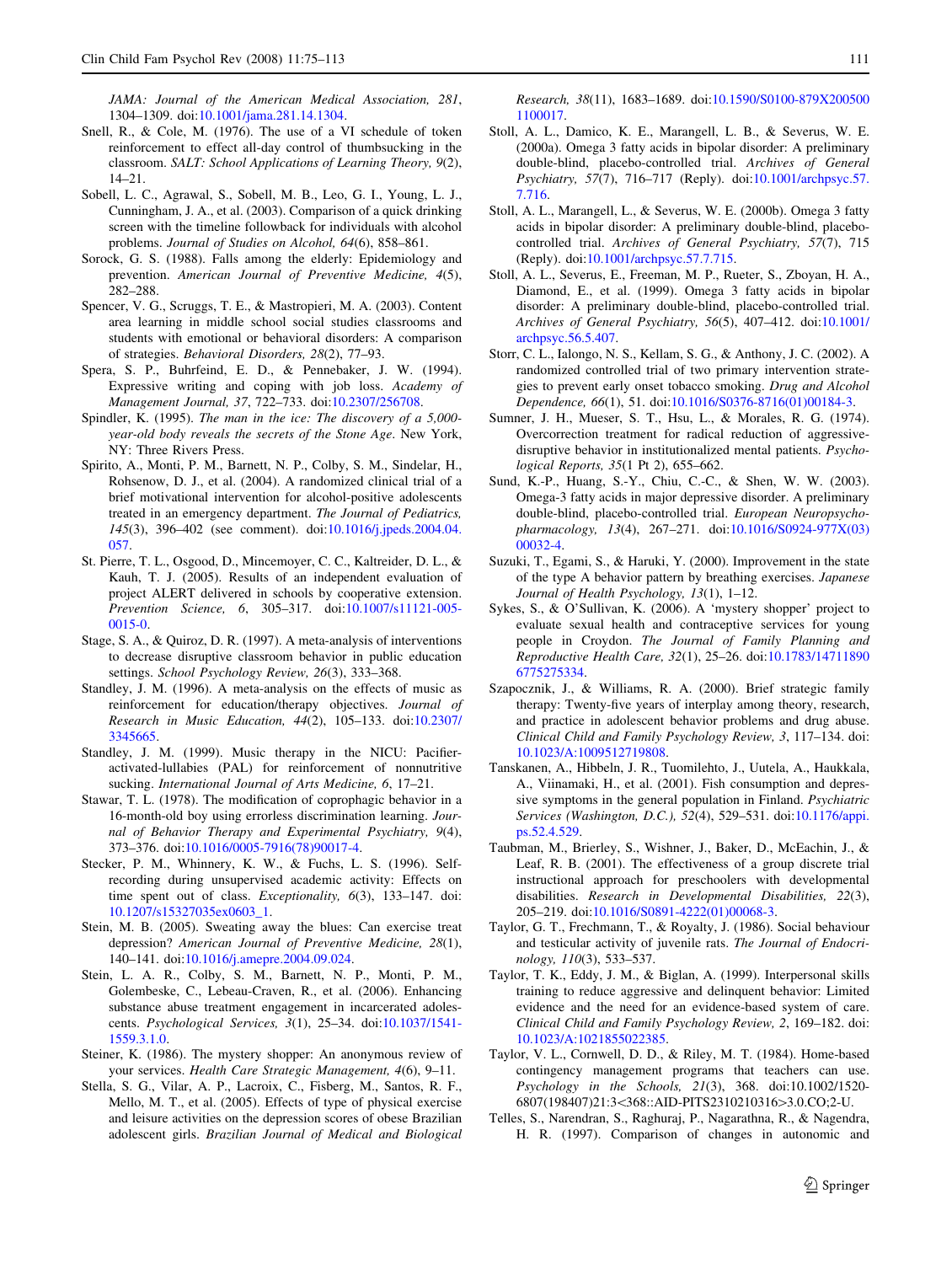<span id="page-37-0"></span>respiratory parameters of girls after yoga and games at a community home. Perceptual and Motor Skills, 84(1), 251–257.

- Terrace, H. S. (1969). Extinction of a discriminative operant following discrimination learning with and without errors. Journal of the Experimental Analysis of Behavior, 12, 571– 582. doi:[10.1901/jeab.1969.12-571](http://dx.doi.org/10.1901/jeab.1969.12-571).
- Theodore, A., Runyan, D., & Chang, J. J. (2007). Measuring the risk of physical neglect in a population-based sample. Child Maltreatment, 12(1), 96–105. doi[:10.1177/1077559506296904.](http://dx.doi.org/10.1177/1077559506296904)
- Thomas, E. J., Abrams, K. S., & Johnson, J. B. (1971). Selfmonitoring and reciprocal inhibition in the modification of multiple tics of Gilles de la Torette's syndrome. Journal of Behavior Therapy and Experimental Psychiatry, 2(3), 159–171. doi[:10.1016/0005-7916\(71\)90054-1](http://dx.doi.org/10.1016/0005-7916(71)90054-1).
- Thorpe, H. W., Darch, C. B., & Drecktrah, M. (1978). The principal lottery: A system utilizing contingent principal telephone calls to increase on-task behavior. Corrective and Social Psychiatry and Journal of Behavior Technology Methods and Therapy, 24(1), 20.
- Thorpe, H. W., Drecktrah, M., & Darch, C. B. (1979). The principal lottery revisited in a middle school classroom. Corrective and Social Psychiatry and Journal of Behavior Technology Methods and Therapy, 25(3), 86.
- Tobler, N. S., Roona, M. R., Ochshorn, P., Marshall, D. G., Streke, A. V., & Stackpole, K. M. (2000). School-based adolescent drug prevention programs: 1998 meta-analysis. The Journal of Primary Prevention, 20, 275–336. doi[:10.1023/A:1021314704811.](http://dx.doi.org/10.1023/A:1021314704811)
- Todd, A. W., Horner, R. H., & Sugai, G. (1999). Self-monitoring and self-recruited praise: Effects on problem behavior, academic engagement, and work completion in a typical classroom. Journal of Positive Behavior Interventions, 1(2), 66–76. doi: [10.1177/109830079900100201](http://dx.doi.org/10.1177/109830079900100201).
- Trammel, D. L., Schloss, P. J., & Alper, S. (1994). Using selfrecording, evaluation, and graphing to increase completion of homework assignments. Journal of Learning Disabilities, 27, 75–81.
- Twemlow, S. W., & Sacco, F. C. (1998). The application of traditional martial arts practice and theory to the treatment of violent adolescents. Adolescence, 33(131), 505–518.
- Vaddadi, K. (2006). Essential fatty acids and mental illness. International Review of Psychiatry (Abingdon, England), 18(2), 81–84. doi:[10.1080/09540260600581837.](http://dx.doi.org/10.1080/09540260600581837)
- Van Hevel, J., & Hawkins, R. P. (1974). Modification of behavior in secondary school students using the Premack principle and response cost technique. SALT: School Applications of Learning Theory, 6(4), 31–41.
- Van Houten, R., & Malenfant, L. (1992). The influence of signs prompting motorists to yield before marked crosswalks on motor vehicle-pedestrian conflicts at crosswalks with flashing amber. Accident Analysis and Prevention, 24(3), 217–225. doi: [10.1016/0001-4575\(92\)90001-Y.](http://dx.doi.org/10.1016/0001-4575(92)90001-Y)
- Van Houten, R., & Nau, P. A. (1981). A comparison of the effects of posted feedback and increased police surveillance on highway speeding. Journal of Applied Behavior Analysis, 14, 261–271. doi[:10.1901/jaba.1981.14-261.](http://dx.doi.org/10.1901/jaba.1981.14-261)
- Van Houten, R., Nau, P. A., MacKenzie-Keating, S. E., Sameoto, D., & Colavecchia, B. (1982). An analysis of some variables influencing the effectiveness of reprimands. Journal of Applied Behavior Analysis, 15(1), 65–83. doi[:10.1901/jaba.1982.15-65](http://dx.doi.org/10.1901/jaba.1982.15-65).
- Van Houten, R., & Retting, R. A. (2001). Increasing motorist compliance and caution at stop signs. Journal of Applied Behavior Analysis, 34(2), 185–193. doi:[10.1901/jaba.2001.](http://dx.doi.org/10.1901/jaba.2001.34-185) [34-185](http://dx.doi.org/10.1901/jaba.2001.34-185).
- Vazsonyi, A. T., Belliston, L. M., & Flannery, D. J. (2004). Evaluation of a school-based, universal violence prevention program: Low-, medium-, and high-risk children. Youth Violence

and Juvenile Justice, 2, 185–206. doi:[10.1177/15412040032](http://dx.doi.org/10.1177/1541204003262224) [62224](http://dx.doi.org/10.1177/1541204003262224).

- Wagenaar, A. C., Maybee, R. G., & Sullivan, K. P. (1988). Mandatory seat belt laws in eight states: A time-series evaluation. Journal of Safety Research, 19(2), 51–70. doi:[10.1016/0022-4375\(88\)](http://dx.doi.org/10.1016/0022-4375(88)90044-8) [90044-8](http://dx.doi.org/10.1016/0022-4375(88)90044-8).
- Walker, C. J., & Clement, P. W. (1992). Treating inattentive, impulsive, hyperactive children with self-modeling and stress inoculation training. Child & Family Behavior Therapy, 14(2), 75–85. doi[:10.1300/J019v14n02\\_05.](http://dx.doi.org/10.1300/J019v14n02_05)
- Walsh, B. F., & Lamberts, F. (1979). Errorless discrimination and picture fading as techniques for teaching sight words to TMR students. American Journal of Mental Deficiency, 83(5), 473– 479.
- Wang, T. H., & Katzev, R. D. (1990). Group commitment and resource conservation: two field experiments on promoting recycling. Journal of Applied Social Psychology, 20, 265–275. doi[:10.1111/j.1559-1816.1990.tb00411.x.](http://dx.doi.org/10.1111/j.1559-1816.1990.tb00411.x)
- Wasserman, T. H. (1977). The utilization of a clock-light cueing device to signal group progress towards reinforcement in a classroom setting. Psychology in the Schools, 14(4), 471–479. doi:10.1002/1520-6807(197710)14:4\471::AID-PITS23101404 19>3.0.CO;2-K.
- Watson, T. S. (1993). Effectiveness of arousal and arousal plus overcorrection to reduce nocturnal bruxism. Journal of Behavior Therapy and Experimental Psychiatry, 24, 181–185. doi: [10.1016/0005-7916\(93\)90047-Z](http://dx.doi.org/10.1016/0005-7916(93)90047-Z).
- Webster-Stratton, C., & Reid, M. J. (2007). Incredible years parents and teachers training series: A head start partnership to promote social competence and prevent conduct problems. In P. H. Tolan, J. Szapocznik, & S. Sambrano (Eds.), Preventing youth substance abuse: Science-based programs for children and adolescents (pp. 67–88). Washington, DC: American Psychological Association.
- Wedel, J. W., & Fowler, S. A. (1984). "Read me a story, Mom": A home-tutoring program to teach prereading skills to languagedelayed children. Behavior Modification, 8(2), 245. doi: [10.1177/01454455840082006](http://dx.doi.org/10.1177/01454455840082006).
- Welsh, D. H., Bernstein, D. J., & Luthans, F. (1992). Application of the Premack principle of reinforcement to the quality performance of service employees. Journal of Organizational Behavior Management, 13(1), 9–32. doi:[10.1300/J075v13](http://dx.doi.org/10.1300/J075v13n01_03) [n01\\_03.](http://dx.doi.org/10.1300/J075v13n01_03)
- Wencai, Z., Xinhu, L., Kele, Y., & Yiyuan, T. (2005). The effect of relaxation training on heart rate, T-wave amplitude and mental arithmetic achievement. Psychological Science (China), 28(3), 706–707.
- West, R. P., Young, K. R., & Callahan, K. (1995). The musical clocklight: Encouraging positive classroom behavior. Teaching Exceptional Children, 27(2), 46–52.
- White, A. G., & Bailey, J. S. (1990). Reducing disruptive behaviors of elementary physical education students with sit and watch. Journal of Applied Behavior Analysis, 23, 353–359. doi: [10.1901/jaba.1990.23-353](http://dx.doi.org/10.1901/jaba.1990.23-353).
- Williamson, P. N. (1984). An intervention for hypochondriacal complaints. Clinical Gerontologist, 3(1), 64–68.
- Wilson, C. V. (1976). The use of rock music as a reward in behavior therapy with children. Journal of Music Therapy, 13(1), 39–48.
- Wilson, D. S., & Wilson, E. O. (2007). Rethinking the theoretical foundation of sociobiology. The Quarterly Review of Biology, 82, 327–348.
- Winn, B. D., Skinner, C. H., Allin, J. D., & Hawkins, J. A. (2004). Practicing school consultants can empirically validate interventions: A description and demonstration of the non-concurrent multiple-baseline design. Journal of Applied School Psychology, 20, 109–128.